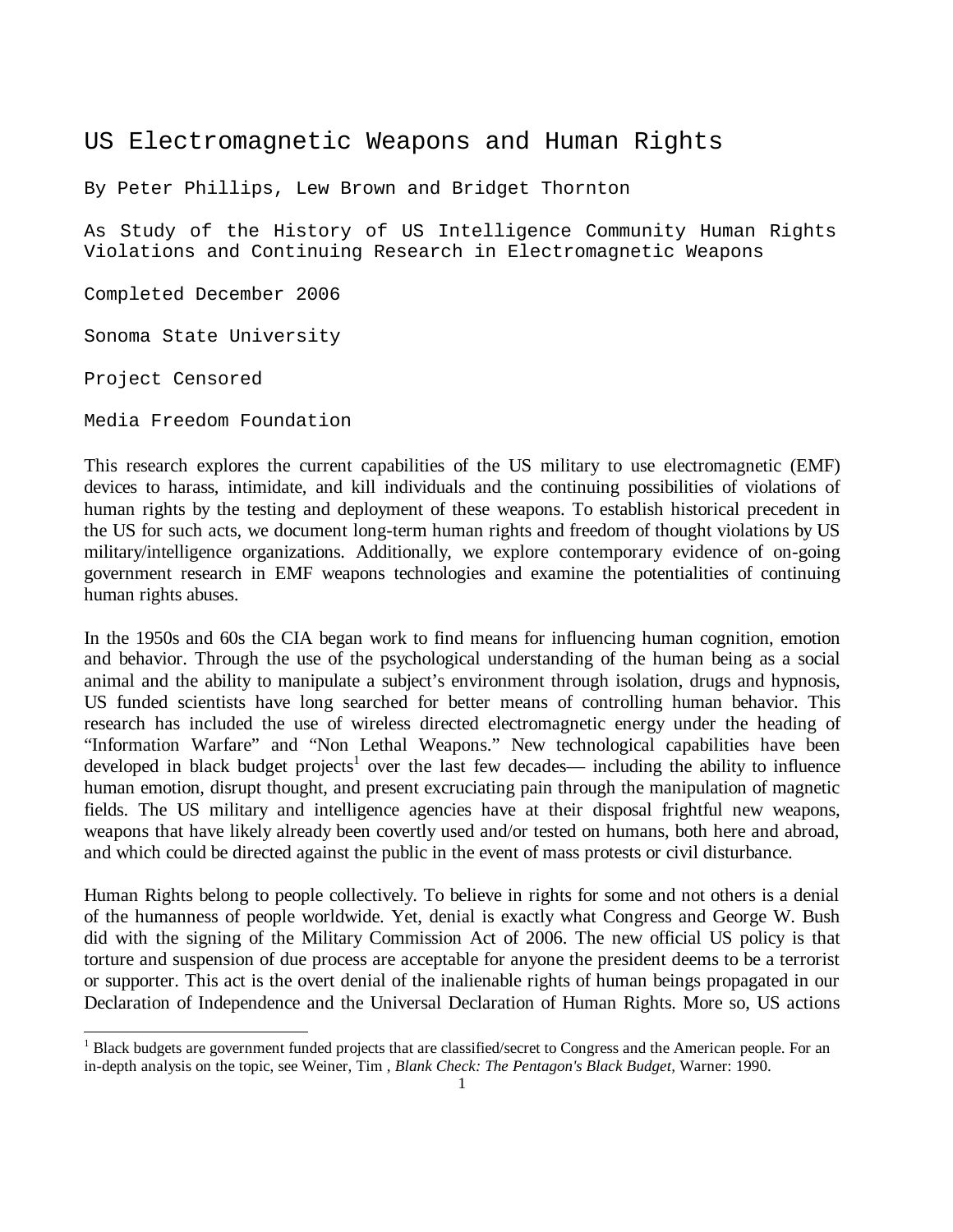declared to the world that the US suspends human rights for those it believes are evil.

The precious words, "We hold these truths to be self-evident, that all men are created equal, that they are endowed by their Creator with certain unalienable Rights, that among these are Life, Liberty and the pursuit of Happiness," did not declare that only some men (and women) possess unalienable rights. Our independence was founded on the understanding that all men and women are recognized by this nation as having innate rights derived by their humanity.

Likewise, the Universal Declaration of Human Rights, created by the United Nations in 1948, signed and ratified by the US Congress, specifies in its preamble that "recognition of the inherent dignity and of the equal and inalienable rights of all members of the human family is the foundation of freedom, justice and peace in the world."

The Universal Declaration of Human Rights has been a guide for international law for most of six decades, and as such binds the United States to its general principles. Article 10 states that "everyone is entitled to full equality, to a fair and public hearing by an independent and impartial tribunal, in the determination of his rights and obligations and of any criminal charge against him," and Article 5 specifically prohibits torture or cruel, inhuman or degrading treatment or punishment. Both of these basic human rights have been superceded by the passage the of Military Commissions Act of 2006.

Additionally, the Universal Declaration of Human rights declares that everyone has the right to freedom of thought and freedom of expression and opinion. This means that humans have the inalienable right to be able to freely think their own thoughts and discover their own truths. This paper addresses this most fundamental human right and explores the pending threats to individual freedom of thought posed by new EMF weapons technologies.

Freedom of thought or cognitive liberty is the natural human right of each person to be secure in their ability to perceive the world to the best of their ability. To have true cognitive liberty in a world as complex as ours would mean that first we must have access to truthful and unbiased information about the actions of others and the general state of the world. The Center for Cognitive Liberties defines this as "the right of each individual to think independently and autonomously, to use the full spectrum of his or her mind, and to engage in multiple modes of thought."<sup>2</sup> Without accurate representations we cannot make independently informed choices. It is imperative that the human body and mind be considered sacrosanct. To invade a person's body without their consent is an egregious human rights crime.

The circumstance may soon arrive in which anti-war or human rights protesters suddenly feel a burning sensation akin to touching a hot skillet over their entire body. Simultaneously they may hear terrifying nauseating screaming, which while not produced externally, fills their brains with overwhelming disruption. Not only are both phenomena currently possible, but designs for more powerful EMF technologies receive continuous funding from the US Government.

<sup>1</sup> <sup>2</sup> See the Center for Cognitive Liberty at http://www.cognitiveliberty.org/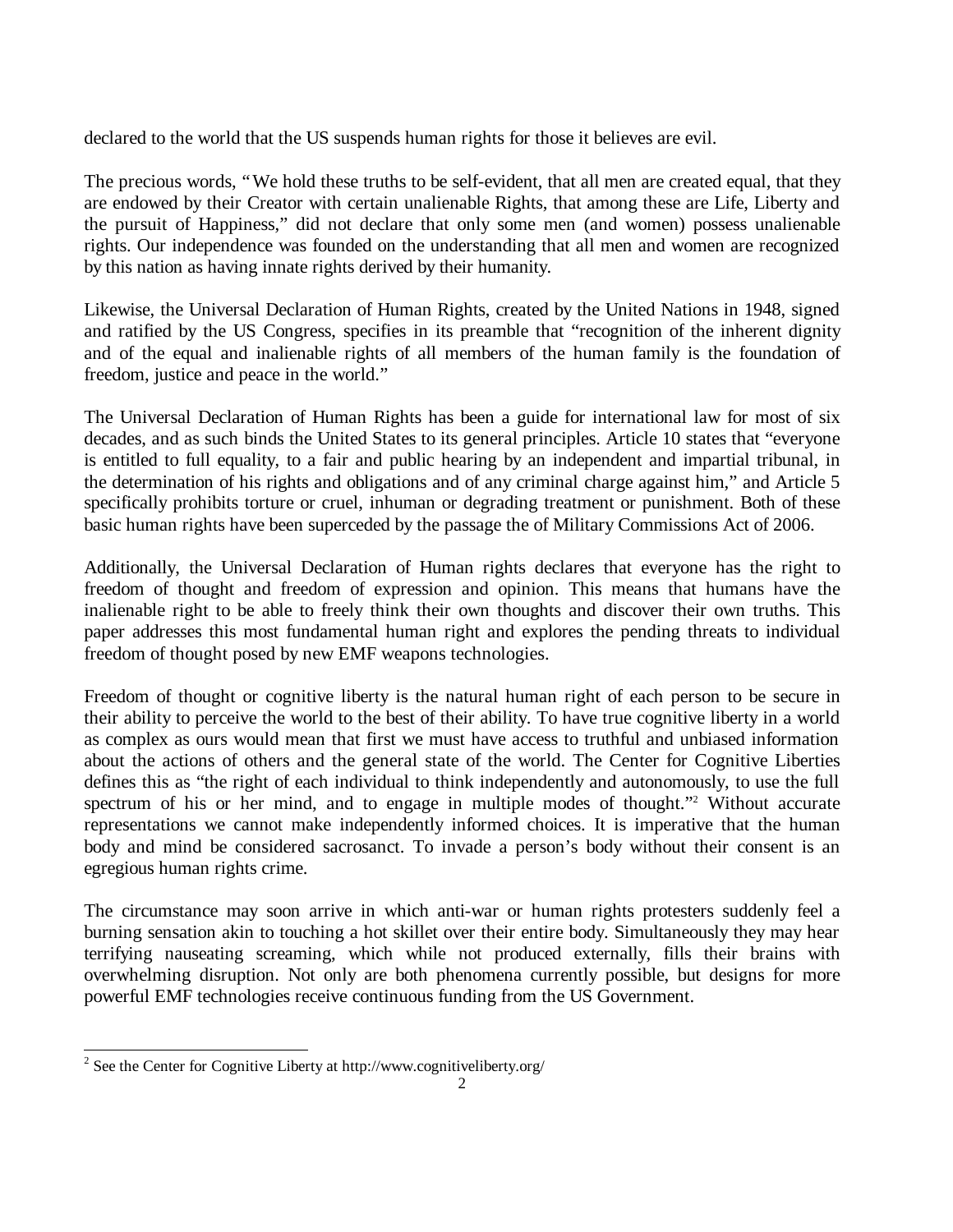We are in a time of extremism, permanent war, and the unilateral manifestation of ethnocentrism and power by a cabal of people in the US government. These power elites have been in operation for decades and are set on nothing less than the total US military domination of the world. They defy the foundational values of the American people to achieve their ends. This is not a new phenomenon. The repression of human rights has been present within the US Government throughout our history.<sup>3</sup>

A long thread of sociological research documents the existence of a dominant ruling class in the US that sets policy and determines national political priorities. The American ruling class is complex and inter-competitive, maintaining itself through interacting families of high social standing with similar life styles, corporate affiliations, and memberships in elite social clubs and private schools.<sup>4</sup>

This American ruling class is self-perpetuating, <sup>5</sup> maintaining its influence through policy-making institutions such as the National Manufacturing Association, National Chamber of Commerce, Business Council, Business Roundtable, Conference Board, American Enterprise Institute, Council on Foreign Relations and other business-centered policy groups.<sup>6</sup> C. Wright Mills, in his 1956 book *The Power Elite*, documents how World War II solidified a trinity of power in the US, comprised of corporate, military and government elites in a centralized power structure motivated by class interests and working in unison through "higher circles" of contact and agreement. Mills described how the power elite were those "who decide whatever is decided" of major consequence.<sup>7</sup>

With the advent of the military-industrial complex after World War II, President Eisenhower observed that an internal military industrial power faction was consolidating their long-term plans for the domination of America and, eventually, the world. Eisenhower was in no position to fight these men, and history records his feelings on the subject with the text of his short farewell address:

"… .But threats, new in kind or degree, constantly arise. Of these, I mention two only…

… This conjunction of an immense military establishment and a large arms industry is new in the American experience. The total influence – economic, political, even

 $3$  For a full discussion on the Global Dominance Group currently operating in the US see:

http://www.projectcensored.org/downloads/Global\_Dominance\_Group.pdf

<sup>4</sup> G. William Domhoff, Wh*o Rules America? (New York:* McGraw Hill, 2006 [5th ed.] and Peter Phillips, *A Relative Advantage: Sociology of the San Francisco Bohemian Club*, 1994,

<sup>(</sup>http://library.sonoma.edu/regional/faculty/phillips/bohemianindex.html)

<sup>5</sup> Early studies by Charles Beard in the *Economic Interpretations of the Constitution of the United States* (1929), established that economic elites formulated the US Constitution to serve their own special interests. Henry Klien (1933) in his book *Dynastic America* claimed that wealth in America has power never before known in the world and was centered in the top 2% of the population owning some 60% of the country. Ferdinard Lundberg (1937) wrote Am*erican's Sixty Families* documenting inter-marring self-perpetuating families where wealth is the "indispensable handmaiden of government. C.Wright Mills determined in 1945 (American Business Elites, *Journal of Economic History*, Dec. 1945) that nine out of ten business elites from1750 to 1879 came from well to do families.

<sup>6</sup> See R. Brady, *Business as a System of Power*, (New York: Columbia University Press, 1943) and Val Burris, Elite Policy Planning Networks in the United State, American Sociological Association paper 1991.

<sup>7</sup> C. Wright Mills, *The Power Elite*, (New York: Oxford University Press, 1956).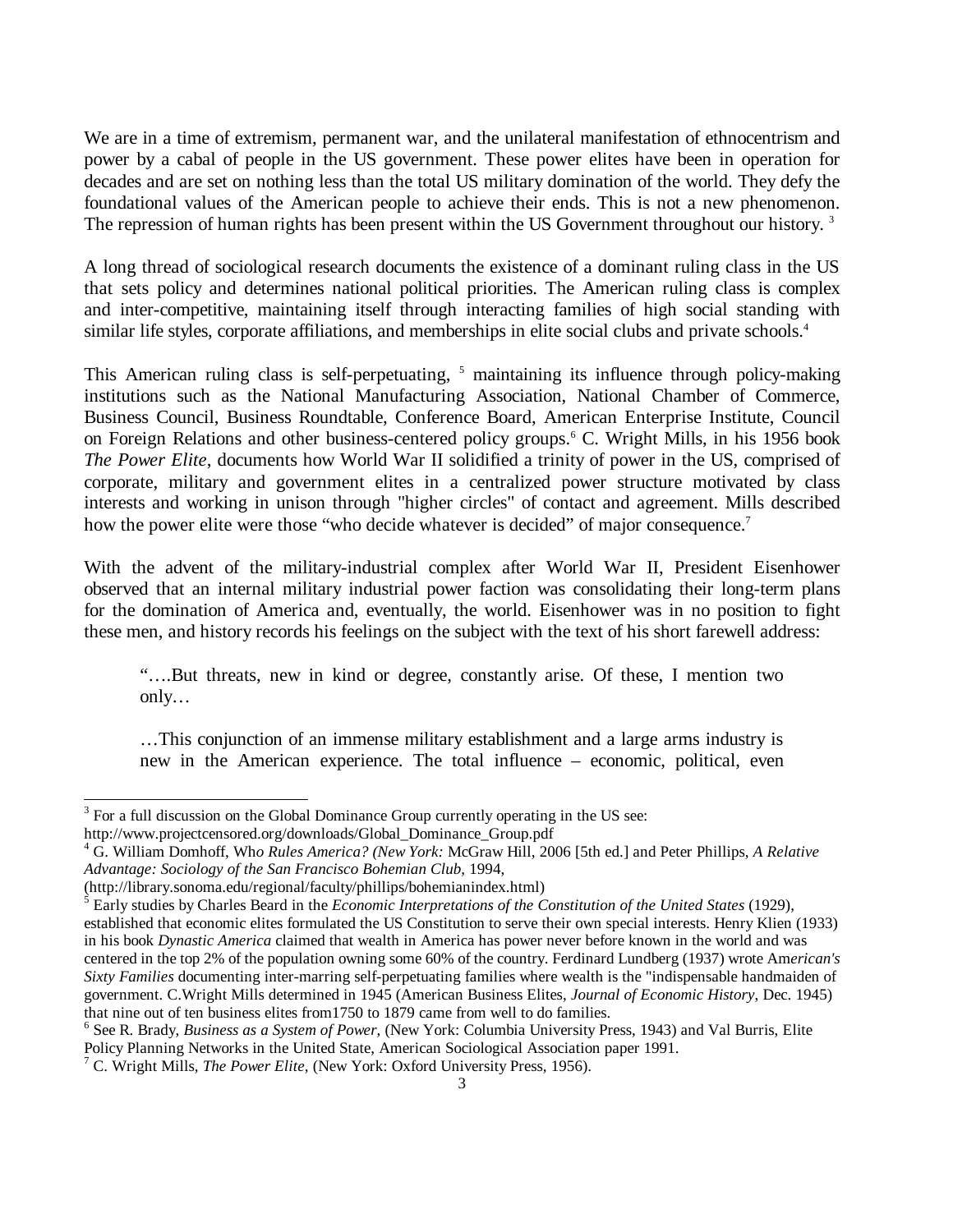spiritual – is felt in every city, every Statehouse, every office of the Federal government. We recognize the imperative need for this development. Yet we must not fail to comprehend its grave implications. Our toil, resources and livelihood are all involved; so is the very structure of our society.

In the councils of government, we must guard against the acquisition of unwarranted influence, whether sought or unsought, by the military-industrial complex. The potential for the disastrous rise of misplaced power exists and will persist.

We must never let the weight of this combination endanger our liberties or democratic processes. We should take nothing for granted. Only an alert and knowledgeable citizenry can compel the proper meshing of the huge industrial and military machinery of defense with our peaceful methods and goals, so that security and liberty may prosper together.

Akin to, and largely responsible for the sweeping changes in our industrial-military posture, has been the technological revolution during recent decades.

In this revolution, research has become central, it also becomes more formalized, complex, and costly. A steadily increasing share is conducted for, by, or at the direction of, the Federal government."<sup>8</sup>

We now understand that Eisenhower was referring to the conjunction of redirected tax monies to research secret new technology aimed at nothing less than increasing the controlling power of the military industrial elite to a global scale.

One particular faction of ambitious men, the former cold warriors and emerging neo-conservatives, were close followers of philosopher Leo Strauss. This elite group included not just generals and industrialists but philosophers, scientists, academics, and politicians have now become the most powerful public-private war organization ever known.

Strauss espoused an elitist philosophy that fawned over the characteristics of those who inherited wealth and lived lives of leisure to pursue whatever their interests may be. His ideas have been transformed into a cogent ideology in which the media, religion, and government are used to subdue the masses while the real "nobles" follow their own will without regard to the laws designed to control lesser men. Strauss was likewise fond of secrecy, as a necessity for control, because if the lesser men found out what was being done to them they would no doubt be upset.

"The people will not be happy to learn that there is only one natural right – the right of the superior to rule over the inferior, the master over the slave, the husband over the wife, and the wise few over the vulgar many." In *On Tyranny*, Strauss refers to this natural right as the "tyrannical teaching" of

<sup>1</sup> <sup>8</sup> Public Papers of the Presidents, Dwight D. Eisenhower, 1960, p. 1035-1040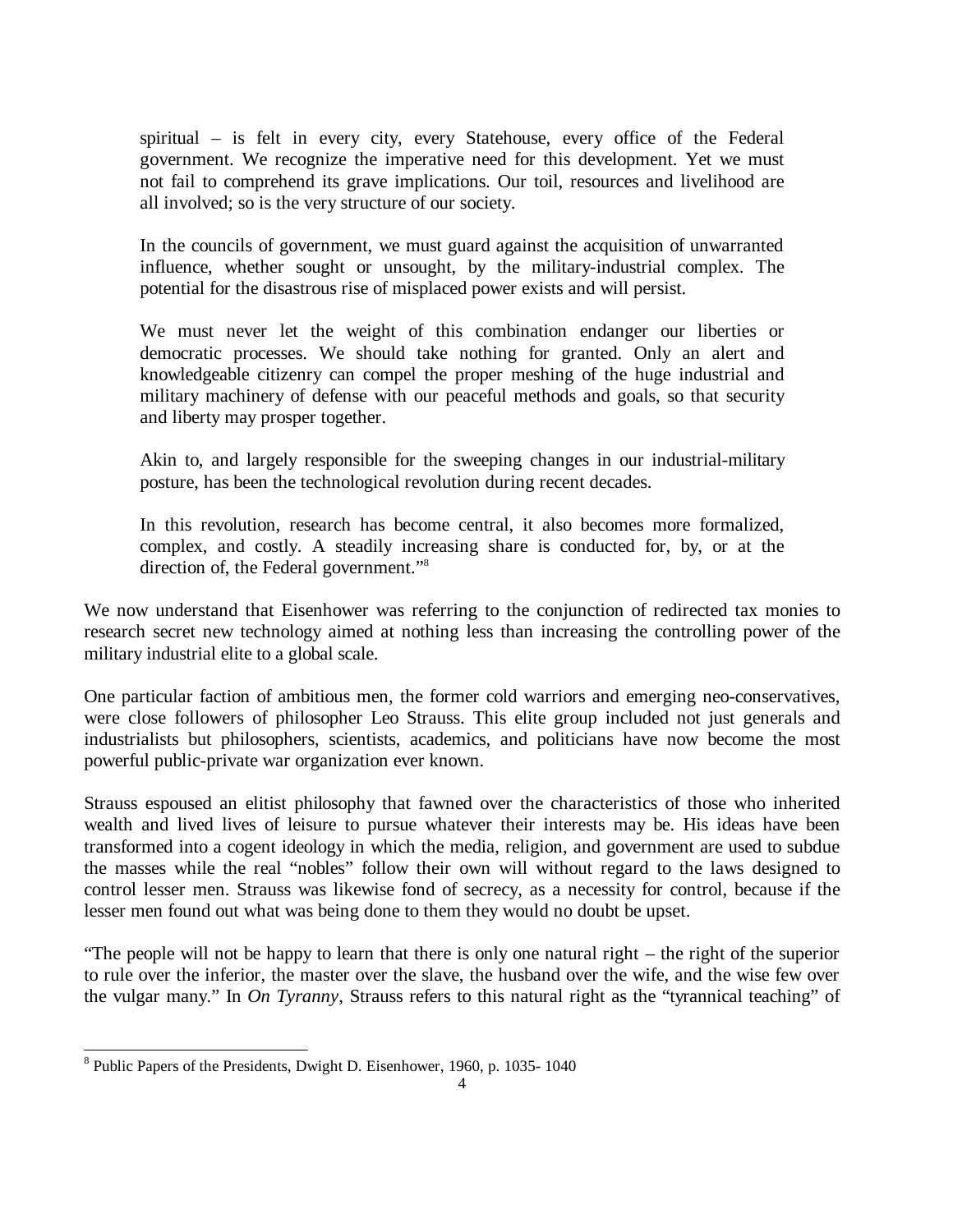his beloved ancients..<sup>9</sup>

1

Leo Strauss, Albert Wohlstetter, and others at the University of Chicago's Committee on Social Thought receive wide credit for promoting the neo-conservative agenda through their students, Paul Wolfowitz, Allan Bloom, and Bloom's student Richard Perle.

Canadian cultural review magazine *Adbusters*, defines neo-conservatism as, "The belief that Democracy, however flawed, was best defended by an ignorant public pumped on nationalism and religion. Only a militantly nationalist state could deter human aggression … such nationalism requires an external threat and if one cannot be found it must be manufactured."<sup>10</sup>

The neo-conservative philosophy emerged as a reaction to the 1960s era of social revolutions. Numerous officials and associates in the Reagan and George H.W. Bush presidencies were strongly influenced by the neo-conservative philosophy including: John Ashcroft, Charles Fairbanks, Richard Cheney, Kenneth Adelman, Elliot Abrams, William Kristol and Douglas Feith.<sup>11</sup>

Within the Ford administration there was a split between Cold War traditionalists seeking to minimize confrontations through diplomacy and detente and neo-conservatives advocating stronger confrontations with the Soviet's "Evil Empire." The latter group became more entrenched when George H.W. Bush became CIA Director. Bush allowed the formation of "Team B" headed by Richard Pipes along with Paul Wolfowitz, Lewis Libby, Paul Nitze and others, who formed the second Committee on the Present Danger to raise awareness of the Soviet threat and the continuing need for a strong aggressive defense policy. Their efforts led to strong anti-Soviet positioning during the Reagan administration. <sup>12</sup>

The Committees on the Present Danger (CPD) extend from the 1950s Russian threat to the present. The current CPD proudly boasts on their website;

 "In times of great challenge to the security of the United States, Republicans, Democrats, and Independents have traditionally joined to make an assertive defense of American interests.

Twice before in American history, The Committee on the Present Danger has risen to this challenge. It emerged in 1950 as a bipartisan education and advocacy organization dedicated to building a national consensus for a strong defense against Soviet expansionism. In 1976, the Committee on the Present Danger reemerged, with leadership from the labor movement, bipartisan representatives of the foreign policy community and academia, all of whom were concerned

<sup>&</sup>lt;sup>9</sup> Leo Strauss, "On Tyranny", Edited by Victor Gourevitch and Michael S. Roth, University Of Chicago Press, 2000. <sup>10</sup> Guy Caron, "Anatomy of a Neo-Conservative White House," *Canadian Dimension*, May 1, 2005.

<sup>&</sup>lt;sup>11</sup> Alain Frachon and Daniel Vernet, "The Strategist and the Philosopher: Leo Strauss and Albert Wlhlestetter," Le *Monde*, April 16, 2003, English translation: *Counterpunch* 6/2/03.

<sup>&</sup>lt;sup>12</sup> Anne Hessing Cahn, Team B; The Trillion-dollar Experiment, *Bulletin of the Atomic Scientists*, April 1993, Volume 49, No. 03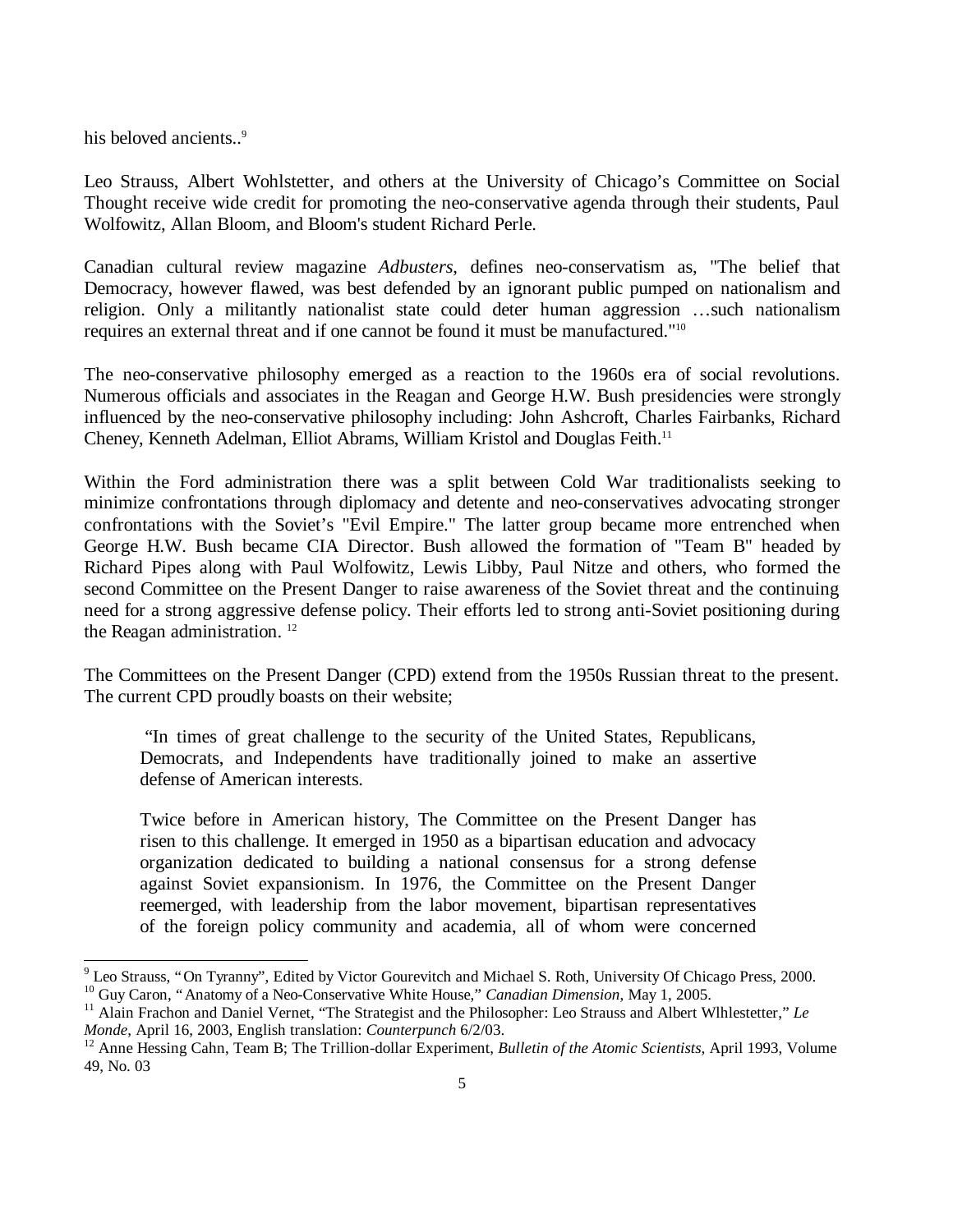about strategic drift in US security policy. With victory in the Cold War, the mission of the Committee on the Present Danger was considered complete and consequently was deactivated.

Today, the current CPD promotes radical Islamists as the primary threat to the American people and millions of others who prize liberty. They claim that the threat is global. They also claim that they operate from cells in a number of countries. Rogue regimes seek power by making common cause with terrorist groups. The prospect that this deadly collusion may include weapons of mass murder was the justification for the invasion of Iraq."<sup>13</sup>

Journalist John Pilger recalls his interview with neo-conservative Richard Perle during the Reagan administration: "I interviewed Perle when he was advising Reagan; and when he spoke about 'total war,' I mistakenly dismissed him as mad. He recently used the term again in describing America's 'war on terror', "No stages, This is total war. We are fighting a variety of enemies. There are lots of them out there. All this talk about first we are going to do Afghanistan, then we will do Iraq . . . this is entirely the wrong way to go about it. If we just let our vision of the world go forth, and we embrace it entirely and we don't try to piece together clever diplomacy, but just wage a total war . . . our children will sing great songs about us years from now." 14

There is ample evidence available to show that some individuals within government and industry have little problem with violating the public trust and using their positions to kill, maim, torture and destroy. It is of the utmost importance to our traditional American values of human rights and cognitive liberty that we recognize this threat from within. We must move to identify those who show these proclivities and ensure that their activities have adequate oversight.

Stanley Milgram's famous experiment involving obedience to authority proved that individuals are fairly easily cowed into submitting to anyone who has a claim of authority, and that on average 61 percent of people will administer pain to another person if instructed to do so.<sup>15</sup> Both test groups in these experiments rationalized their behavior by appealing to "the greater good." Because it was for the "advancement of science" they were able to be convinced they should ignore personal judgment and obey the instructions given to them by the experimenters.<sup>16</sup>

Martin Orne, who was one of those paid by the CIA to conduct experiments on obedience, showed in 1962 that people would go to tremendous lengths to please a person in authority. Orne conducted research that involved presenting subjects with a stack of 2,000 pages of random numbers and instructing them to add each two adjacent numbers until he returned. Over 90 percent of the test

l

<sup>&</sup>lt;sup>13</sup> The Committee on the Present Danger mission statement can be accessed at http://www.fightingterror.org/whoweare/index.cfm

<sup>14</sup> John Pilger, "The World Will Know The Truth," *New Statesman* (London) (December 16 2002).

<sup>&</sup>lt;sup>15</sup> Stanley Milgram "Obedience to Authority: An Experimental View", New York: HarperCollins, 2004.

<sup>&</sup>lt;sup>16</sup> "Obedience as a determinant of behavior is of particular relevance to our time," Behavioral Study of Obedience,

Stanley Milgram, Yale University, *Journal of Abnormal and Social Psychology*, Vol. 67, No. 4, p. 371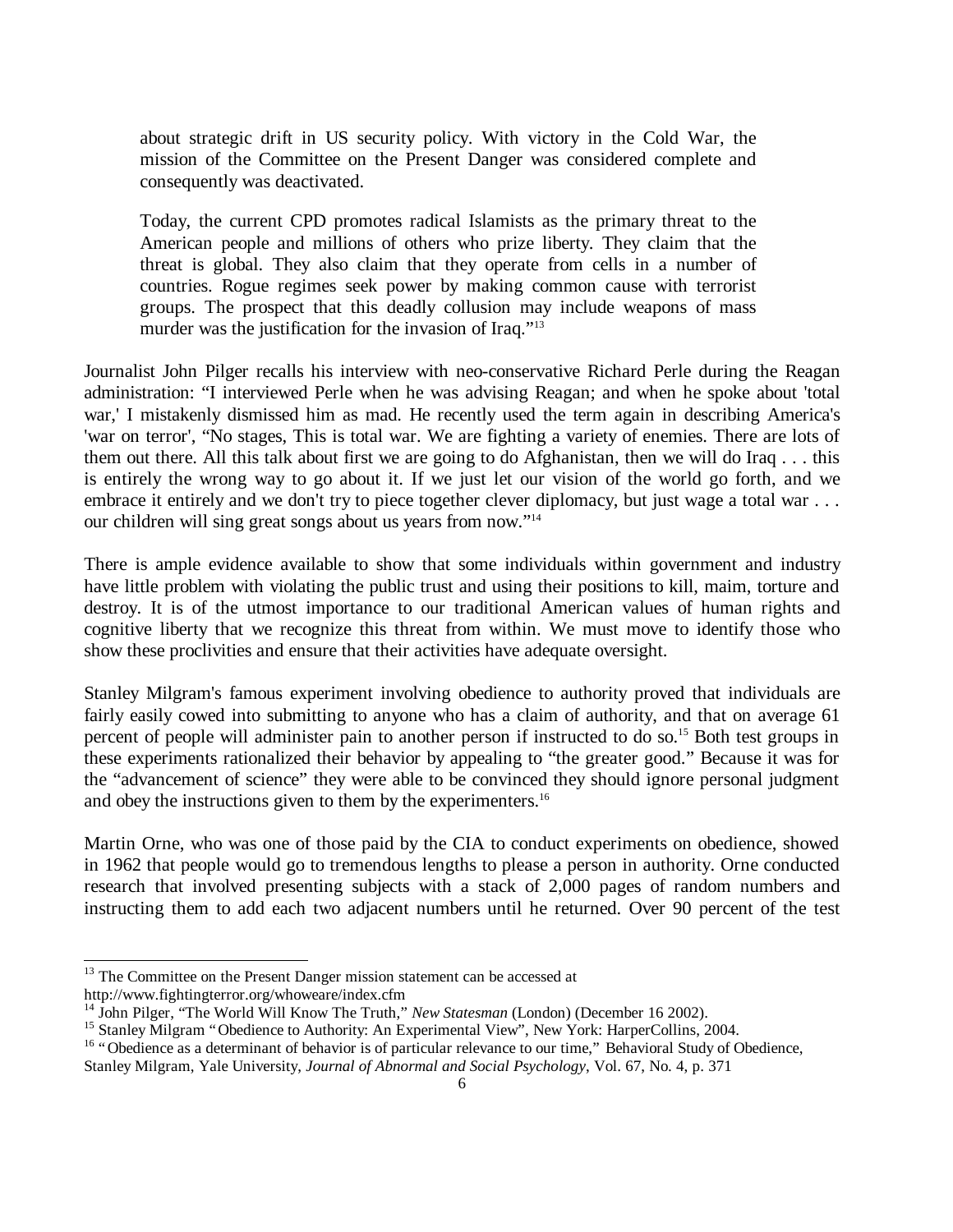subjects continued in this meaningless task for up to five hours.<sup>17</sup>

Today the combination of political climate and technological capability presents a condition in which widespread manipulation of, not only the flow of information through the media, but also the manipulation of the emotional states and cognitive ability in large populations could be achieved. If policy elites are unaccountable to the public for their actions, and the public has been emotionally manipulated to support them, we can assume that they will certainly abuse their positions in the pursuit of their agendas.

Previous human rights and cognitive liberty violations are evidenced in CIA and FBI records pertaining to the infamous MK-ULTRA project and the grim record of harassment and subversion uncovered in the COINTELPRO program in force through the 1950s and into the 1970s. We also examined some of the cases of illegal experimentation on the public dating back to the 1930s. We consider, in depth, the forms of electromagnetic weapons entering the battlefield today that trace their origins back through the secret projects of the Defense Department in the 1950s and 1960s.

Psychological Warfare, Information War, and mind control may seem to be exotic topics, but the impact of these technologies and techniques is profound. Our minds are being impacted through a longstanding series of programs aimed at manipulating public opinion through intelligence agencies, think tanks, corporate media and a host of non-governmental organizations designed to engender fear, division and uncertainty in the public.<sup>18</sup> Media manipulation involving the artificial framing of our collective reality is often a hit or miss proposition, but psychological operations have been carried out in the past, and are being carried out even today, through the practices of "Information Warfare," directed at enemies abroad and at the American people.<sup>19</sup>

According to Mary C. FitzGerald of the Hudson Institute, New-concept weapons, such as laser, electromagnetic, plasma, climatic, genetic and biotechnological are the central principle driving the modernization of national defense. The potential for these weapons to be used for both good and bad deserves a great deal of attention, but there is little to be found in the media or discussed by our administration.<sup>20</sup>

The US is a system of many institutions including those whose sole function is to provide

1

<sup>&</sup>lt;sup>17</sup> See Martin Orne-Orne, Martin T., "On The Social Psychology of the Psychological Experiment: With Particular Reference to Demand Characteristics and Their Implications,"*Am. Psychol*. 17 (1962): 776-783, Orne, M.T. The potential uses of hypnosis in interrogation. In A.D. Biderman (Ed.), *The Manipulation of Human Behavior* (pp. 169- 215). New York: John Wiley & Sons, 1961

<sup>18</sup> For an analysis on the interlocking of the corporate media, think tanks and government organizations, see Peter Phillips, Bridget Thornton and Lew Brown " The Global Dominance Group and the US Corporate Media" in *Censored 2007*, Seven Stories Press.

<sup>19</sup> See: Snow, Nancy, *Information War American Propaganda, Free Speech, and Opinion Control Since 9/11*, 2004 Seven Stories Press and Chomsky, Noam *Media Control: The Spectacular Achievements of Propaganda*, 2002 Seven Stories Press

 $20$  In researching this article, there are no instances of remarks by senior White House, Pentagon, or Congressional officials that specifically address the human effects of non-lethal EMF weapons. A search in Lexis Nexis from 2001- 2006 returned no results in American mainstream media.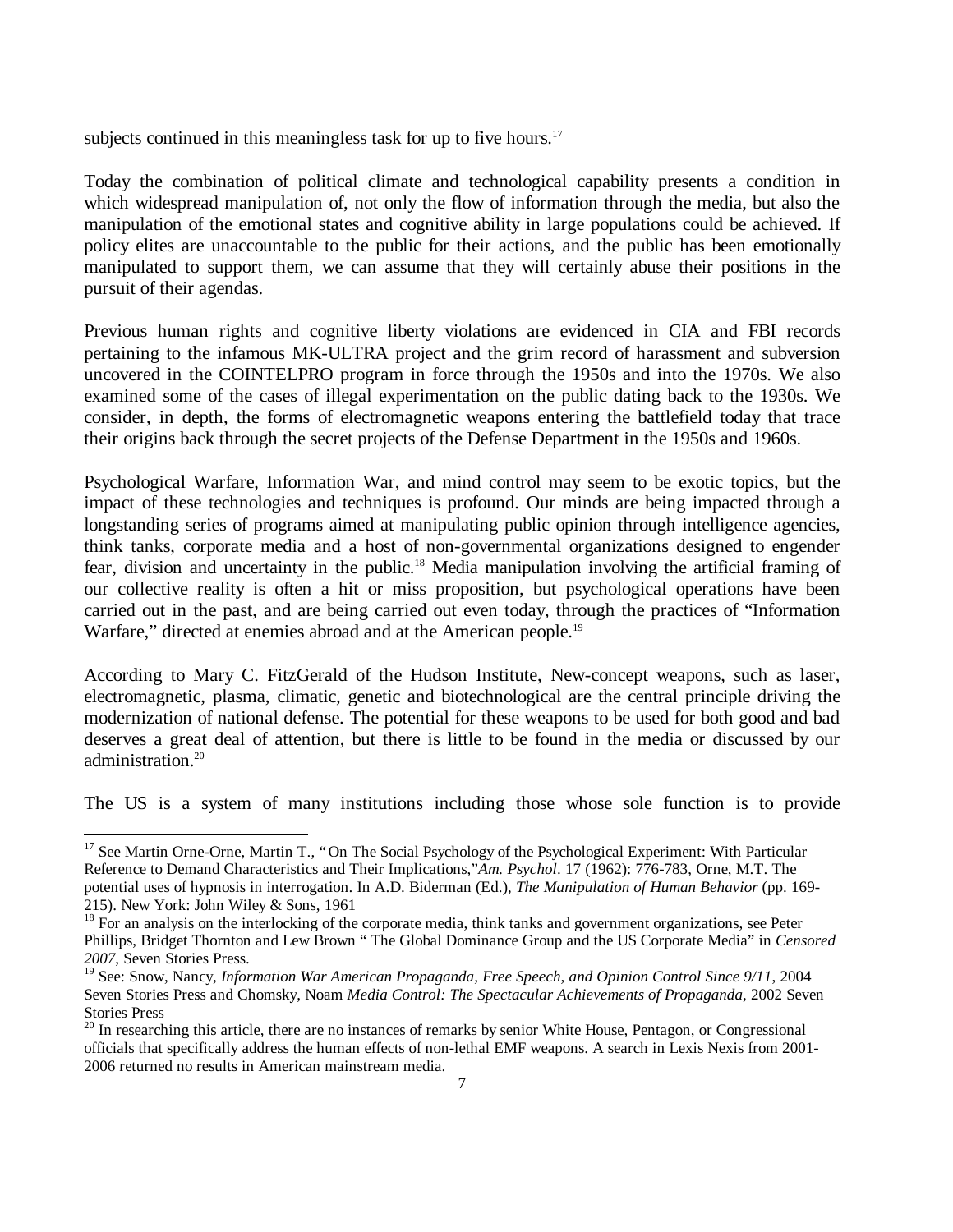government oversight. When problems arise that threaten the stability of the country or the safety of the people, the US government is designed to have checks and balances that allow the people to challenge misconduct either directly or through congressional representatives. Increasingly, oversight is disintegrating. According to a 2006 report in the *Boston Globe*, the intelligence committee does not read most intelligence reports in their entirety.<sup>21</sup>

The media is complicit in omitting information necessary to make democratic decisions.<sup>22</sup> A global dominance agenda includes penetration into the boardrooms of the corporate media in the US. A research team at Sonoma State University recently finished conducting a network analysis of the boards of directors of the ten big media organizations in the US. The team determined that only 118 people comprise the membership on the boards of director of the ten big media giants. These 118 individuals in turn sit on the corporate boards of 288 national and international corporations. Four of the top 10 media corporations in the US have DOD contractors on their boards of directors including:

William Kennard: New York Times, Carlyle Group Douglas Warner III, GE (NBC), Bechtel John Bryson: Disney (ABC), Boeing Alwyn Lewis: Disney (ABC), Halliburton Douglas McCorkindale: Gannett, Lockheed-Martin

-

Given an interlocked media network, big media in the US effectively represent corporate America's interests. The media elite, a key component of policy elites in the US, are the watchdogs of acceptable ideological messages, the controllers of news and information content, and the decision makers regarding media resources

It is not suggested that everyone in the government believes in global domination, nor that it is the intent of every government official to 'cover up' misconduct.<sup>23</sup> Scientists involved in potentially harmful technology are not 'mad scientists.' In fact, there are many reports in the public sphere addressing government and military misconduct that are put forth by people within these very institutions. The problem is when the government threatens whistleblowers, intimidates officials with job loss, infiltrates activist organizations, and increases surveillance $24$ .

<sup>21</sup> Classified Intelligence Bills Often Are Unread: Secret Process Can Discourage House Debate, Susan Milligan, *Boston Globe* August 6, 2006.

<sup>22</sup> The Global Dominance Group and the US Corporate media, by Peter Phillips, Bridget Thornton and Lew Brown, published in *Censored 2007*, Seven Stories Press, 2006, Chapter 10,

<sup>23</sup> Remarks on Classification, The Hon. Lee Hamilton, Information Security Oversight Office, October 18, 2005. "At a time when the US intelligence community is under intense scrutiny in the aftermath of 9/11 and the failure to find weapons of mass destruction in Iraq, we only increase public skepticism about our government by denying the public information."

<sup>24</sup> See: Valerie Plame, the Richard Leiby, Spy Who Got Shoved Out Into the Cold, *Washington Post,* October 29, 2005; Page C01; Amended 2006 surveillance bill by Bush; The FBI and the Engineering of Consent, Noam Chomsky, From *Public Eye Magazine*, Volume One, Number Two; and Demian Bulwa, Oakland: Police spies chosen to lead war protest, *San Francisco Chronicle*, Friday, July 28, 2006.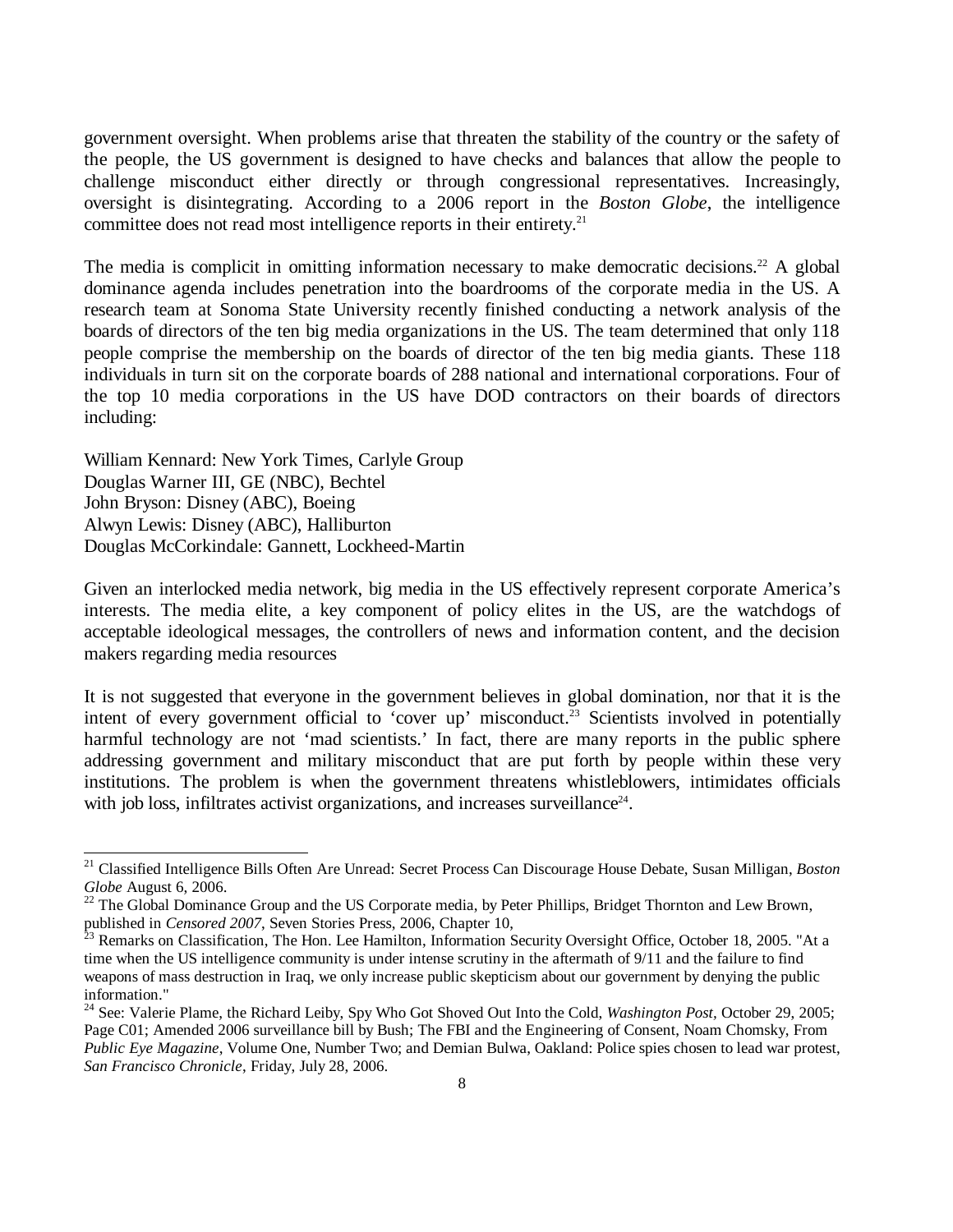#### **PSYCHOLOGICAL WAR**

-

Modern Psychological Operations (Psy-Ops) were significantly advanced in the Second World War <sup>25</sup>and were brought to bear on the American public during the 1950s with the formation of a widespread network of social scientists, journalists, politicians, military specialists and intelligence operatives. Psy-Ops were used to promote a variety of programs in cooperation with the Industrial Military Complex. Their key piece of information warfare was the Communist Red Menace.<sup>26</sup>

One of the opening salvos in this war of deception was fired by George Kennan, the American ambassador to Moscow, describing the Soviet threat in a "long cable" sent to Washington in 1946. Kennan spent decades studying the Russian political scene. He became convinced that there would be little chance of cooperation with the Soviets and recommended a number of actions, most notably the institution of "political war" through the newly formed CIA - a decision he later regretted, even arguing for the elimination of the CIA in  $1997.^{27}$ 

In the late 1950s, a right-wing cadre of men within the new CIA was busy building secret armies, planning assassinations, and generally devising plans for world domination that still play out today. Operation Gladio was one example, well documented and international in scope, in which right-wing members of the US intelligence community created "stay-behind" armies in many of the nations of Europe. Those armies managed to infiltrate the highest levels of politics (most notably in Italy where the term "Gladio" refers to a double edged sword) and have been held responsible for numerous false-flag terrorist acts through the 1980s and 1990s. Terror and propaganda often go hand-in-hand in the extremist elements within our military and intelligence communities.<sup>28</sup>

To counter the divisions within the intelligence community, a greater voice was given to organizations formal and informal. In the 1950s, one such group, the first Committee on the Present Danger (CPD), promulgated a series of "gap crises." The Bomber Gap, the Missile Gap, the Space

<sup>25</sup> See William E. Daugherty and Morris Janowitz, *A Psychological Warfare Casebook,* Baltimore, MD: Johns Hopkins University Press, 1958. In particular, see Daugherty's article on "US Psychological Warfare Organizations in World War II," pp. 126-136.

<sup>&</sup>lt;sup>26</sup> For a current view of these kinds of operations and how they are outsourced see James Bamford's article in the *Rolling Stone,* The Man Who Sold the War Meet John Rendon, Bush's General In The Propaganda War, November 17, 2005. For more information on CIA control of the media refer to Carl Bernstein, "The CIA and the Media -- How America's Most Powerful News Media Worked Hand in Glove with the Central IntelligenceAgency and Why the Church Committee Covered It Up", *Rolling Stone,* October 20, 1977, p.63.-the title of the original operation was "Mockingbird" <sup>27</sup> George F. Kennan. "Spy and Counterspy." *The New York Times,* May 18, 1997. For a sympathetic biography see

George F. Kennan and *The Making of American Foreign Policy, 1947-1950*, Wilson D. Miscamble, C.S.C, 1993 Princeton University Press. George F. Kennan. "Policy Planning Staff memorandum on the inauguration of organized political warfare", May 4, 1948. Published in Foreign Relations of the United States, 1945-1950: Emergence of the Intelligence Establishment. Discusses the need for political warfare: that is, measures short of war, such as propaganda and covert operations.

<sup>&</sup>lt;sup>28</sup> History News Network, USA 13 June 2005, Terrorism in Western Europe: An Approach to NATO's Secret Stay-Behind Armies, by Daniele Ganser, *The Whitehead Journal of Diplomacy and International Relations* 1 June 2005, Kennan published his analysis anonymously in *Foreign Affairs*, the official magazine of the Council for Foreign Relations (CFR). [Mr. X (Alias 'George C. Kennan): "The Sources of Soviet Conduct", in *Foreign Affairs*, July 1947.] (http://www.isn.ethz.ch/php/documents/collection\_gladio/Terrorism\_Western\_Europe.pdf.)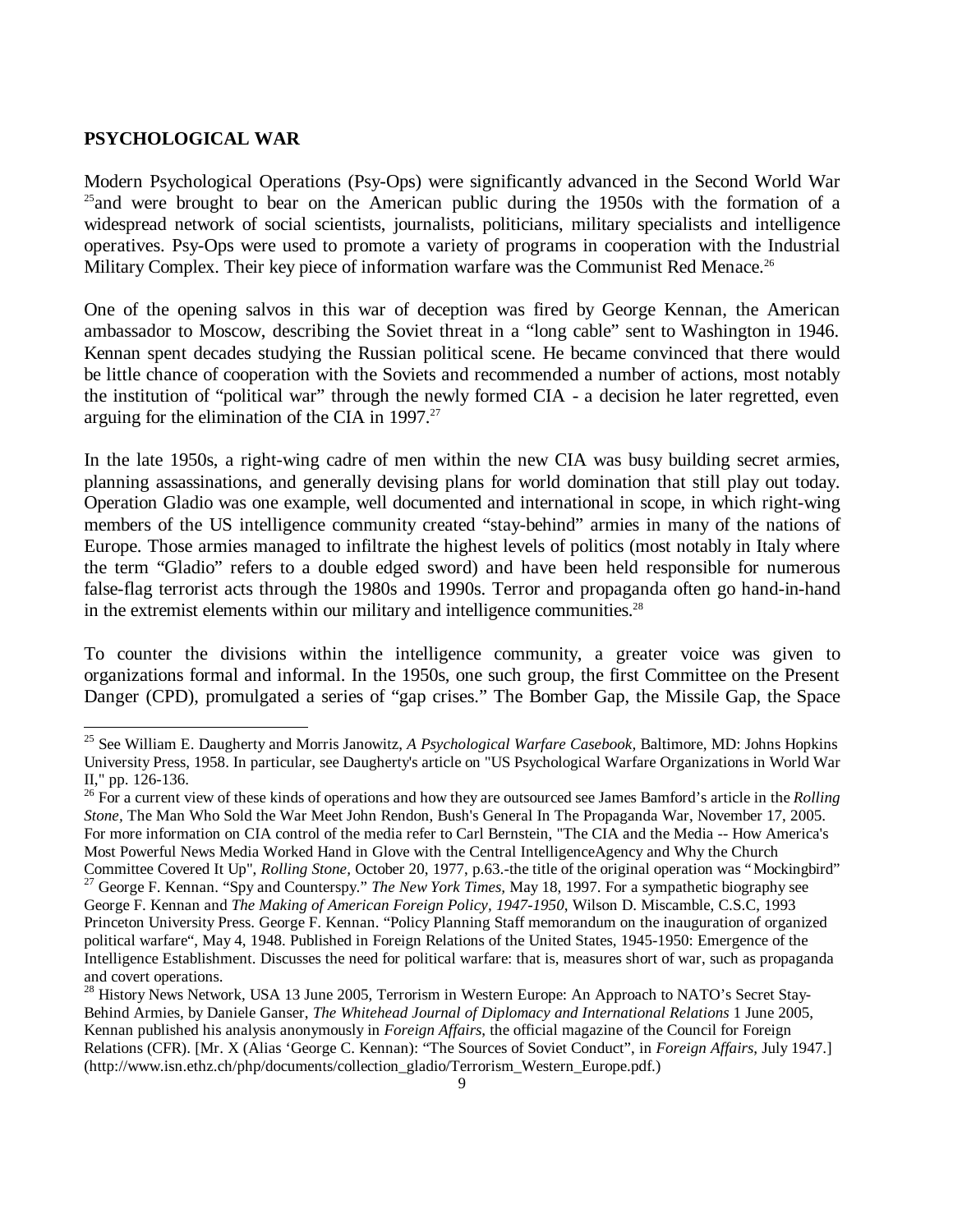Gap, and the Brainwashing and Psychotronic Gap were used to justify increased military technology spending. Congress was led to believe that the Soviets were a much greater threat than they actually were, and that a terrifying new weapon was being developed that threatened America. They were thus convinced to vote for virtually any black budget proposal that came their way. The CPD ran a series of broadcasts to the public through the Mutual Broadcasting Network that spread fear in the minds of the public.

Under the first civilian CIA Director, Allen Welsh Dulles, the Company began to push forward with its agenda of manufacturing consent from the American people for a new state of perpetual war industrialization. Dulles was a well-connected individual, a successful spy for the OSS in Switzerland during the war, related to three secretaries of state, and the chief advisor to Dewey when he ran for President in 1948. Dulles had access to the highest echelons of policy making and his influence was global in scope, counting among his close friends Henry Luce, publisher of *Newsweek*. Relying heavily upon established circles of contacts within the nation's media elites, Dulles recruited key members of the media to work directly for the CIA under Operation Mockingbird. Mockingbird was a psychological information campaign against the American people. In a campaign that would lead to acceptance of blanket secrecy for "national security", "the Red Scare" became the excuse for spending vast sums of money on weapon systems and an increase in covert operations both in foreign countries and within the United States. In the 1950s and 1960s, movies, news articles, books, radio and television programs were carefully laced with anticommunist messages and images designed to produce an acceptance of the policies being promoted by the defense elite's propaganda machine.<sup>29</sup>

"Among the executives who lent their cooperation to the Agency were William Paley of the Columbia Broadcasting System, Henry Luce of Time Inc., Arthur Hays Sulzberger of the *New York Times,* Barry Bingham Sr. of the *Louisville Courier-Journal* and James Copley of the Copley News Service. Other organizations which cooperated with the CIA include the American Broadcasting Company, the National Broadcasting Company, the Associated Press, United Press International, Reuters, Hearst Newspapers, Scripps-Howard, *Newsweek*  magazine, the Mutual Broadcasting System, The *Miami Herald,* and the old *Saturday Evening Post* and *New York Herald-Tribune.* By far the most valuable of these associations, according to CIA officials, have been with *The New York Times,* CBS, and Time Inc." 30

One of the engineers of this deception was a former head of the stay-behind network, Edward W. Barrett, director of the Interdepartmental Psychological Strategy Board (IPSB) and, not coincidentally an editor at *Newsweek.* Barrett was seen as being very effective in his efforts to manipulate public opinion. At the same time, CPD was a "non-political group of citizens of the

l

<sup>29</sup> Victor Marchetti and John D. Marks, *The CIA and The Cult of Intelligence,* Dell Books,1975 (as a matter of general interest this is reportedly the first book the Government went to court to have censored. There are 168 missing pages as a result of the courts ruling but the spaces were retained in the first edition.)

<sup>30</sup> "The CIA and the Media", Carl Bernstein *Rolling Stone,* Oct. 20, 1977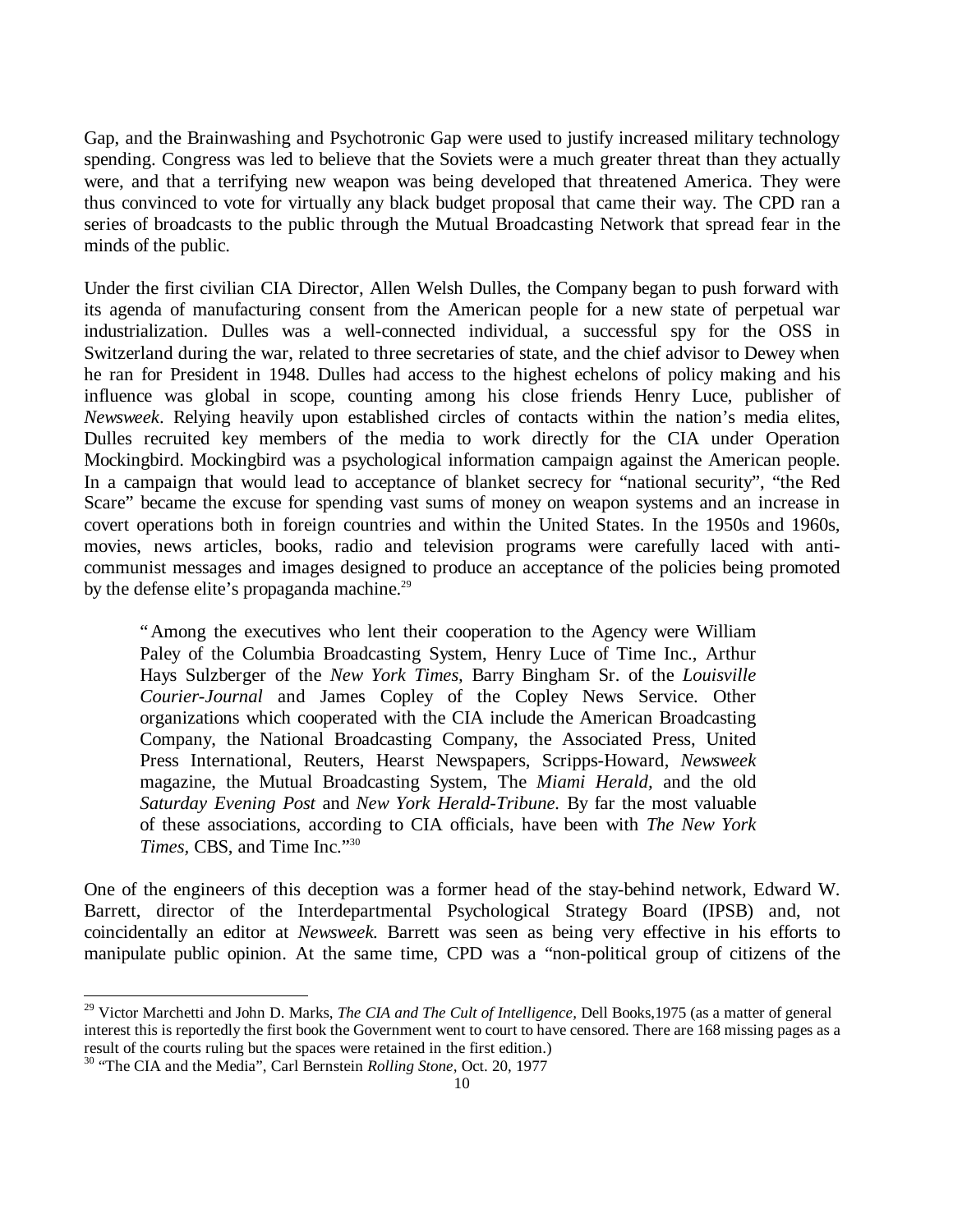western coast" and launched a media campaign in favor of the urgent reinforcement of the national defense. Among the organizers of the Committee were Frank Altschul (Director of the Council for Foreign Relations), William Donovan (former head of the OSS during WWII) and General Dwight D. Eisenhower.<sup>31</sup>

All of this activity was more than enough to stoke the fears of the public and encourage policy makers to accept the Cold War view of the world. This allowed Truman to convince Congress to approve a tripled military budget that provided funding for secret research and development and turn a blind eye (in the name of National Security) to "black operations" programs authorized under the new Cold War rubric of "containment" and aimed at undermining otherwise peaceful nations and fomenting war, torture and assassination in countries as diverse as Iran, Guatemala and Indochina.<sup>32</sup>

Post-war developments in Europe, especially the British withdrawal from Greece, led Truman to decide it was necessary to have a permanent American presence in the old continent to counteract the Communist influence.<sup>33</sup> General George C. Marshall, Secretary of State, designed a vast plan that mixed economic assistance and secret actions aimed at establishing democracies and making sure that voters in foreign countries made "the right choice." National Security Council directive NSC 10/2, essentially written by Kennan, made official the creation of an anti-Communist interference network.<sup>34</sup>

The US intelligence community had an ace in the hole, Reinhardt Gehlen, a Nazi spymaster with an existing network of agents became the front man in Eastern Europe for American intelligence. General Reinhardt Gehlen proved to be troublesome for the CIA over the years. Communist counterspies infiltrated his network, his information was often incorrect, and he had downplayed his eagerness to serve the Reich. But Gehlen was only one of thousands of Nazis recruited to assist in the new "Cold War" through Operation Paperclip.<sup>35</sup> In fact, the intelligence assets acquired by bringing the Gestapo onto the US public payroll was overshadowed by the acquisition of dozens of brilliant Nazi scientists and researchers.

At this juncture, Truman, through the application of the 1947 National Security Act and the newly formed National Security Council<sup>36</sup>, authorized a vast number of secret projects involving chemical, biological, nuclear and electromagnetic experiments. Former Nazis were put in charge of many of

l

<sup>&</sup>lt;sup>31</sup> David F. Krugler, Will It Play in Peoria? The 1950 Campaign of Truth and the Reconstruction of Cold War Propaganda, British Association of American Studies Annual Conference April 1997 University of Birmingham, Birmingham, England

<sup>&</sup>lt;sup>32</sup> William Blum, *Killing Hope: US Military and CIA Interventions Since World War II*, Monroe, Maine: Common Courage Press, 1995; Ralph McGehee, *Deadly Deceits: My 25 years in the CIA,* New York: Sheridan Square Publications, 1983. http://www.sourcewatch.org/index.php?title=CIA Footnote on Ops)

<sup>33</sup> Daniele Ganser, *NATO's Secret Armies. Operation Gladio and Terrorism in Western Europe,* Frank Cass Publishers, 2004.

<sup>&</sup>lt;sup>34</sup> See the Federation of American Scientists Intelligence resource program, National Security Council [NSC] Truman Administration [1947-1953] at http://www.fas.org/irp/offdocs/nsc-hst/index.html.

<sup>35</sup> Linda Hunt, *Secret Agenda: The United States Government, Nazi Scientists and Project Paperclip, 1945-1990,* St. Martin's Press, 1991.

<sup>&</sup>lt;sup>36</sup> The National Security Act of 1947 can be accessed at http://www.state.gov/r/pa/ho/time/cwr/17603.htm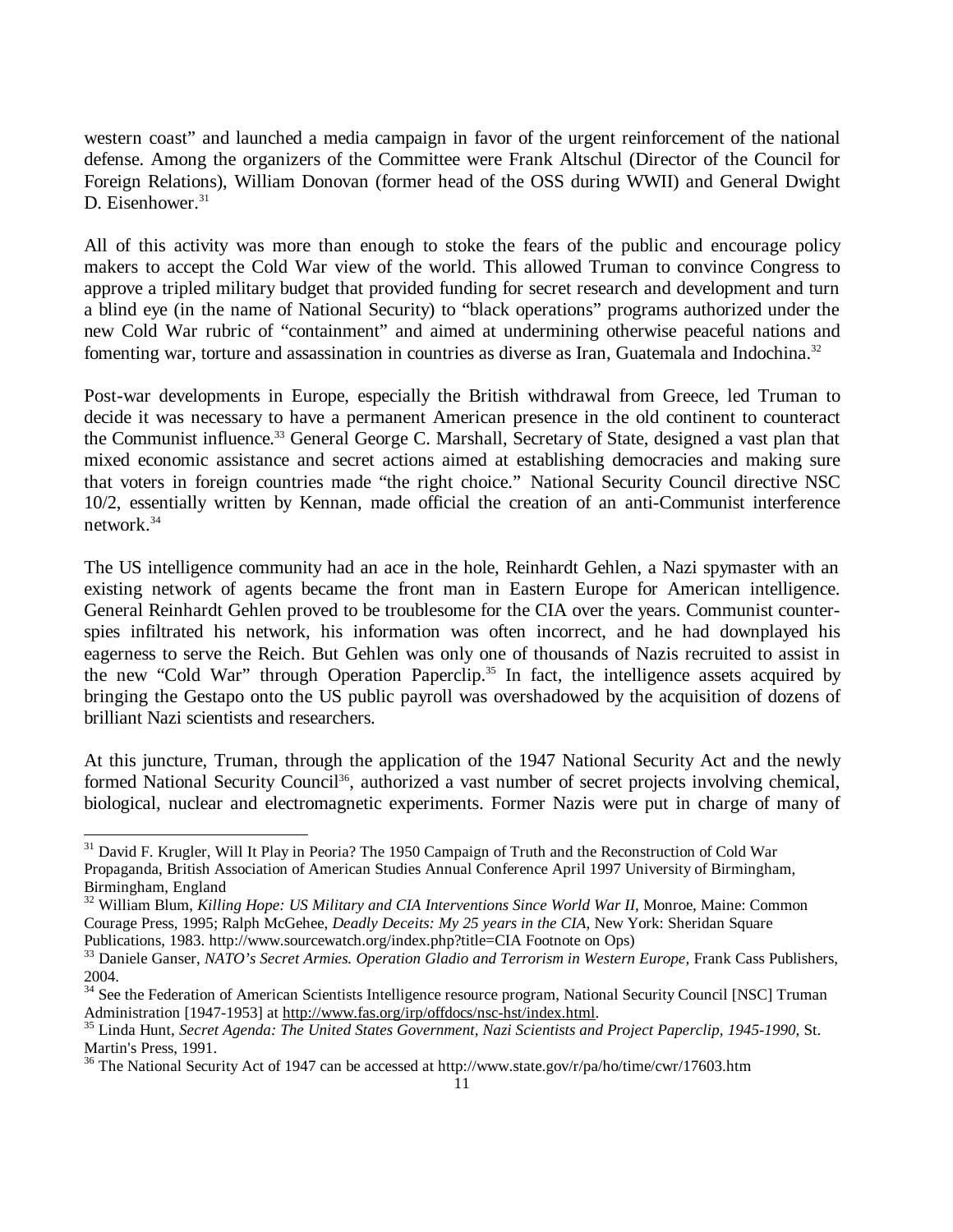the most sensitive programs and facilities. The Army Ballistic Missile Agency (ABMA) was entrusted to the former SS officer Wernher von Braun. <sup>37</sup> Kurt Debus, another ex-SS officer, directed Cape Canaveral. At this time scientists began working on "black" projects in earnest, including attempts at finally developing the "lost" theories of Nicola Tesla, the Serbian-born American physicist, into military and intelligence applications.<sup>38</sup>

#### **TESLA AND EMF**

-

Military interest into the weaponization of the electromagnetic spectrum has a long history, based on the theoretical work of Nikola Tesla. Radar, in its early inception, was seen not only as a means of tracking the position and speed of enemy targets, but as a potential weapon in its own right. There are very real problems however with overcoming the normal decrease in effect of an electromagnetic field over distance. This effect is a natural function of the laws of physics and applies to both electrical and magnetic fields<sup>39</sup>. In short, the strength of a field drops off in inverse proportion to the distance of the target from the source. Without a means of concentrating and directing a beam of energy across long distances, any effect that an EMF weapon may have would be limited to its immediate vicinity. From 1900 until his death in 1943, Nikola Tesla worked to develop just such a weapon.

In a letter to the *New York Times* editor in 1908 Telsa wrote,

"When I spoke of future warfare I meant that it should be conducted by direct application of electrical waves without the use of aerial engines or other implements of destruction...What I said in regard to the greatest achievement of the man of science whose mind is bent upon the mastery of the physical universe, was nothing more than what I stated in one of my unpublished addresses, from which I quote: "According to an adopted theory, every ponderable atom is differentiated from a tenuous fluid, filling all space merely by spinning motion, as a whirl of water in a calm lake. By being set in movement this fluid, the ether, becomes gross matter. Its movement arrested, the primary substance reverts to its normal state. It appears, then, possible for man through harnessed energy of the medium and suitable agencies for starting and stopping ether whirls to cause matter to form and disappear. At his command, almost without effort on his part, old worlds would vanish and new ones would spring into being. He could alter the size of this planet, control its seasons, adjust its distance from the sun, guide it on its eternal journey along any path he

<sup>&</sup>lt;sup>37</sup> Biography of Werner VonBraun produced by NASA: ww.hq.nasa.gov/office/pao/History/sputnik/braun.html and at the Marshall Space Flight Center located at http://history.msfc.nasa.gov/vonbraun/index.html

<sup>38</sup> Hunt, L. *Secret Agenda. The United States Government, Nazi Scientists, and Project Paperclip, 1945 to 1990*. New York: St. Martin's Press, 1991. Simpson, C. "Blowback. The First Full Account of America's Recruitment of Nazis, and the Disastrous Effect on Our Domestic and Foreign Policy". New York: Weidenfeld and Nicolson, 1988

 $39$  There are two laws of note here: the inverse square law, which relates to forces such as gravity, and the inverse cube law, which relates to electromagnetic forces. Both equations describe the relationship between the power of the force and the decrease in that forces effect over distance. In regards to magnetism we refer to the work of Maxwell. One easily accessible online source for his equations is: http://www.rialian.com/rnboyd/maxwell.htm A good place to start for understanding the man and his work is the James Clerk Maxwell Foundation at: http://www.clerkmaxwellfoundation.org/html/links.html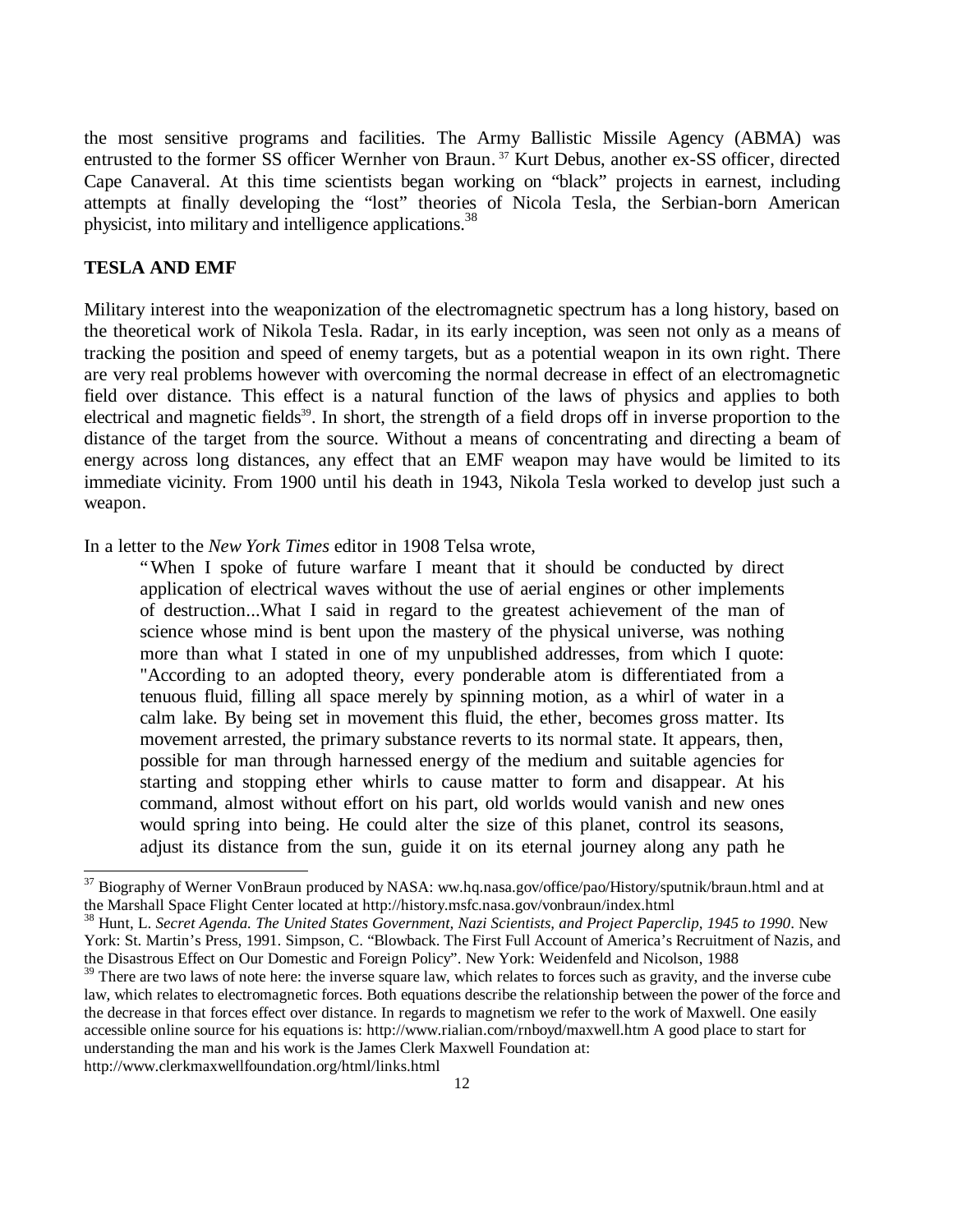might choose, through the depths of the universe. He could make planets collide and produce his suns and stars, his heat and light; he could originate life in all its infinite forms. To cause at will the birth and death of matter would be man's grandest deed, which would give him the mastery of physical creation, make him fulfill his ultimate destiny."<sup>40</sup>

Tesla made several claims during the latter years of his life, published by the *New York Times* in what became an annual event. His theory of the hidden nature of our universe supplants those of many of his contemporaries in that he was able to infer a multidimensional model of the universe that is only now being investigated through the theoretical mathematics of our leading physicists.<sup>41</sup>

Tesla also developed means of remotely controlling aircraft as early as 1915, foreshadowing the Unmanned Ariel Vehicles (UAVs) of today's battlefields. In 1934 Tesla offers to build a "Death Ray" that would make the power of an opponents air force obsolete. This was one of the earliest recorded statements regarding directed energy weapons.<sup>42</sup> Tesla's offer to build this device for the US government for a bargain price, but with many caveats, was refused by officials who, preferred instead to pump money into the new Army Air Corp, which in turn gave rise to the military aviation complex that we have today.<sup>43</sup>

Before the war the airline industry was not a major part of the economic life of the nation.<sup>44</sup> With huge wartime contracts, however, corporations such as Hughes, McDonnell Douglas, Lockheed, and Northrop quickly grew in power commensurate with the financial bonanza that was unearthed in the battlefields of Europe and the Pacific.<sup>45</sup> These companies formed the core of the "military-industrial complex." Their investors and managers began to consolidate their clout in political circles to keep the nation on a wartime economic footing, a simple and vastly powerful weapon that would make aircraft, bombs, missiles and attendant industries irrelevant would certainly be seen as a direct threat to the growing power of military arsenal. Instead, a "black budget" program was put into motion, which exploited the work of Robert Oppenheimer, Albert Einstein and others. The Manhattan Project, developed by the DOD in 1942, generated a vastly destructive weapon that required a wellestablished and unbelievably expensive aerospace industry, along with unprecedented levels of

l

<sup>40</sup> *New York Times,* April 21st, 1908 (p.5 column 6) Tesla Letter to the Editor :.

<sup>41</sup> "The Cosmic Triangle: Revealing the State of the Universe," in the May 28, 1999 issue of the journal *Science* discusses Dark Energy and Margaret Cheney, *Tesla: A Man Out of Time*, Dell Publishing, 1983.

<sup>42</sup> Front page *New York Times,* July 11 1934 was entitled, "TESLA, AT 78, BARES NEW 'DEATH BEAM'" and told of the inventor's proposal that would "send concentrated beams of particles through the free air, of such tremendous energy that they will bring down a fleet of 10,000 enemy airplanes at a distance of 250 miles..."

<sup>&</sup>lt;sup>43</sup> To illustrate the control of science for corporate profit, Tesla's practical applications all shared one thing in common, the were devoid of any profitable application. As a result, Tesla's development of wireless electricity has never borne fruit, leaving us still in the 21st century surrounded by a landscape of transmission wires, faulty electrical grids, destructive (though profitable) electrical generation systems, wars for oil, and a suffering environment. See Marc J. Seifer, *The Life and Times of Nikola Tesla,* Citadel Press, 1998.

<sup>&</sup>lt;sup>44</sup> John B. Rae, *Climb to Greatness: The American Aircraft Industry, 1920-1960*, Cambridge: MIT Press, 1968. Roger E. Bilstein, *The American Aerospace Industry: From Workshop to Global Enterprise*, New York: Twayne Publishers, 1996. <sup>45</sup> Carol L. Cook, *The Aerospace Industry: Its History and How it Affects the US Economy*, Yale-New Haven Teachers Institute, 2005.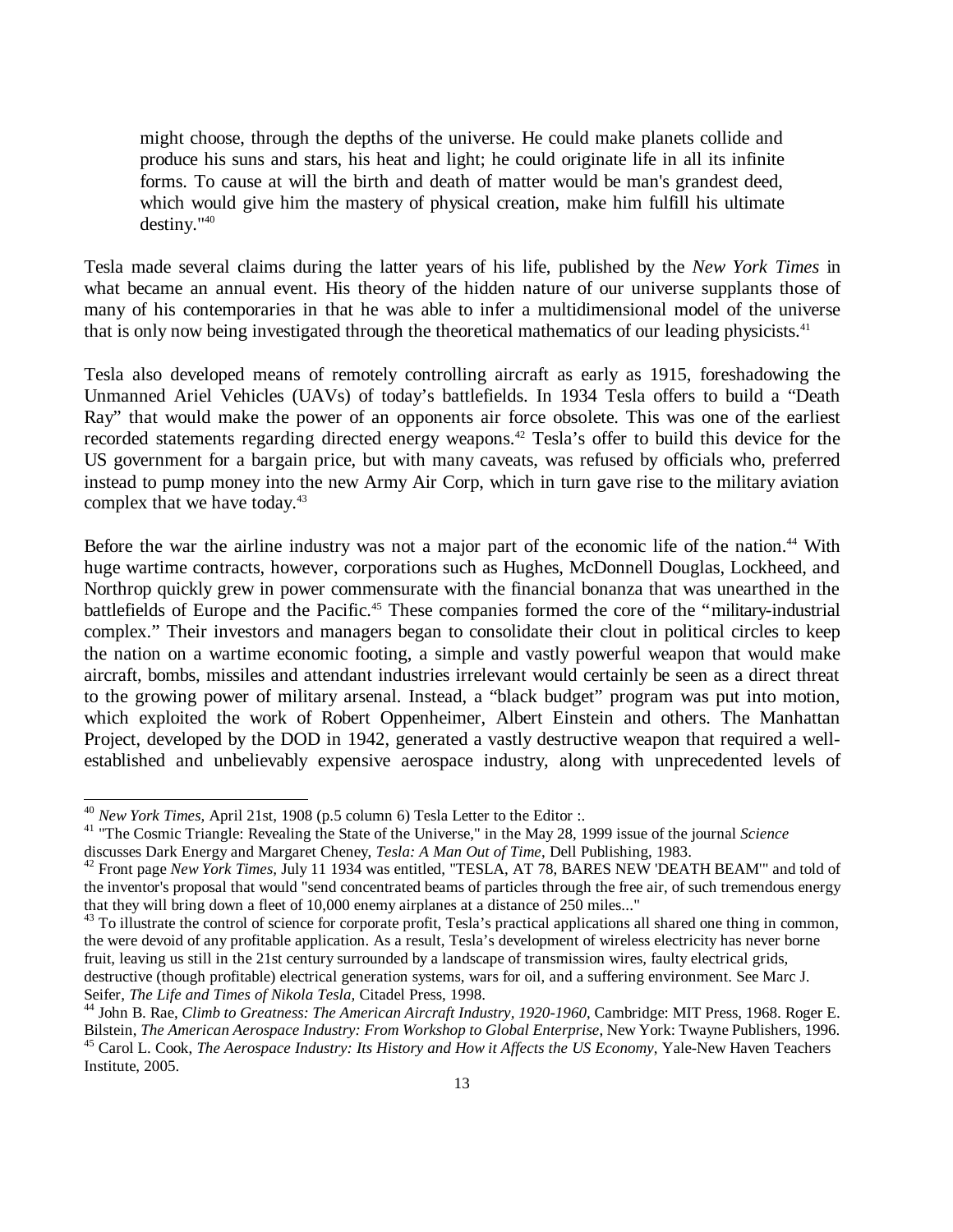secrecy and autonomy from Congress and the public.<sup>46</sup>

The US government also ignored Tesla's offer to produce a "city killing machine," which was composed of an electromagnetic shield and a wireless torpedo. Tesla made several proposals during the 1930s, none of which received funding. Among Tesla's claims, published annually on his birthday in the *New York Times,* were methods of harnessing the power of the sun to electrify the earth and provide free electrical power to anybody, anywhere.

Tesla did, however, conceive of at least one device that became a major part of our nation's arsenal radar. As early as 1917 he published his theory and developed the first prototype in 1934. It is from the basis of this technology that future research into weaponizing the electromagnetic spectrum proceeded. At the same time Tesla was working on methods of transmitting and receiving communication signals through interplanetary space and reading the images on a sleeping person's retina (by extension mind reading). His prediction that future wars would be fought with electromagnetic means foreshadowed the rise of electronic warfare and the non-lethal weapons technology being deployed today. <sup>47</sup>

At first glance, it would seem probable that the military had taken over the management of Tesla's material. In fact, a number of projects related to his life's work were in development. For instance, the building of beam weapons at Wright Patterson Air Force Base under the code name "Project Nick"<sup>48</sup> headed by Brigadier General L.C. Craigie. This project was however, cancelled due to an apparent lack of understanding of Tesla's means of transmitting high-energy waves without a loss of power over great distances. Defense Advanced Research Projects Agency (DARPA) began another project in 1958 codenamed "Seesaw" at Lawrence Livermore Labs<sup>49</sup> aimed at combating reported Soviet advances in electromagnetic weapons and defenses, advances that many believe came about after 1952 when the bulk of Tesla's research and personal effects were turned over to his nephew, Sava Kosanovic, who promptly whisked them away to Yugoslavia. Eight years later Soviet Premier Nikita Khrushchev would state that, "A new and fantastic weapon is in the hatching stage,"<sup>50</sup> horrifying many and prompting calls for more effective means of using EMF, espionage and counter-espionage.

l

<sup>&</sup>lt;sup>46</sup> See the National Atomic Museum's archives concerning the Manhattan Project at http://www.atomicmuseum.com/tour/manhattanproject.cfm and the Brookings Institute's archives at

http://www.brook.edu/FP/PROJECTS/NUCWCOST/MANHATTN.HTM

<sup>&</sup>lt;sup>47</sup> New York Times, 1937 "... will send concentrated beams of particles through the free air, of such tremendous energy that they will bring down a fleet of 10,000 enemy airplanes at a distance of 250 miles from the defending nation's border and will cause armies of millions to drop dead in their tracks When put into operation, Dr. Tesla said, this latest invention of his would make war impossible. This death-beam, he asserted, would surround each country like an invisible Chinese wall, only a million times more impenetrable. It would make every nation impregnable against attack by airplanes or by large invading armies." For an interesting article about Tesla's "Death Ray" and the relationship to Tunguska see: http://www.viewzone.com/tesla.ray.html)

<sup>48</sup> Tesla: Master of Lightning, archived at PBS: www.pbs.org/tesla/ll/ll\_mispapers.html

<sup>49</sup> Tesla: Life and Legacy, Missing Papers, archived at PBS: http://www.pbs.org/tesla/ll/ll\_mispapers.html.

<sup>50</sup> Max Frankel, "Khrushchev Says Soviets Will Cut Forces a Third; Sees 'Fantastic Weapon', *New York Times*, January 15,1960.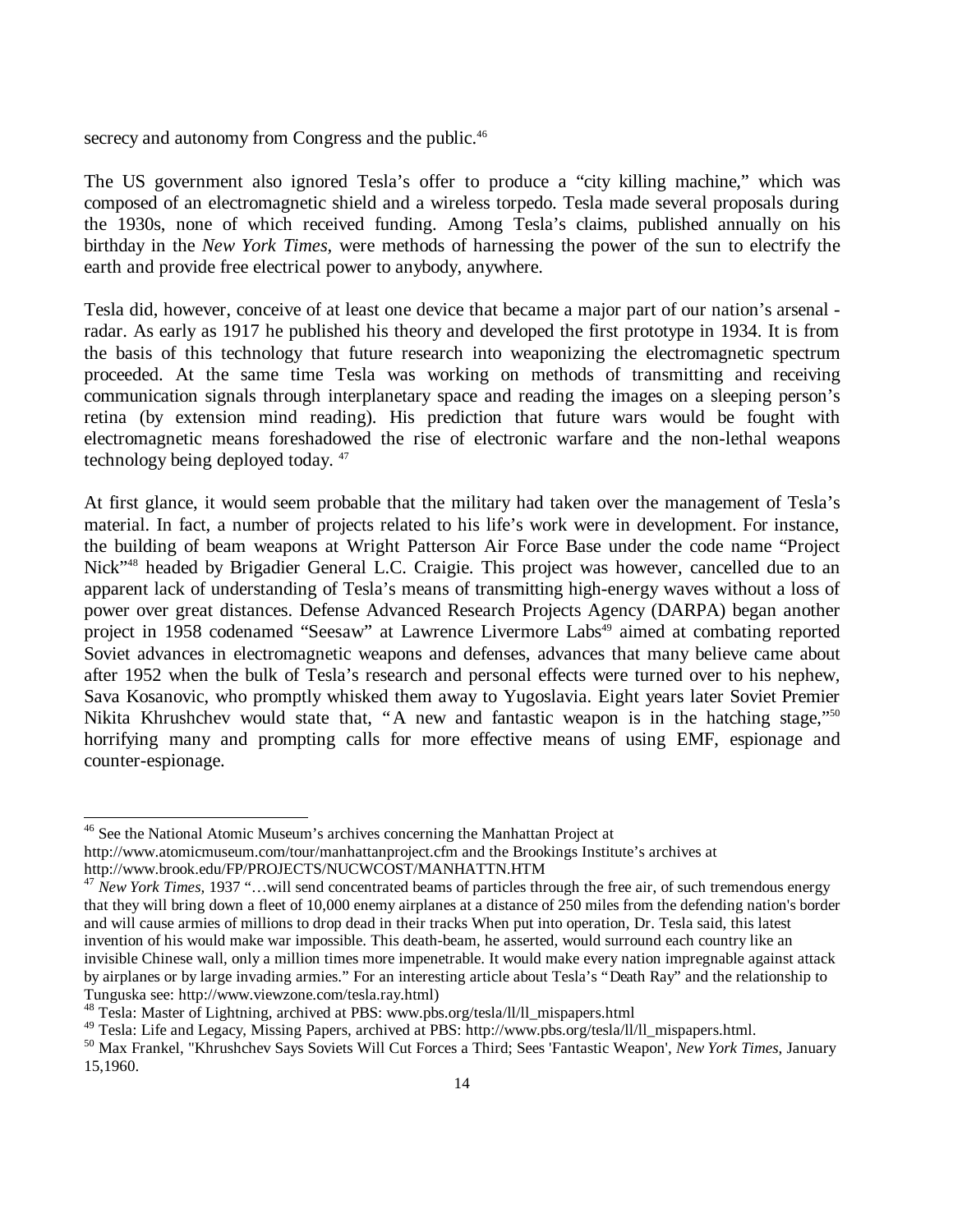On February 9, 1981, the office of the Undersecretary of Defense Research and Engineering department sent a letter to the FBI that requested the papers of Tesla, stating, "We believe that certain of Tesla's papers may contain basic principles which would be of considerable value to certain ongoing research within the DOD. It would be very helpful to have access to these papers. The letter was signed by Lt. Col. Allan J. Mclaren, an R.O.T.C. graduate from M.I.T. in 1960, who later went on to become a project director with Lockheed Martin Space Systems from which he retired in  $2003$ <sup>51</sup>

This section of his memo to the FBI was not declassified until 1993. In response, the FBI issued the same response as to all of the other inquiries with one exception, this time they identified who it was that examined the stored effects; it was the Office of Scientific Research and Development from MIT, a breeding ground of CIA. technical types the Office of Naval Intelligence and agents from US Naval Research.<sup>52</sup> What they may have been looking for had likely already been taken, according to a recent PBS special entitled *Tesla: Life and Legacy*, Tesla's nephew reported that Tesla's most recent journal was missing from the bulk of material stored by the OAP.<sup>53</sup> In recent years high profile projects such as the High Altitude Auroral Project ("HAARP"), the Strategic Defense Initiative ("Star Wars"), and many of the devices promoted by proponents of "Non-Lethal Weapons" have Tesla's intellectual fingerprints all over them.<sup>54</sup>

## **MK-ULTRA**

-

In terms of mind-control and the breaking down of prisoners for military interrogations, the events at Abu-Ghraib, Guantanamo, and in the CIA network of secret prisons dotting the globe, all have their intellectual origin in the work carried out by a network of scientists under the behest of the intelligence community beginning in the World War II period. Mind-control, per se, refers to a wellfunded, broad based series of programs designed to explore the furthest reaches of human cognitive ability. The Nazis, as well as the Japanese, had been experimenting on prisoners throughout the war. Recovery of the records of these experiments led the US to proceed with investigations into new means of interrogations and the building of resistance to interrogations of US personnel..<sup>55</sup>

The CIA, in association with various other agencies, undertook a long series of experiments on unsuspecting prisoners, students, military personnel and others recruited into one of the at least 162 subprojects of what became known as MKULTRA.<sup>56</sup> Interest was certainly piqued by the case of

<sup>&</sup>lt;sup>51</sup> See Tesla's FBI files at the FBI FOIA site located at http://foia.fbi.gov/foiaindex/tesla.htm.

<sup>52</sup> Tesla: Life and Legacy, Missing Papers, archived at PBS: http://www.pbs.org/tesla/ll/ll\_mispapers.html.

<sup>53</sup> Tesla: Master of Lightning PBS documentary Dec. 12th, 2000.

<sup>54</sup> Box#8 of Declassified CIA documents pertaining to MKULTRA contains the following fragment: The Application of Tesla's Technology in Today's World. Obtain, online, through the National Security Archives at http://www.gwu.edu/~nsarchiv/

<sup>55</sup> Harris, S. (1994) *Factories Of Death: Japanese Biological Warfare, 1932-45, And The American Cover-Up*. London: Routledge.Tanaka, Y. 1998. *Hidden Horrors: Japanese War Crimes in World War II. Boulder,* Colorado: Westview Press, Michalczyk, J. J. 1994. *Medicine, ethics, and the Third Reich: Historical and Contemporary Issues* (METR). Kansas City, Missouri: Sheed & Ward

<sup>&</sup>lt;sup>56</sup> This site provides a selection of memorandum from within the CIA, in which funding is discussed.

http://cryptome.org/mkultra-0003.htm Digital MK-Ultra files can be found at: http://www.intellnet.org/mkultra/general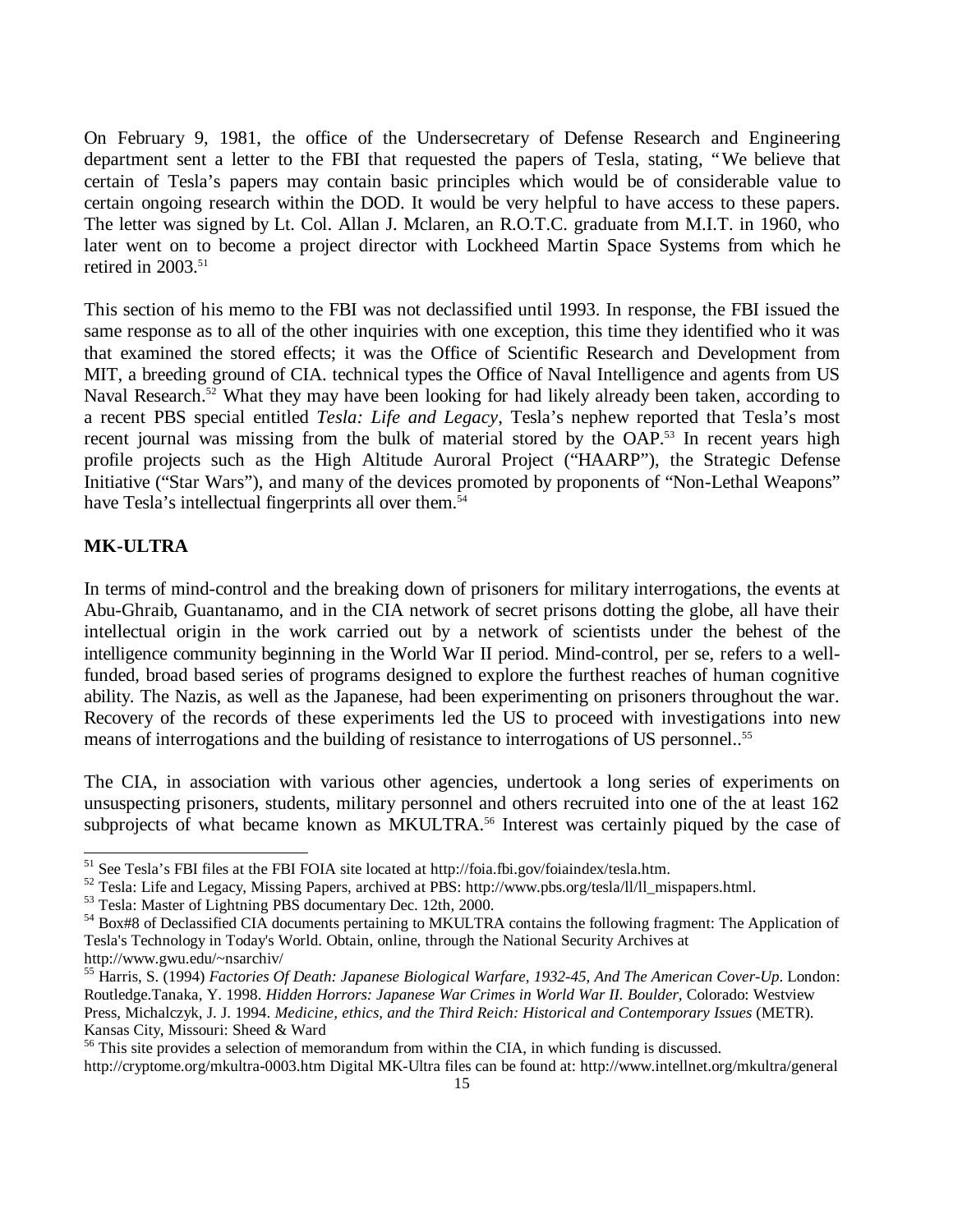Cardinal Mindseztny and the reports of brainwashing techniques used on American soldiers in prisoner of war camps in Korea<sup>57</sup>. But even prior to the Korean War the resiliency of the human mind was being tested by researchers on the black budget. These projects reportedly at times violated every conceivable notion of human rights and dignity.<sup>58</sup>

Frank Olson, a mid-level CIA operative, worked on the development of aerosol delivery of drugs and poisons at Ft. Detrick, Maryland. His work, which is still classified, was. funded through MKULTRA. Olson took a trip to England where MI6 and the CIA were working together on ways to prevent allied spies and servicemen from yielding to interrogation. Olson also traveled to Frankfurt, where the two agencies conducted fatal experiments on prisoners of war and others considered to be "expendable." Olson had an ethical dilemma with the research and, after voicing his concerns, returned to the United States. On November 28, 1953, Olson was in room 1018A of the Hotel Statler in New York. At 2 a.m., Olson fell from the  $10<sup>th</sup>$  floor window of his room to his death on the sidewalk below. The headline reported his death as an accident or suicide. This report was discredited when, in 1975, another official lie was issued to ease his family's suffering and deflect public scrutiny. This time Olson was called the victim of an LSD experiment.<sup>59</sup> Media reports cited in the *New York Times* focused on the sensational aspects of LSD use and psychic warfare, but did not dwell on the more egregious violations of human rights and dignity inherent in the programs overseen by the CIA.<sup>60</sup>

The truth was not revealed until 1994 when his son finally had his body exhumed and examined. The autopsy showed that Olson's left temple had been fractured before he fell. According to the *New York Times Magazine* CIA tradecraft books from 1953, that have since been released teach that "one of the surest methods of killing somebody without a trace involves impairing their reflexes with alcohol (or drugs) and then stepping up behind them and stunning them with a blow to the temple. After that you quickly grab their ankles and in a single motion flip them over a bridge, balcony or out of a window more than 70 feet off of the ground." <sup>61</sup> What Olson saw, and what cost him his life and his family their peace of mind for 30 years, was the beginning of a long term strategy to develop means of making individual both resistant to "brainwashing" and to control the actions of individuals.<sup>62</sup> The cover story that was used to justify the beginning of the project was that there was

l

note about MK-ULTRA funding)

<sup>57</sup> Stephen Budiansky, Erica E. Goode and Ted Gest, "The Cold War Experiments", *U.S News and World Report* January 24, 1994.

<sup>58</sup> Patricia Greenfield, CIA's Behavior Caper, *APA Monitor,* December 1977, pp. 1, 10-11

<sup>59</sup> Thomas O'Toole, "CIA Infiltrated 17 Area Groups, Gave out LSD Suicide Revealed", front-page story *Washington Post,* June 11, 1975.

<sup>&</sup>lt;sup>60</sup> Carl Bernstein, "The CIA and the Media: How Americas Most Powerful News Media Worked Hand in Glove with the Central Intelligence Agency and Why the Church Committee Covered It Up", *Rolling Stone*, October 20, 1977.

<sup>61</sup> Michael Ignatieff, "What did the C.I.A. Do to Eric Olson's Father?" *New York Times Magazine*, April 1, 2001.

 $62$  ibid. and The Frank Olson Project at

http://www.frankolsonproject.org/Contents.htmlhttp://www.frankolsonproject.org/Statements/FamilyStatement2002.htm l. Dr. Eric Olson continues to do what he can to bring to light the truth of his father's death. At the above website there are memorandum written by Dick Cheney to Donald Rumsfeld in regards to the families lawsuit during the Ford administration in 1975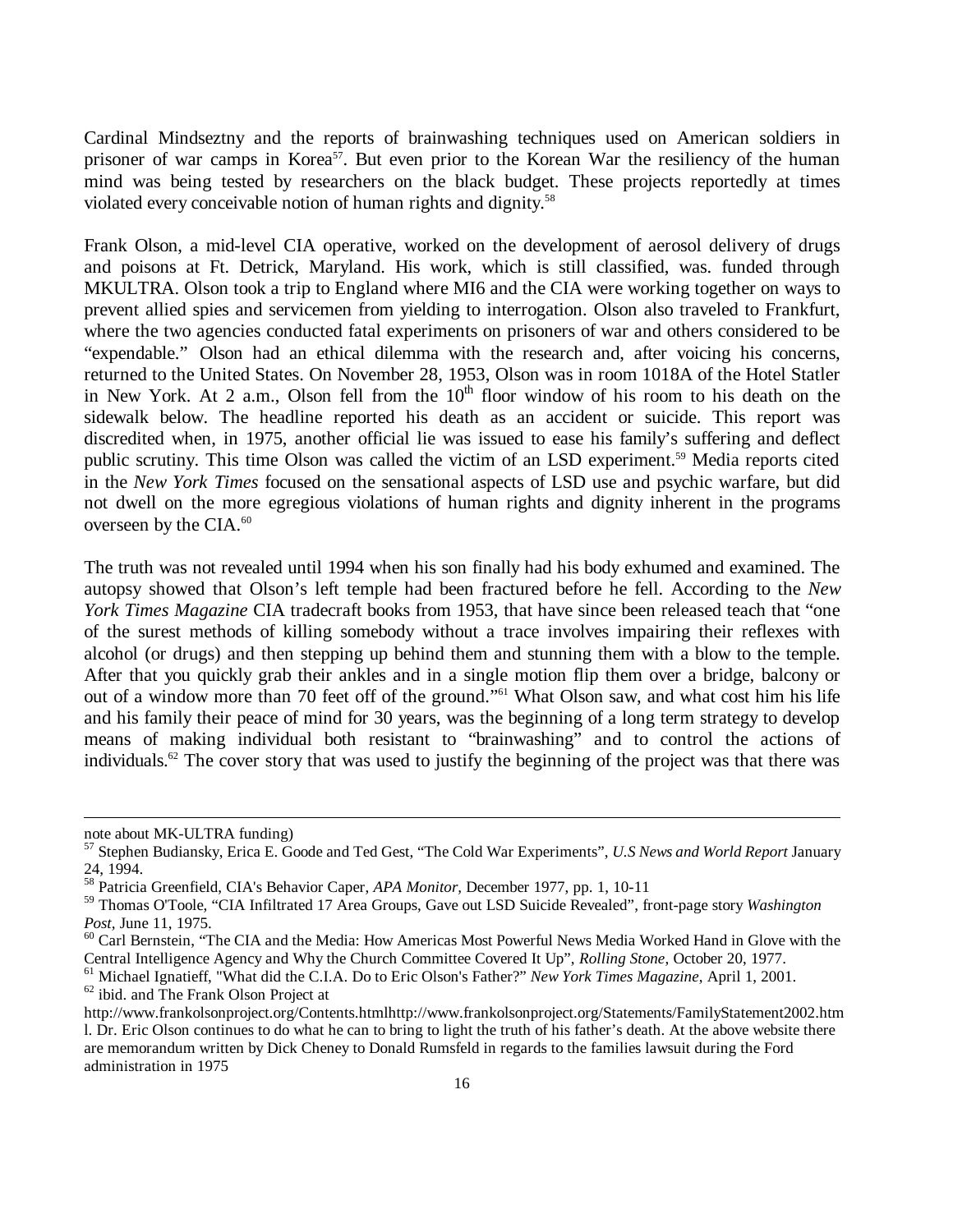a "brainwashing gap" with the Koreans.<sup>63</sup>

Experimenters used college students, servicemen, mental patients, the poor and, in several instances, children as young as four years old, in attempts to create untraceable assassins, couriers and other operatives. MKULTRA sub-projects involved the services of many notable universities and used a number of false front corporations such as the Foundation for the Study of Human Ecology and think tanks such as RAND, to shield the source of funding from those with ethical "problems."<sup>64</sup> We would still know nothing of these activities had it not been for the release of 16,000 pages of documents in 1977 through the FOIA request filed by the surviving family of Frank Olson. Unfortunately CIA Director Richard Helms ordered the destruction of any MKULTRA records shortly before the order came in to his office<sup>65</sup>, leaving an incomplete picture of a concerted effort by various agencies to create new and better means of controlling the thoughts, emotions and thus behavior, of unsuspecting individuals.

## **ILLEGAL EXPERIMENTATION**

-

MKULTRA was, however, neither the first nor the last project funded by government or industry to experiment on people in the name of some greater good. A quick review of the history of secret experimentation and medical atrocities reveals a pattern of deadly behavior

The Tuskegee Experiments in 1932 cruelly condemned scores of black men to death from syphilis.<sup>66</sup>

The Pellagra Incident, in which millions died over two decades, in spite of the fact that the US Public Health Service knew at the time that these deaths were caused by little more than a niacin deficiency.<sup>67</sup>

In 1940 scientists exposed four-hundred prisoners in Chicago with malaria (a US experiment Nazis cited at the Nuremberg trials to defend their own experimentation).<sup>68</sup>

During WWII, Seventh Day Adventist conscientious objectors were enlisted into Operation Whitecoat by the US Army and the Adventist Church. They were told that they were being tested for defensive research purposes while the government was in fact testing offensive chemical and

*Historian*, 1984 National Council on Public History, University of California Press.

<sup>67</sup> Jon M. Harkness, "Prisoners and Pellagra", *Public Health Reports,* Sep/Oct96, Vol. 111 Issue 5, p 463.

<sup>63</sup> Reported in the *New York Times* as "Mind Control Studies had Origin in Trial of Mindszenty", Aug. 2, 1977, p.16. <sup>64</sup> See Athan G. Theoharis, "Researching the Intelligence Agencies: The Problem of Covert Activities", *The Public* 

<sup>&</sup>lt;sup>65</sup> Project MKULTRA, The CIA's Program of Research in Behavioral Modification, August 3, 1977, US Senate, Select Committee on Intelligence, and Subcommittee on Health and Scientific Research of the Committee on Human Resources.

<sup>66</sup> Jean Heller (Associated Press), "Syphilis Victims in the US Study Went Untreated for 40 Years" *New York Times*, July 26, 1972: and VN Gamble, "Under the Shadow of Tuskegee: African Americans and Health Care." *American Journal of Public Health* 7(1997):1773-1778.

<sup>68</sup> "They Were Cheap and Available: Prisoners as Research Subjects in Twentieth Century America." *British Medical Journal* 315:1437.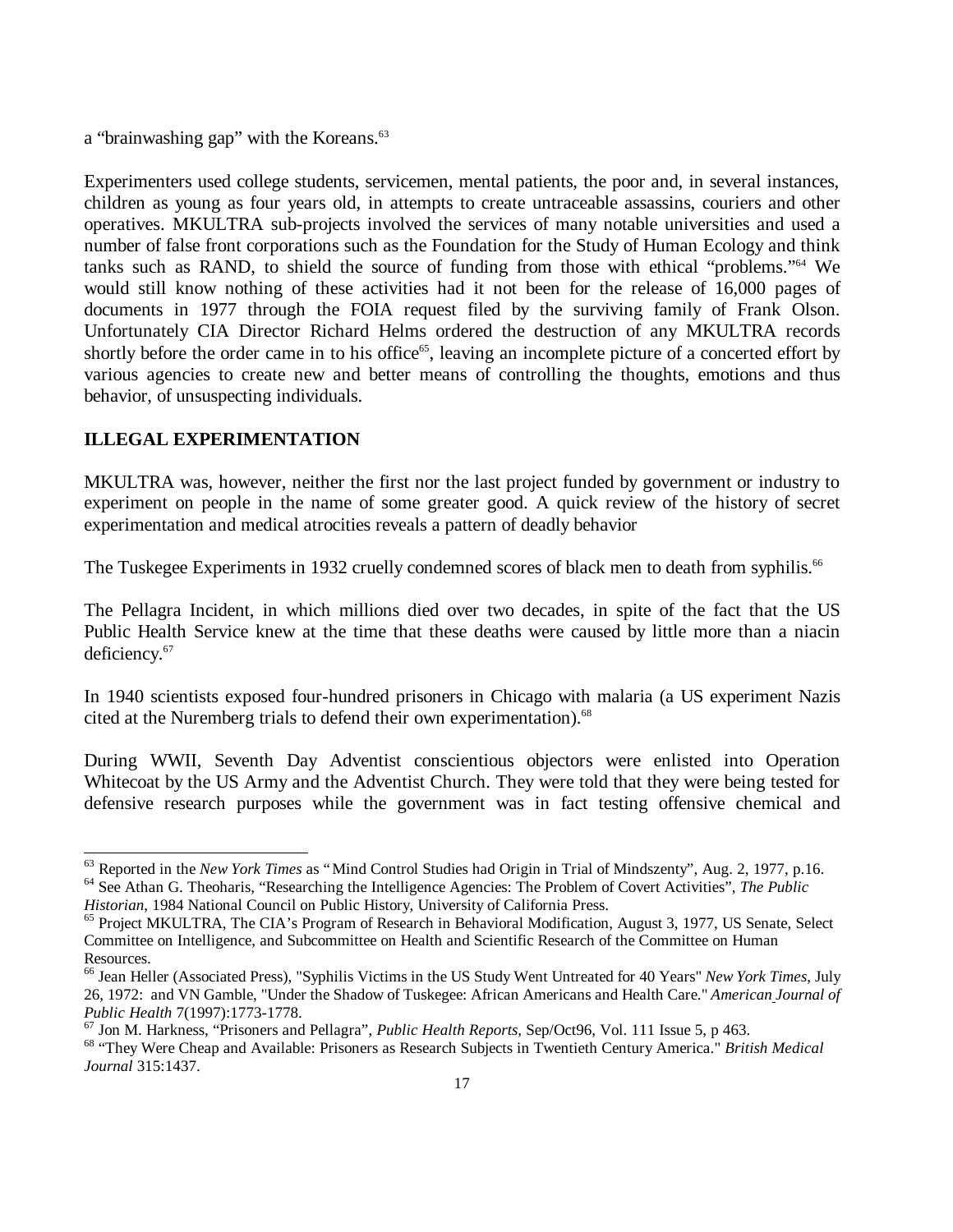biological weapons.<sup>69</sup>

After WWII, matters became far worse for those who were caught up in the web of illegal scientific testing. In 1947 Colonel E.E. Kirkpatrick of the US Atomic Energy Commission issued a secret document stating that the agency would begin administering intravenous doses of radioactive substances to human subjects. At the same time atomic tests in which the residents of Utah and Nevada were purposely exposed to radioactive fallout. There were also a series of operations during the 1940s and 1950s in which US cities were attacked secretly by the military through the spread of biological agents in order to track their propagation through a real population.<sup>70</sup>

## **THE SCIENTISTS**

## **Dr. Ewen Cameron**<sup>71</sup>

1

Once the details of MKULTRA came to light, the focus in the media and in the Senate, was on the use of drugs, especially LSD. While the researchers within the project did indeed concentrate on developing a variety of hallucinogenic concoctions, they did so with an end in mind. The goal was to devise means and methods of enabling undercover operatives, soldiers, contractors or anyone who was involved in secret projects, to be able to keep those secrets if they were captured or interrogated. Hypnosis, combined with drugs, sensory deprivation and systematic abuse were seen as a means to that end. The leader in this pharmaceutical and psychological research was Dr. Ewen Cameron. Cameron was at the time, one of the most esteemed psychiatrists in the world. As president of the American Psychiatric Association, Canadian Psychiatric Association, and one of the founders of the World Psychiatric Association, Dr. Cameron began experimenting on brainwashing techniques as

<sup>69</sup> Krista Thompson Smith, "Adventists and Biological Warfare", *Spectrum Magazine*, Vol 25, no. 3, March 1996 and David R. Franz, DVM, PhD, Cheryl D. Parrott, Ernest T. Takafuji, MD, MPH, "The US Biological Warfare and Biological Defense Programs" in Medical Aspects of Chemical and Biological Warfare, Part 1; *The Textbook of Military Medicine, Office of Surgeon General*, Borden Institute 1997; p. 425-436.

<sup>&</sup>lt;sup>70</sup> Atomic Energy Commission Secret Memo by Kirkpatrick, E. E. Col. A January 8, 1947, This was a draft memo from Colonel Kirkpatrick, Acting Manager, Field Operations of AEC, to the AEC Berkeley Area Engineer, puts the AEC stamp on termination of human testing, while simultaneously revealing it was going on under the Manhattan Project-at the request of Oppenhiemer: "Until the Atomic Energy Commission is able to consider sponsoring this type of experimentation, authorization cannot be given for the use of radioactive materials in human subjects under this contract." A more current report from the National Security Archives that clearly lays out the timeline and the assault by researchers on "subjects" can be found at

http://www.gwu.edu/~nsarchiv/radiation/dir/mstreet/commeet/meet12/brief12/tab\_f/br12f1d.txt----" Personal Statement from Elizabeth Zitrin, Attorney at Law Public Member of the Ad Hoc Committee on Radiation Experiments". For information on biological warfare experiments a good starting place is : *Biological Warfare: A Historical Perspective,* by LTC George W. Christopher, USAF, MC; LTC Theodore J. Cieslak, MC, USA, MAJ Julie A. Pavlin, MC, USA, and LTC (P) Edward M. Eitzen Jr., MC, USA. -- Operational Medicine Division, United States Army Medical Research Institute of Infectious Diseases, Fort Detrick, Maryland, as posted at http://www.fas.org/nuke/guide/usa/cbw/bw.htm <sup>71</sup> This section about Dr. Cameron is based on Orlikow Vs. United States, CIA Settlement of Some Complaints. Ewen Cameron and the Allan Memorial Institute - Subproject 68 funded by CIA from March 18, 1957 to June 30, 1960 Without conceding liability, in 1988 the CIA agreed to pay \$750,000 to settle a case brought on behalf of nine plaintiffs who were subjected to federally funded mind control experiments sponsored by the CIA and conducted by prominent psychiatrist Ewen Cameron, M.D. The experiments included heavy does of LSD, electroshock and psychic driving.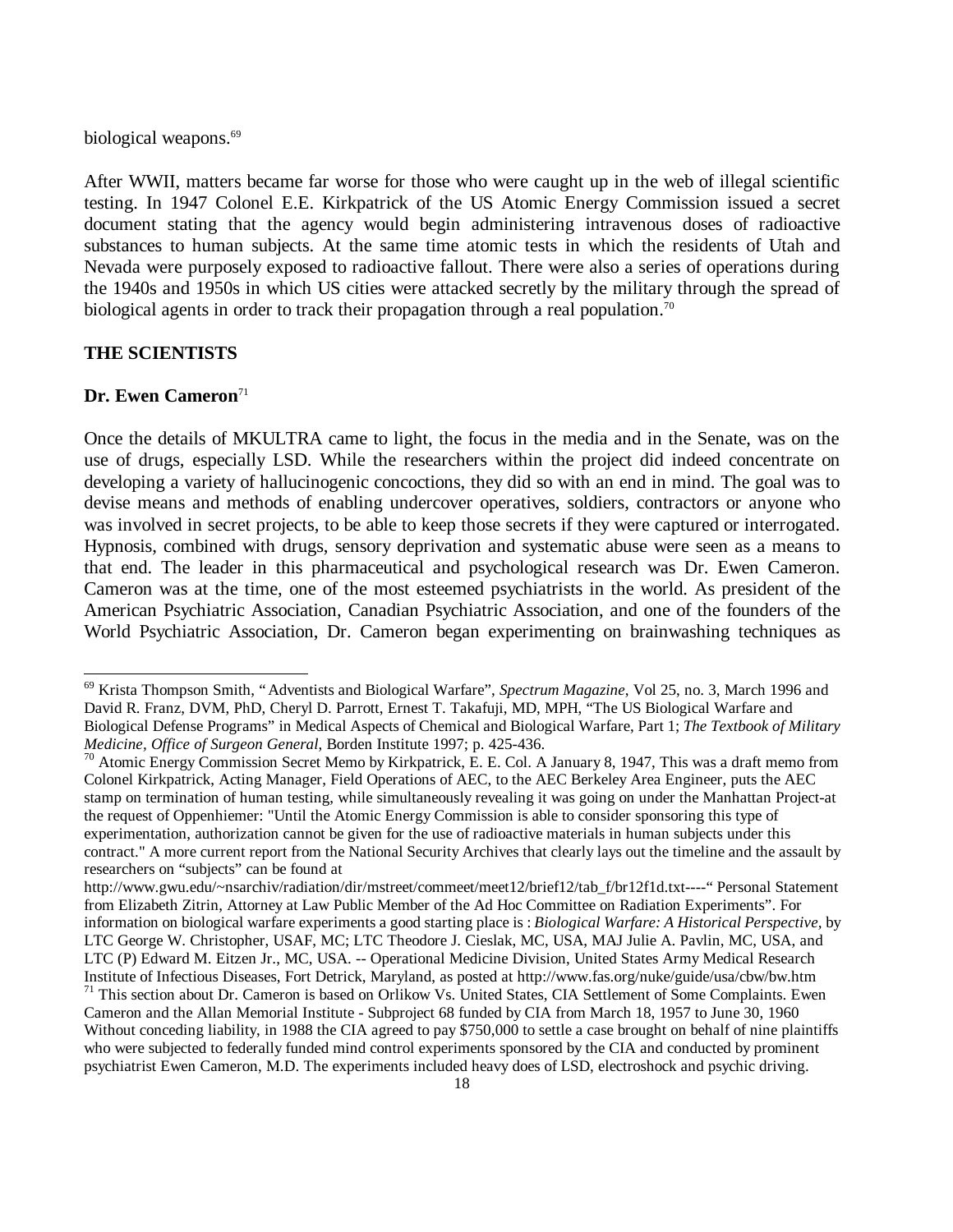early as the 1930s with schizophrenic patients. At this time lobotomies were not yet in common use, though the procedure would begin to be implemented in 1936 on a wide scale. Electroshock therapy was some years from being accepted as a primary means of changing behavior.<sup>72</sup>

Cameron relied on torturous and highly stressful techniques for breaking down the personality of his patients. Schizophrenics would be stripped down naked beneath red lights for eight hours a day, sometimes for up to eight months with repeated messages inundating their senses. In other experiments Cameron would attempt to induce the delirium associated with a high fever by cooking his patients in an electric cage until their body temperature reached 102 degrees.

From January of 1957 until September of 1960 Cameron became one of the promising researchers the CIA turned to in order to develop means and methods of "brainwashing" and programming human beings to do the will of the agency. Cameron received \$64,242.44<sup>73</sup> from the CIA. to develop a combination of techniques that would destroy an individual's memory of an event and enable the programmer to control their behavior through post-hypnotic commands. Cameron used a variety of drug combinations coupled with prolonged sleep deprivation, isolation, hypnosis, and electro convulsive therapy in order to "wipe" an individual's memory. His techniques worked, to a certain extent, but ethical considerations led the CIA to cut Cameron's funding in the US, prompting Cameron to move to Canada to continue his work with funding channeled through the Canadian Government.

He continued his work, officially, from 1961 until 1964 in Montreal where he received an additional \$57,750.74 During this time Cameron combined his techniques (in a "therapy" he called depatterning) with electroconvulsive therapy in which the voltage introduced into one subjects brain, Linda Macdonald, exceeded the APA's guidelines by 76.5 times. He succeeded in wiping her memory and to this day, she cannot remember anything prior to 1963. In a January 17, 1984 broadcast of the Canadian Broadcasting System, a program called "The Fifth Estate" detailed the experiments of Cameron, prompting a burst of investigative journalism culminating in a class-action suit brought against the CIA by former subjects**.** In 1988, the case was settled out of court for \$750,000, divided between 8 plaintiffs. Linda Macdonald received \$100,000 and legal fees from the Canadian government, but Cameron himself, faced no punishment.<sup>75</sup>

## **Dr. Jose Delgado**

1

Whereas Cameron focused on creating traumatized individuals through intense psychological pressure, Dr. Jose Delgado was investigating the direct route to control of "human subjects." Delgado physically invaded the brains of subjects with electrodes in order to create emotions and control actions with the push of a button. As he stated himself,

<sup>72</sup> See "CIA Brainwashing Experiments", *MacLean's*; January 28, 1985, Vol. 98 Issue 6, p46, 1/3p and "A cold-war horror show's last act", *US News & World Report;* October 17, 88, Vol. 105 Issue 15, p13, 1/3p.

<sup>73</sup> CIA MORI ID 17468: www.wanttoknow.info/mindcontrol

<sup>74</sup> Collins, Anne. *In the Sleep Room. The Story of CIA Brainwashing in Canada*. Ken Porter Books, 1988

<sup>75</sup> Tyner, Arlene. Mind-Control Part 1: Canadian and US Survivors Seek Justice, *PROBE Magazine*, March-April, 2000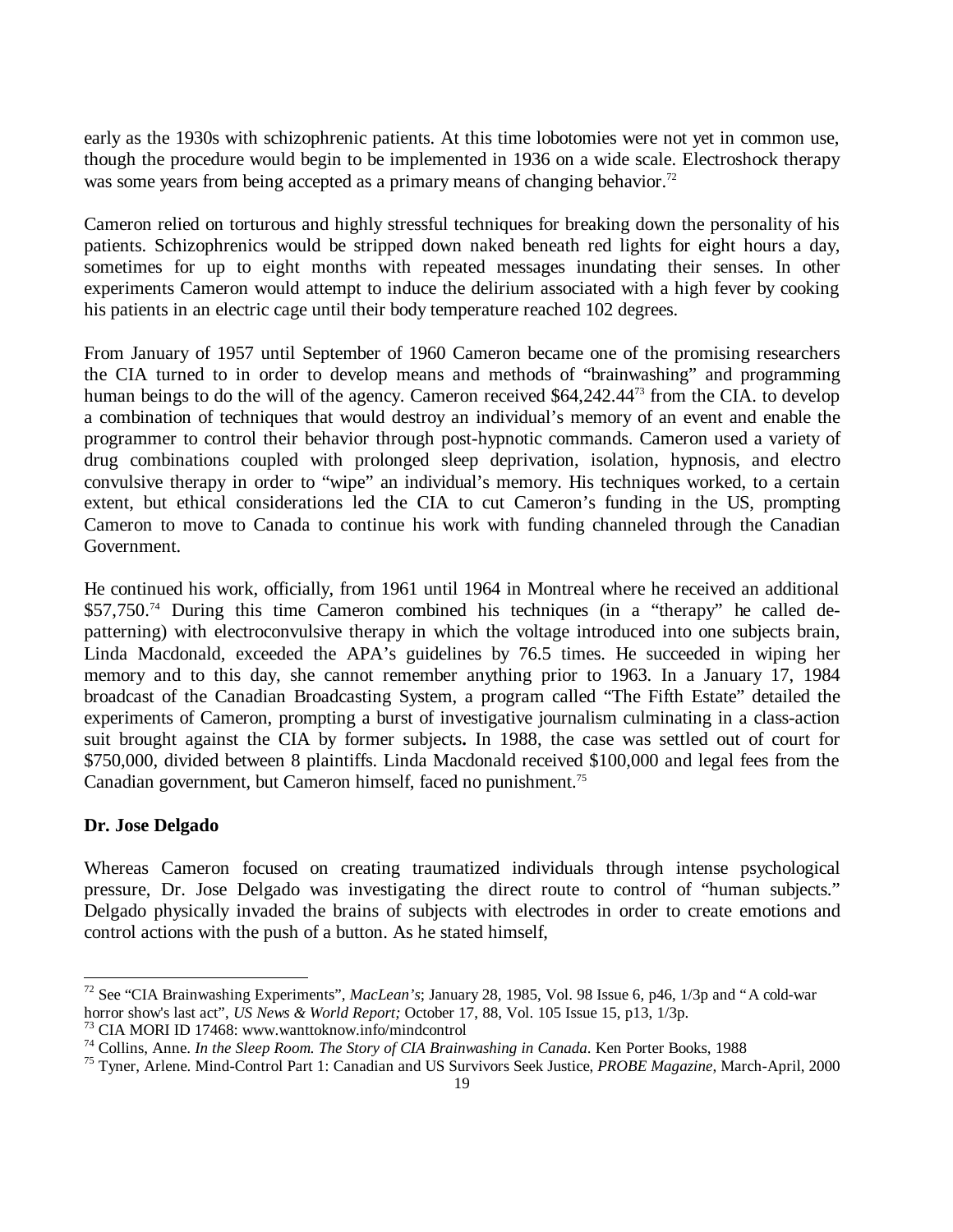"We need a program of psychosurgery for political control of our society. The purpose is physical control of the mind. Everyone who deviates from the given norm can be surgically mutilated. The individual may think that the most important reality is his own existence, but this is only his personal point of view. This lacks historical perspective. Man does not have the right to develop his own mind. This kind of liberal orientation has great appeal. We must electrically control the brain. Some day armies and generals will be controlled by electric stimulation of the brain." <sup>76</sup>

In his paper "Intracerebral Radio Stimulation and Recording in Completely Free Patients," Delgado observed that:

"Radio Stimulation on different points in the amygdala and hippocampus in the four patients produced a variety of effect, including pleasant sensations, elation, deep thoughtful concentration, odd feelings, super relaxation (an essential precursor for deep hypnosis) colored visions, and other responses."<sup>77</sup>

Delgado, to his credit, did make great strides toward a better understanding the physiology of brain structures and their attendant behavioral and emotional correlates, strides that did not go unnoticed by the intelligence community and the military.

While Delgado worked in an area of specific interest, the direct stimulation of brain structures through implanted electronics, other researchers explored means of creating multiple personalities and programming the alternate personalities that emerged to do a variety of intelligence related work as operatives, still others explored the effects of various drug combinations and other "programming" and interrogation techniques aimed at creating super spies and breaking down enemy agents.

## **THE EXPOSURE OF WATERGATE/MKULTRA/COINTELPRO**

According to testimony by Senator Edward Kennedy in 1977,

l

"Some 2 years ago, the Senate Health Subcommittee heard chilling testimony about the human experimentation activities of the Central Intelligence Agency. The Deputy Director of the CIA revealed that over 30 universities and institutions were involved in an 'extensive testing and experimentation' program which included covert drug tests on unwitting citizens 'at all social levels, [high and low], native Americans and foreign.' Several of these [tests involved] the administration of LSD to 'unwitting subjects in [social] situations.' ... The Central Intelligence Agency drugged American citizens without their knowledge or consent. It used university facilities and personnel

 $^{76}$  Dr. Jose M.R. Delgado Director of Neuropsychiatry, Yale University Medical School. Congressional Record, No. 26, Vol. 118 February 24, 1974.

<sup>77</sup> "Intracerebral Radio Stimulation and Recording in Completely Free Patients,", *The Journal of Nervous and Mental Disease,* Lippincott Williams & Wilkins, October, 1968.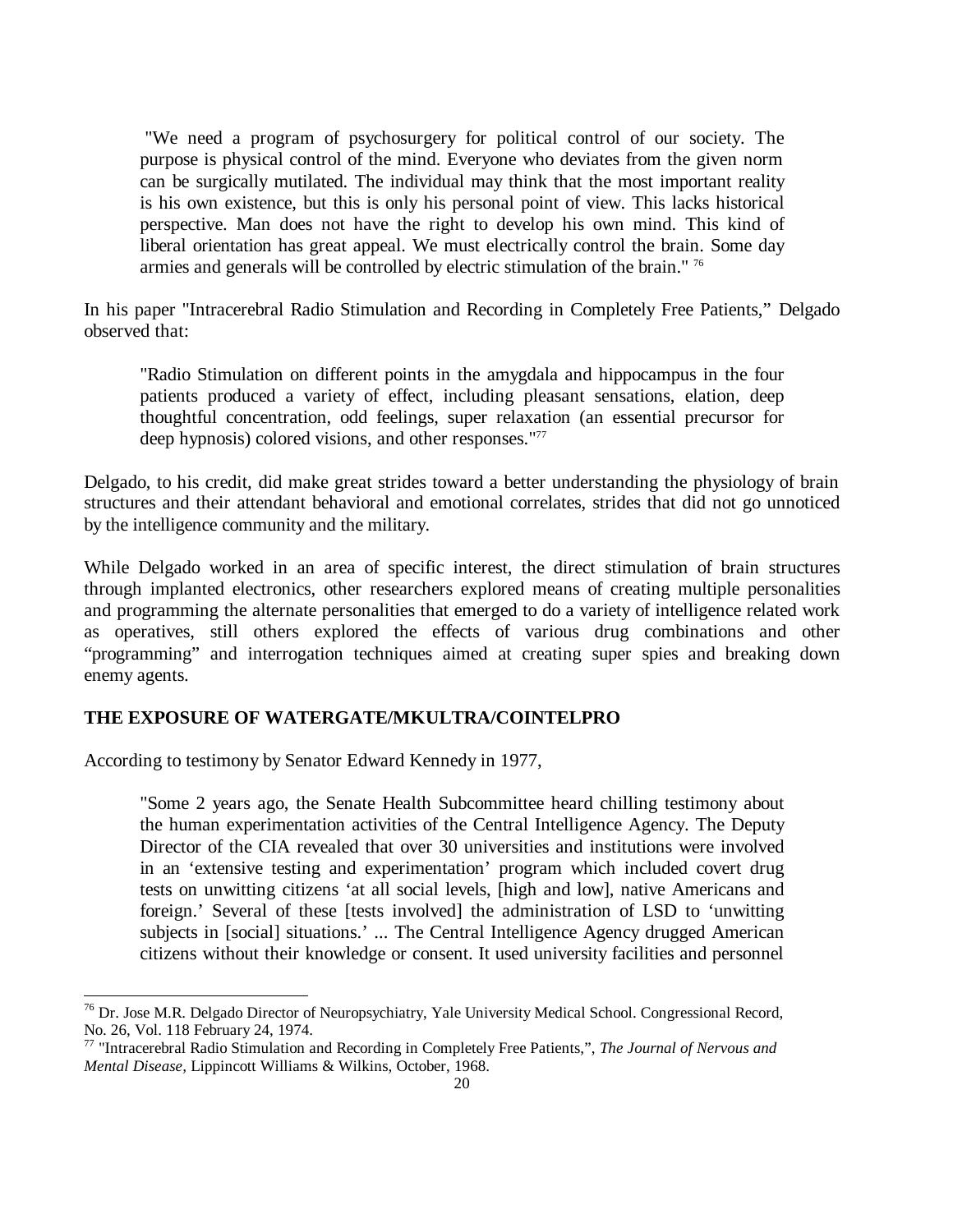without their knowledge."<sup>78</sup>

As an example of the hubris wrought by institutions veiled in secrecy, given unlimited funds and staffed with amoral people we can only refer to the statement made by George White in a letter to MKUltra director Sidney Gottleib: "I toiled wholeheartedly in the vineyards because it was fun, fun, fun! Where else could an *American* boy lie, cheat, rape and pillage with the sanction and blessing of the All Highest?"<sup>79</sup>

After Watergate, more information hit the papers, COINTELPRO was uncovered by a group of people who have never been apprehended, in spite of a six-year FBI investigation. The COINTELPRO program was secret until 1971, when an FBI field office was burglarized by a group calling themselves the Citizens' Commission to Investigate the FBI. These people broke into an FBI office in Pennsylvania, rifled through the filing cabinets and leaked to the press documents detailing the abuses suffered by a wide variety of activists, including a long-term plan to destroy Martin Luther King Jr.:

"Agents tapped his phone, bugged his rooms, trumpeted his supposed commie connections, and his sexual proclivities, and sicced the Internal Revenue Service on him. When it was announced in 1964 that King would receive a Nobel Peace Prize, the FBI grew desperate. Hoping to prevent King from accepting the award, the Bureau mailed him a package containing a tape of phone calls documenting King's extramarital affairs and an anonymous, threatening letter (shown here in censored form). In barely concealed language, King was told to commit suicide before the award ceremony or risk seeing his "filthy, abnormal fraudulent self" exposed to the nation. Fortunately, King ignored the FBI's advice. He accepted the award and lived four more years until his assassination." 80

Some of the largest COINTELPRO campaigns targeted the Socialist Worker's Party, the Ku Klux Klan, the "New Left" (including several anti-war groups such as the Students for a Democratic Society and the Student Nonviolent Coordinating Committee), Black Liberation groups (such as the Black Panthers and the Republic of New Africa), Puerto Rican independence groups, the American Indian Movement, and the Weather Underground. Later, Director Hoover declared that the centralized COINTELPRO was over, and that all future counterintelligence operations would be handled on a case-by-case basis.<sup>81</sup>

1

<sup>&</sup>lt;sup>78</sup> Testimony of US Senator Edward Kennedy, Joint Hearing before the Select Committee on Intelligence, US Senate, 95th Congress, 1977.

<sup>79</sup> (letter to Sidney Gottleib) See also *Sex, drugs and the CIA*, by Douglas Valentine posted at http://www.counterpunch.org/valentine0621.html

<sup>&</sup>lt;sup>80</sup> Martin Luther King, Jr., "Statement on Joseph Alsop and J. Edgar Hoover's charge of alleged Communist infiltration of the Civil Rights Movement," 23 April 1964 and Select Committee to Study Governmental Operations with Respect to Intelligence Activities, United States Senate, *Supplementary Detailed Staff Reports on Intelligence Activities and the Rights of Americans, Book III*, Final Report. 14 April 1976

<sup>&</sup>lt;sup>81</sup> "Me and My Shadow": A History of the FBI's Covert Operations and COINTELPRO - Part 1. Produced by Adi Gevins, Pacifica Radio. 1976. Rebroadcast by Democracy Now! Wednesday, June 5, 2002. See also Paul Wolf's website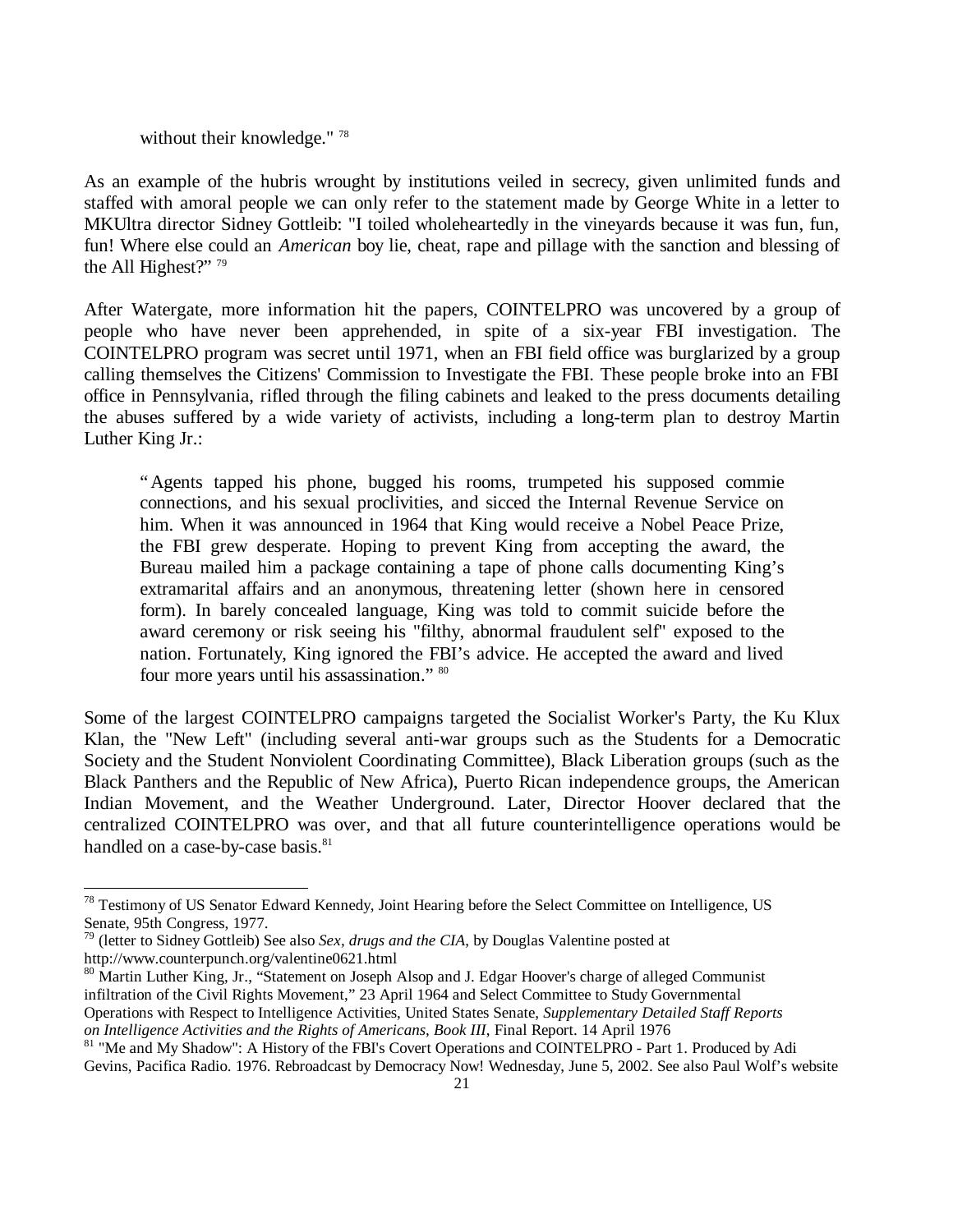In addition, the MKULTRA documents hit the press and a number of books were written about the subject, most notable were' "The Search for the Manchurian Candidate" by John Marks, "Bluebird" by Colin A. Ross MD, and "A Nation Betrayed" by Carol Rutz. At this point victims began to come forward with claims of being horribly abused in these programs, one of the most famous is a woman named Candy Jones who described in stunning detail a tale of corruption and abuse.<sup>82</sup>

When Jimmy Carter became President in 1976 he promptly moved to introduce a modicum of control, he instituted the Foreign Intelligence Surveillance Act establishing an 11 member secret court to oversee the *s*urveillance activities of our covert agencies. As an example of the limited reporting requirements for the court we have the first report issued to Vice President Mondale from Attorney General Benjamin R. Civiletti in 1979:

This report is submitted pursuant to Section 107 of the Foreign Intelligence Surveillance Act of 1978, Title 50, United States Code Section 1807.

During calendar year 1979, 199 applications were made for orders and extensions of orders approving electronic surveillance under the Act. The United States Foreign Intelligence Surveillance Court issued 207 orders granting authority for the requested electronic surveillances. No orders were entered which modified or denied the requested authority.<sup>83</sup>

Pointedly Carter's reform measure did not do anything to insure that the American public would be protected in the future from abuse and testing at the hands of the intelligence arm of the militaryindustrial complex. Carter's move to reform the CIA was to appoint an outsider as head of the agency, Admiral Stansfield Turner. After Turner took over as Director of the CIA 800 "rogue" agents were let go, though most all of them found work in various false front companies that had been set up in the previous years. <sup>84</sup>

Both the Rockefeller Commission and the Church Committee revealed a long standing pattern of both developing new psychological, pharmaceutical and radiological technologies, to influence individuals and groups and long standing pattern of behavior whereby politically disruptive citizens were systematically targeted, harassed and destroyed. Yet there have, to date, been no provisions instituted which would stop this behavior, nor is there any guarantee that these kinds of covert programs ever actually ceased. The only practical change engendered by the disclosures of the 1970s

83 1979 FISA report can be obtained at the Federation of American Scientists website:

http://www.fas.org/irp/agency/doj/fisa/1979rept.html.

l

for a detailed archive of official COINTELPRO documents and transcripts of the Church Committee hearings:http://www.icdc.com/~paulwolf/cointelpro/cointel.htm

<sup>82</sup> Donald Bain, . The Control of Candy Jones. Chicago, *Playboy Press*, 1976. (Reissued in 2002 by Barricade books as The CIA's Control of Candy Jones with a new introduction by Bain)

<sup>84</sup> William Blum, *The CIA: A Forgotten History,* Atlantic Highlands, New Jersey, Zed Books Ltd. 1986; Alan Moore Bill Sienkewitz, *Shadowplay-The Secret Team,* Forestville CA, Eclipse Books, 1987 and Leslie Cockburn, *Out of Control,* New York, Atlantic Monthly Press 1987.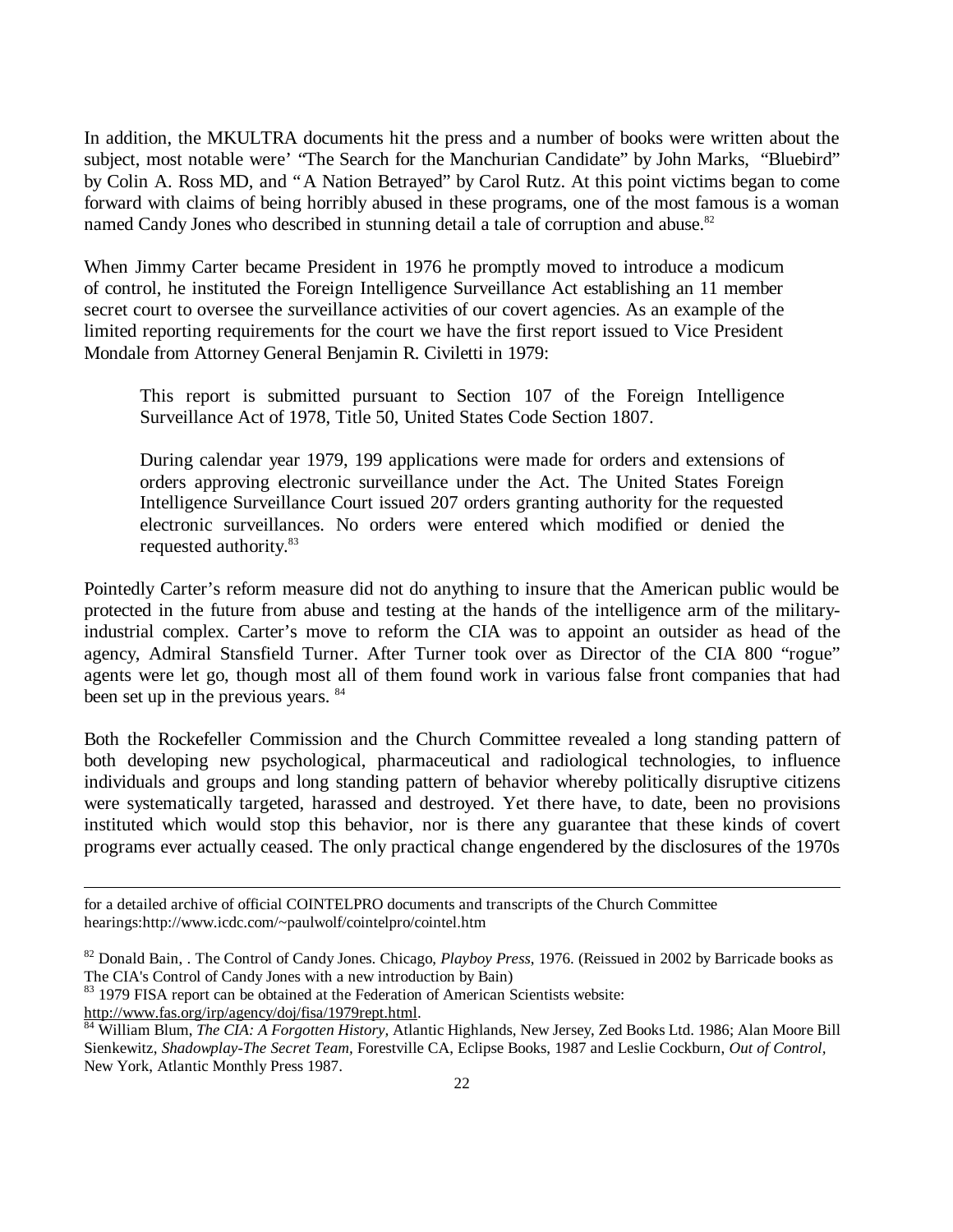was to drive these kinds of operations further into the shadows. That such research and experimentation may still be occurring is evidenced by a DOD directive, issued by the Secretary of the Navy on November 6, 2006 that specifically requires prior approval of the Under Secretary of the Navy before conducting "severe or unusual intrusions, either physical or psychological, on human subjects (such as consciousness altering drugs, or mind-control techniques)."<sup>85</sup>

## **Non-Lethal Weapons Research Today**

There is a long history that illustrates US Intelligence operations had tragic results for many involved. There was, however, no public debate surrounding these black operations because they were classified under the guise of national security. MKULTRA, Project PANDORA, plutonium testing, and many more projects conducted by the DOD and the CIA were exposed by committees led by Senators Rockefeller and Church in the 1970s.<sup>86</sup> However, tighter restrictions on human experiment including accountability and transparency did not occur until 1997, when President Clinton instituted revised protocols on human experiments.<sup>87</sup>

Official reports insist that the research involving experiments during the 1950s through the 1970s was destroyed. Yet, the scientists involved went without punishment, free to continue their careers.<sup>88</sup> Given the levels of ongoing EMF technology research today, and the recent retroactive approval of torture approved by the Military Commissions Act, it may be that human testing is occurring under post-9/11 national security protocols. Can we accept that all the psychological research conducted with government funding up to the 1970s was simply destroyed? At this time, the American public has no way to answer this question. The current administration classifies more information than any previous US administration.<sup>89</sup> Unclassified documents have even been recalled and re-classified.<sup>90</sup>

In the 1980s nuclear radiation experiments on humans became public knowledge and Russian tests making use of the electromagnetic spectrum were exposed.<sup>91</sup> Countries around the world passed laws and signed treaties in response to the danger of weapons that could adversely effect human behavior or manipulate human cognition. The Russians banned all EMF weapons in 2001.

1

<sup>&</sup>lt;sup>85</sup> SECNAV Instruction 3900.39D, Subj: "Human Research Protection Program", November 6, 2006. www.fas.org/irp/DODdir/navy/**secnav**inst/3900\_39d.pdf

<sup>&</sup>lt;sup>86</sup> The Church and Rockefeller Committee reports can be accessed through the Assassination Archives and Research Center: http://www.aarclibrary.org/publib/church/contents.htm

<sup>&</sup>lt;sup>87</sup> Memorandum of March 27, 1997--Strengthened Protections for Human Subjects of Classified Research. [Federal Register: May 13, 1997 (Volume 62, Number 92)] [Page 26367-26372].

<sup>&</sup>lt;sup>88</sup>*Scientific American* talks about the work of Jose Delgado and states that Dr. Delgado stopped doing research as late as the 1990's, see: John Horgan, "The Forgotten Era of the Brain", *Scientific American,* September 26, 2005.

<sup>&</sup>lt;sup>89</sup> Declassification in Reverse: The US Intelligence Community's Secret Historical Document Reclassification Program, Matthew M. Aid. Located at the George Washington University National Security Archive,

http://www.gwu.edu/~nsarchiv/NSAEBB/NSAEBB179/#report.

<sup>&</sup>lt;sup>90</sup> Executive Order 12958, originally signed by Clinton after Wen Ho Lee, a Los Alamos scientist was accused of giving the Chinese information, was amended by George W. Bush pm March 25, 2003. The amendment can be accessed at the White House website, http://www.whitehouse.gov/news/releases/2003/03/20030325-11.html.

<sup>&</sup>lt;sup>91</sup> *The United Nations and Disarmament: 1945-1985* by the UN Department for Disarmament Affairs. (1985) New York, UN Publication Sales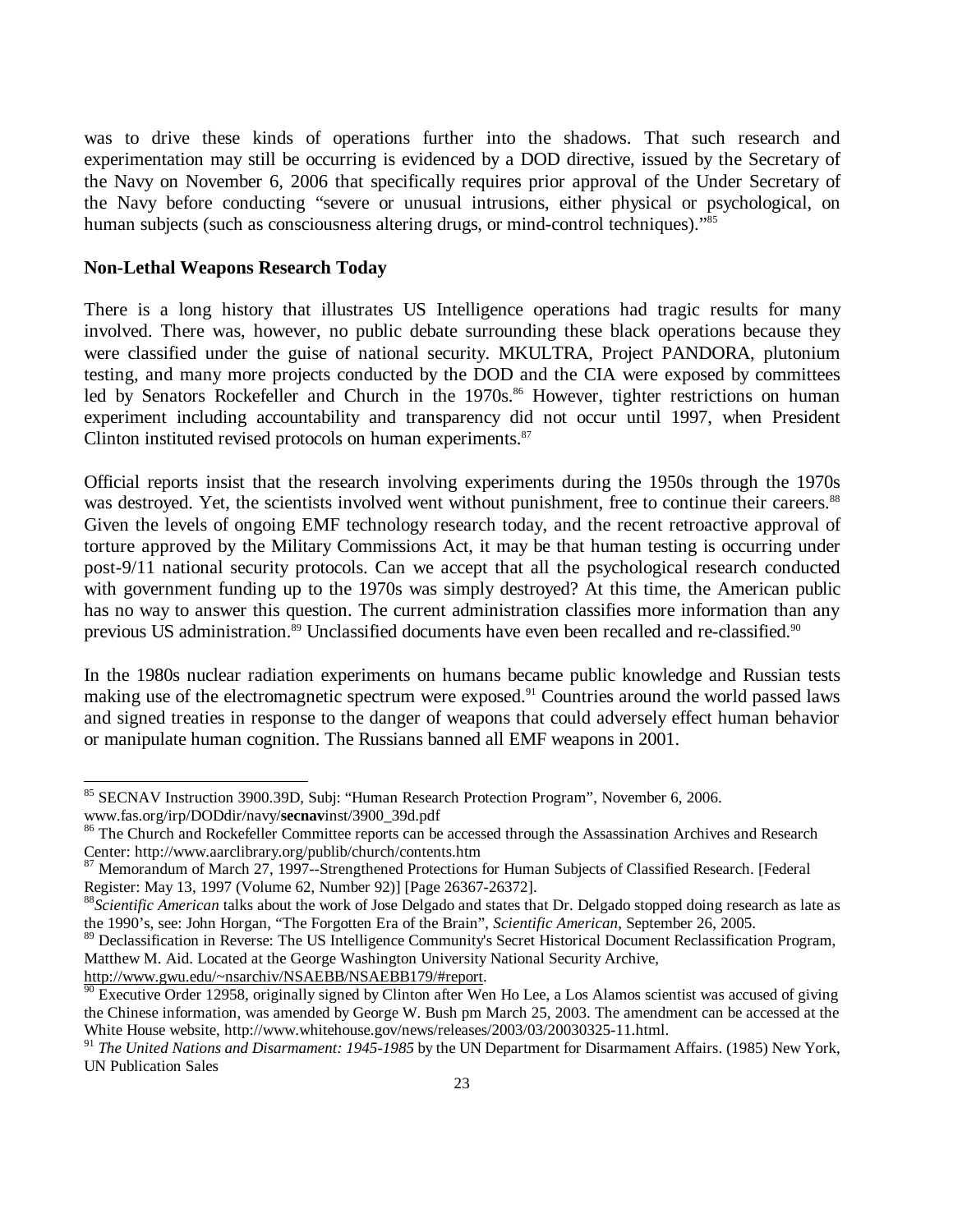These treaties have roots in the human radiation experiments of the 1950s, 1960s and 1970s. In effect, these treaties declared a basic tenant of human rights and cognitive liberties.<sup>92</sup>

In the quest for global military superiority, the US stepped up funding for the concept of the "Future Warrior" beginning in the late 1990s with the use of advanced nano-technology.<sup>93</sup> The idea was to streamline the military, improve soldier performance, control the fighting in real-time and avoid soldier mortality. Toward this end, the concept was to enhance the ability of soldiers in the field to interface with computer systems by using their own brain waves.<sup>94</sup> The US began to fund research into decoding the brain as well as other neurological research. President George H.W. Bush declared the 1990s "The Decade of the Brain".<sup>95</sup> At the same time, funding for computer to human interface poured into universities and Defense Advanced Research Projects Agency (DARPA) stepped up their research and development. In the universities, the field became "cognitive science" and within DARPA, the term "augmented cognition" was born.<sup>96</sup> While developments in brain research are touted for their amazing therapeutic advances in the medical field, they primarily serve the purposes of the US military.<sup>97</sup>

Americans have little idea about the research concerning the capabilities of electromagnetism, directed acoustics, or computer-human interfacing. The majority of Americans do not know that we are currently using these new-concept weapons in Iraq and Afghanistan. Indiana University law professor David Fidler stated to the *Economist*, "because these weapons are most likely to be used on civilians, it is not clear that using them is legal under the international rules governing armed conflict… if they are used in conjunction with conventional weapons, they could end up making war more deadly, rather than less."<sup>98</sup>

A peek into the US arsenal of weapons is like a look into a science fiction film. DARPA and various military research labs provide a view of the current technology available to enhance US soldiers in the field and manipulate the emotions and behaviors of the perceived enemy. As American sentiment toward the Iraq war spirals downward, along with the approval ratings of the US president, domestic civil disobedience is likely to rise, as it has in many countries in response to US foreign policy.

Are new electromagnetic weapons in the possession of the government be used on American citizens? The issue at hand is whether the research and technology currently being developed will

1

 $92$  For a comprehensive listing of treaties and international conferences surrounding these concerns, see the Sunshine Project at http://www.sunshine-project.org/, See Also: *Human Rights: Beyond the Liberal Vision*, Judith Blau and Alberto Moncada, Rowman and Littlefield Publishers, 2005

<sup>&</sup>lt;sup>93</sup> Amy Kruse, Program Manager at Defense Sciences Office, DARPA "Defense and Biology: Fundamentals for the Future". MIT also has The Institute for Soldier Nanotechnologies established in 2002 with a five-year, \$50 million contract from the US Army, http://web.mit.edu/isn/index.html.

<sup>94</sup> See DARPA, "Neurotechnology for Intelligence Analysts", http://www.darpa.mil/dso/thrust/biosci/nia.htm.

<sup>&</sup>lt;sup>95</sup> The proclamation declaring the 1990's the "Decade of the Brain" was signed by President George H.W. Bush on July 17, 1990, which can be accessed at the Library of Congress, http://www.loc.gov/loc/brain/proclaim.html.

<sup>96</sup> See the Augmented Cognition International Society, http://www.augmentedcognition.org/history.htm.

 $97$  Fronteirs in Neuroscience- Artificial Intelligence in the Pentagon and Beyond.

http://www.neuropsychiatryreviews.com/mar06/android.html

<sup>98</sup> "Electromagnetic weapons: Come fry with me", *The Economist,* January 30, 2003.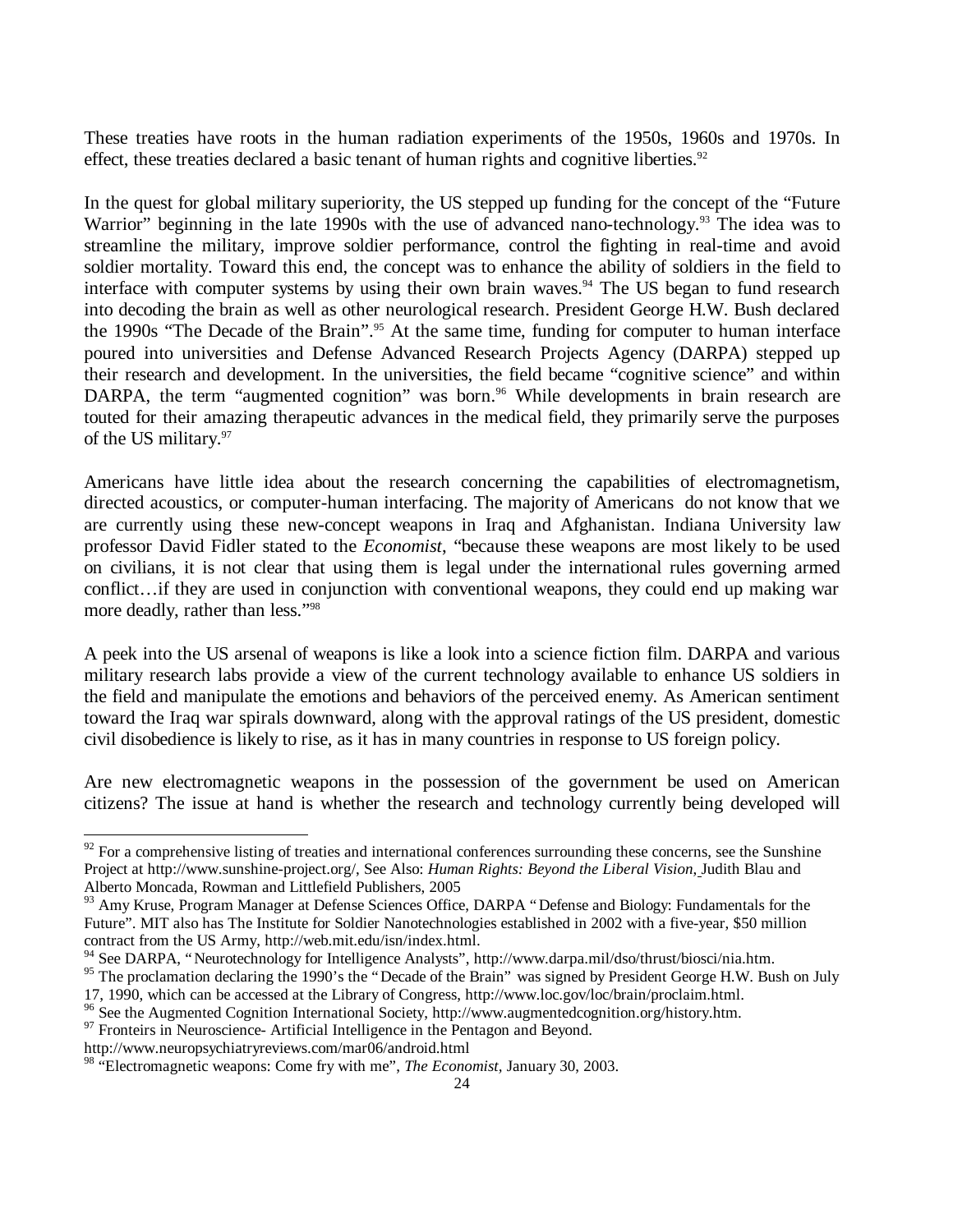benefit or harm us and how much liberty we are willing to sacrifice for a possibly skewed sense of national security and protection.

In September 2006, Air Force Secretary Michael Wynne announced that crowd control weapons should be tested on Americans first. "If we're not willing to use it here against our fellow citizens, then we should not be willing to use it in a wartime situation," said Wynne. "(Because) if I hit somebody with a non-lethal weapon and they claim that it injured them in a way that was not intended, I think that I would be vilified in the world press."*<sup>99</sup>*

Non-lethal weapons sound harmless in relation to guns and bombs. However, non-lethal weapons are not just tazers and annoying sounds. Nor are they harmless. In fact, NLWs are such a concern that many countries have treaties demanding transparency. Beginning in the 1990s, groups have formed to provide oversight of NLW research, including international committees, concerned scientists, and citizens' groups including the Federation of American Scientists and the Center for Cognitive Liberty and Ethics.<sup>100</sup> The proliferation of NLWs have raised concern within the EU, Russia, and other countries, as records of Cold War abuses come to light and people come forward with complaints of illegal testing.<sup>101</sup>

The concern is more than a political issue and stretches beyond civil liberties into human rights as they relate to a person's cognitive liberties. The following section highlights technologies with the capability to control and manipulate individuals or large groups of people.

## **Crowd Control using the Electromagnetic Spectrum**

1

The electromagnetic spectrum has provided the military with an expanse of weapons, which are operational and in military and private use today in the form of millimeter waves,<sup>102</sup> pulsed energy

<sup>99</sup> Lolita C. Baldor, Associated Press, 9/12/2006. In addition to this comment, the Air Force released a declassified document located at the website of the Federation of American Scientists, ( http://www.fas.org/sgp/eprint/hamilton.pdf directing the acquisitions team from the media. The author is the USAF principal deputy assistant secretary for acquisition, management and logistics, Darlene Druyun:*"*Effective immediately, I do not want anyone within the Air Force acquisition community discussing any of our programs with the media (on or off the record). This includes presenting program briefings in any forums at which the media may be present."

<sup>&</sup>lt;sup>100</sup> For a list of these groups see, Non Lethal Weapons, July 2005, compiled by Terry Kiss, Bibliographer, Air University Library, Maxwell AFB, AL accessed at the Maxwell Internet site, http://www.au.af.mil/au/aul/bibs/soft/nonlethal.htm and Appendix A of this paper.

<sup>101</sup> For further reading on these treaties, see *The Bulletin of Atomic Scientists* , September/October 1994 pp. 40-45 (vol. 50, no. 05), "The Soft Kill Fallacy" by Steven Aftergood and Barbara Hatch Rosenberg's in the same issue, "Sidebar: A non-lethal laundry list". Rosenberg cites the Conference on Disarmament, *Report of the Ad Hoc Committee on Chemical Weapons to the Conference on Disarmament*, Aug. 26, 1992, Nos. 22, 25, 34 (CD/1170) as well as the treaty, "Convention on Prohibition or Restriction of the Use of Certain Conventional Weapons Which May Be Deemed to Be Excessively Injurious or to Have Indiscriminate Effects."

<sup>&</sup>lt;sup>102</sup> A detailed study conducted by Andrei G. Pakhomov, Yahya Akyel, Olga N. Pakhomova, Bruce E. Stuck, and Michael R. Murphy with the Brooks Air Force Base, Human Effectiveness Directorate, offers a scientific analysis of the effects of millimeter waves, "Current State and Implications of Research on Biological Effects of Millimeter Waves: A Literature Review", McKesson BioServices (A.G.P., Y.A., O.N.P.), U. S. Army Medical Research Detachment of the Walter Reed Army Institute of Research (B.E.S.), and Directed Energy Bioeffects Division, Human Effectiveness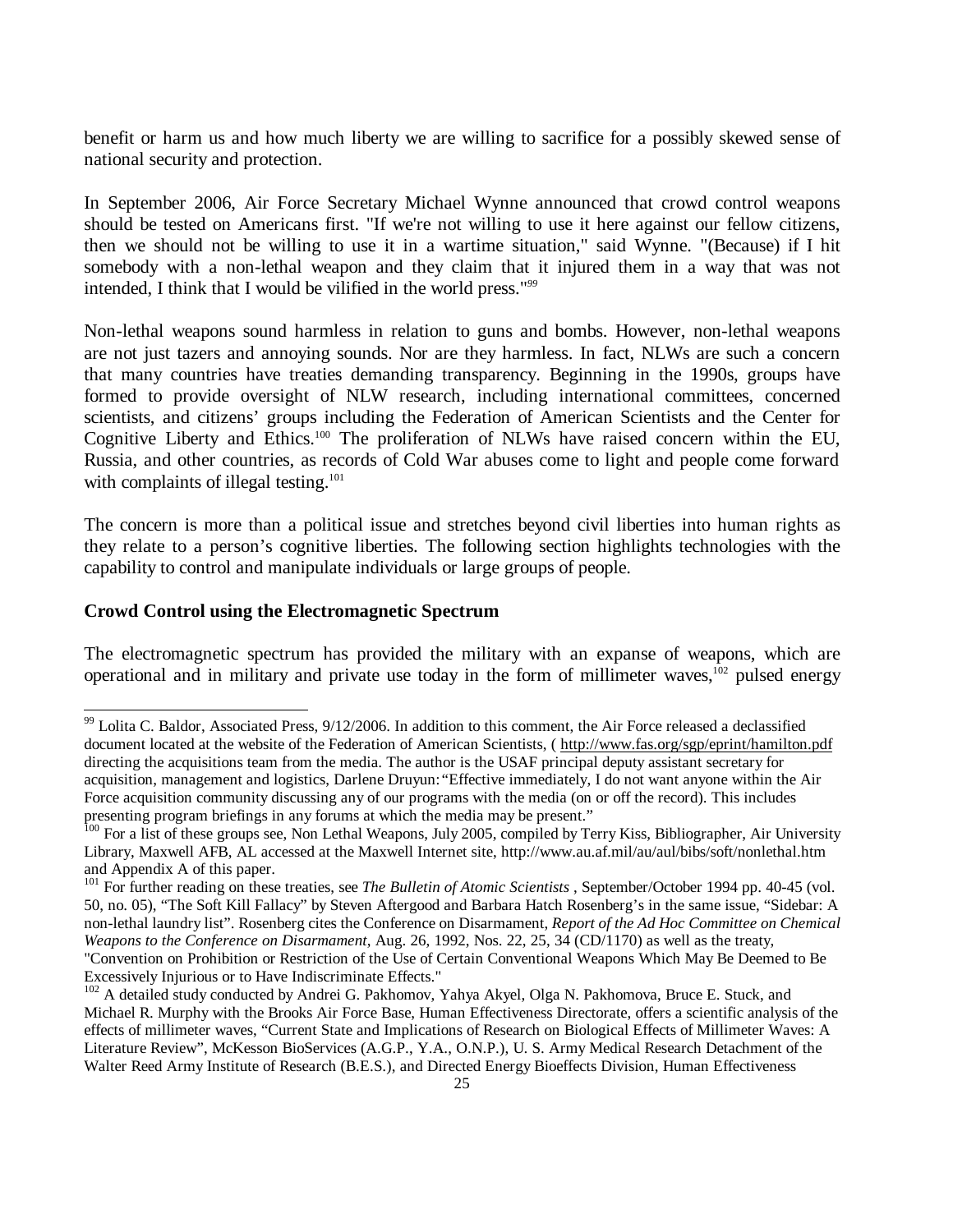projectiles, and high power magnetic weapons.

## **Project Sheriff**

The US has deployed the Project Sheriff active denial weapon in Iraq. Raytheon outfitted Humvees with their Silent Guardian Protection System, a device capable of heating the skin to 1/64 of an inch, causing instant pain similar to intense sunburn, *<sup>103</sup>* with the goal to facilitate dispersing a crowd. According to a report released by the Air Force on the human effects of this weapon, people with contact lenses and those wearing metal suffered greater effects. An imprint of a coin was discovered on the skin of a test subject and death or severe heart problems may occur.<sup>104</sup>

## **Pulsed Energy Projectiles**

Pulsed Energy Projectiles (PEPs) are another form of weaponry that is used to paralyze a victim with pain. According to *New Scientist* magazine, the expanding plasma effects nerve cells, but the longterm effects remain a public mystery.<sup>105</sup> The Joint Non-Lethal Weapons Program reports that, PEPs create a flash bang effect that startles and distracts.<sup>106</sup> However, the effects are much greater than just startling an individual. A 2001 *Time* magazine article states that the PEP "superheats the surface moisture around a target so rapidly that it literally explodes, producing a bright flash of light and a loud bang. The effect is like a stun grenade, but unlike a grenade the pep travels at nearly the speed of light and can take out a target with pinpoint accuracy… as far away as 2 km." 107

While the effects of these weapons appear to be short-term and topical in nature, there is evidence that electromagnetic weapons have effects on the brain, including sleep disruption and behavior changes.*<sup>108</sup>* They can produce anxiety and fear or compliance in humans. It is possible to use these weapons as a means of torture, yet without knowing exactly when, where, and how the weapons are used, we are left to speculate.<sup>109</sup> An article by David Hambling in *New Scientist* magazine, March 2005, was titled, "Maximum pain is aim of new US weapons." In 2006, Dr. Brian Martin, associate professor in Science, Technology and Society, University of Wollongong, Australia, co-authored a paper entitled "Looming struggles over technology for border control," which describes the potential catastrophes that would lead to an extreme border protection plan. In the event of a natural disaster, or the rapid reduction of resources, or a major climactic change such as drought, rich countries will have a need to reinforce their borders against a massive influx of refugees. This scenario is often

*"http://www.alternet.org/"}.* Posted **{**HYPERLINK

Directorate, Air Force Research Laboratory (M.R.M.), Brooks Air Force Base, San Antonio, TX.

<sup>&</sup>lt;sup>103</sup> US Non Lethal Weapons for Iraq http://www.oft.osd.mil/library/library\_files/article\_461\_Boston%20Globe.doc <sup>104</sup> "Rumsfeld's Ray Gun," By **{**HYPERLINK "http://www.alternet.org/authors/6689/"**}**, *{HYPERLINK* 

<sup>&</sup>quot;http://www.alternet.org/ts/archives/?date%5BF%5D=08&date%5BY%5D=2005&date%5Bd%5D=19&act=Go/"**}**, http://www.alternet.org/story/24044/

<sup>&</sup>lt;sup>105</sup> See government contract M67854-04-C-5074, University of Florida, Division of Sponsored Research, July 1, 2004. Also located at http://www.defensetech.org/peoplezapping.pdf

<sup>&</sup>lt;sup>106</sup> According to a 2002 Joint Non Lethal Weapons Program document: www.dtic.mil/ndia/2002infantry/swenson.pdf <sup>107</sup> Lev Grossman, "Beyond the Rubber Bullet", *Time Magazine,* July 21, 2002.

<sup>108</sup> David S. Walonick, "Effects of 6-10 Hz ELF on Brain Waves, www.borderlands.com/archives/arch/**elf**.htm

<sup>109</sup> David Hambling, Maximum Pain is Aim Of New US Weapons, *New Scientist*, March 2005.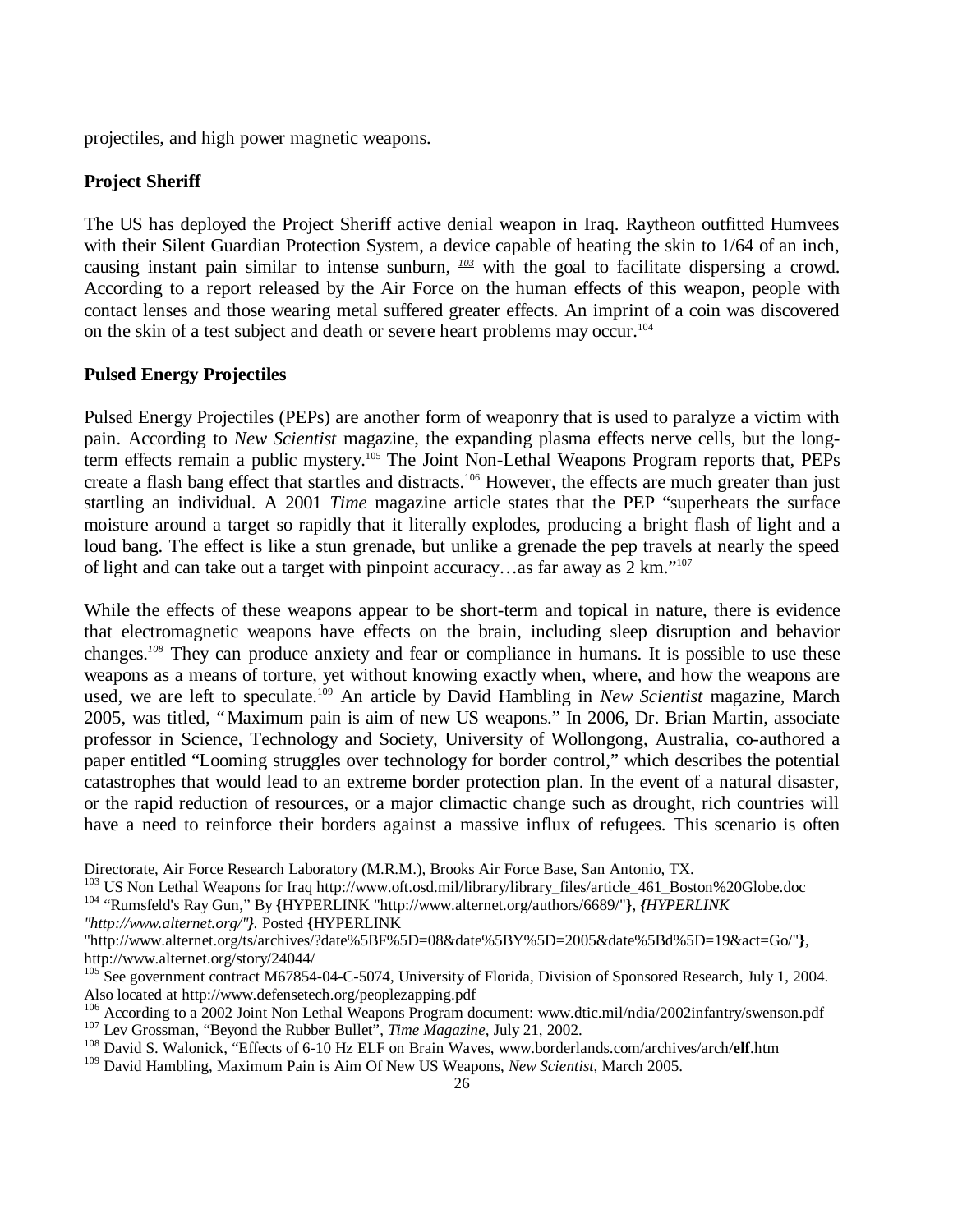described in the nation-state context but it is possible to imagine such a perceived need in the event of internal civil unrest.

## **Directed Acoustics**

l

In Maoist China, cities were equipped with megaphones, bombarding the people with on-going propaganda. The megaphones were in full vision of the people, yet there was no way to escape the sound. Today technology exists that fills a similar purpose. Voice to Skull directed acoustic devices are neuro-electromagnetic non-lethal weapons that can produce sounds within the skull of a human. $110$ 

A similar technology, known as Hypersonic Sound, is used in a similar fashion. According to its inventor, Elwood Norris of American Technology Corporation (ATC), the handheld speaker can focus sound waves directly at a person without anyone else hearing the sound. The technology is being tested by corporations such as McDonald's and Wal Mart to direct advertisements into a consumer's head.

The Long Rage Acoustical Device  $(LRAD)$ ,<sup>111</sup> is used by the military in situations such as crowd control, mass notification, and perimeter enforcement. For instance, an unruly mob may not hear a warning to disperse with traditional acoustic technology, or border enforcement agents may need to warn an approaching intruder to turn away or face bodily harm. The technology has advantages over lethal force, yet it also has the potential to inflict physical harm, emotional manipulation, and death. According to *Defense Update*, the LRAD can produce a 150-decibel acoustic beam from 300 meters away. The human threshold for pain is between 120 to 140 decibels.<sup>112</sup> In a 2003 *New York Times* article Mr. Norris demonstrates his technology to the reporter. At 1% of capacity, the reporter's eyes hurt, and hours later still experienced a headache.<sup>113</sup>

This technology can inflict permanent damage and death despite its classification as a non-lethal weapon. While the LRAD may be seen as a way to save lives in times of disaster or to avoid civilian casualties, the LRAD and similar directed acoustics may be cause for concern to those who exercise their right to assemble and conduct peaceful demonstrations and protests. The New York City police used the LRAD at the Republican National Convention and it was also used in Miami at a WTO Free Trade protests.<sup>114</sup> Covering one's ears will not protect a person and given, the long-range capabilities, fleeing from the beam may not help either (as evidenced in the use of directed acoustics against Jewish settlers in Gaza). The Associated Press (AP) reported that a device called "the

 $110$  Definition from the Center for Army Lessons Learned, Fort Leavenworth, KS: "Nonlethal weapon which includes (1) a neuro-electromagnetic device which uses microwave transmission of sound into the skull of persons or animals by way of pulse-modulated microwave radiation; and (2) a silent sound device which can transmit sound into the skull of person or animals. NOTE: The sound modulation may be voice or audio subliminal messages. One application of V2K is use as an electronic scarecrow to frighten birds in the vicinity of airports."http://call.army.mil/products/thesaur/00016275.htm <sup>111</sup> The LRAD is another invention of Elwood Norris of American Technology Corporation.

<sup>112</sup> Jurgen Altmann, "Acoustic Weapons: A Prospective Assessment," *Science and Global Security*, Vol. 9, p. 13.

<sup>113</sup> Marshall Sella, "The Sound of Things to Come", *New York Times*, March 23, 2003.

<sup>114</sup> Amanda Onion, "RNC to Feature Unusual Forms of Sound", Aug. 25, 2004, ABC News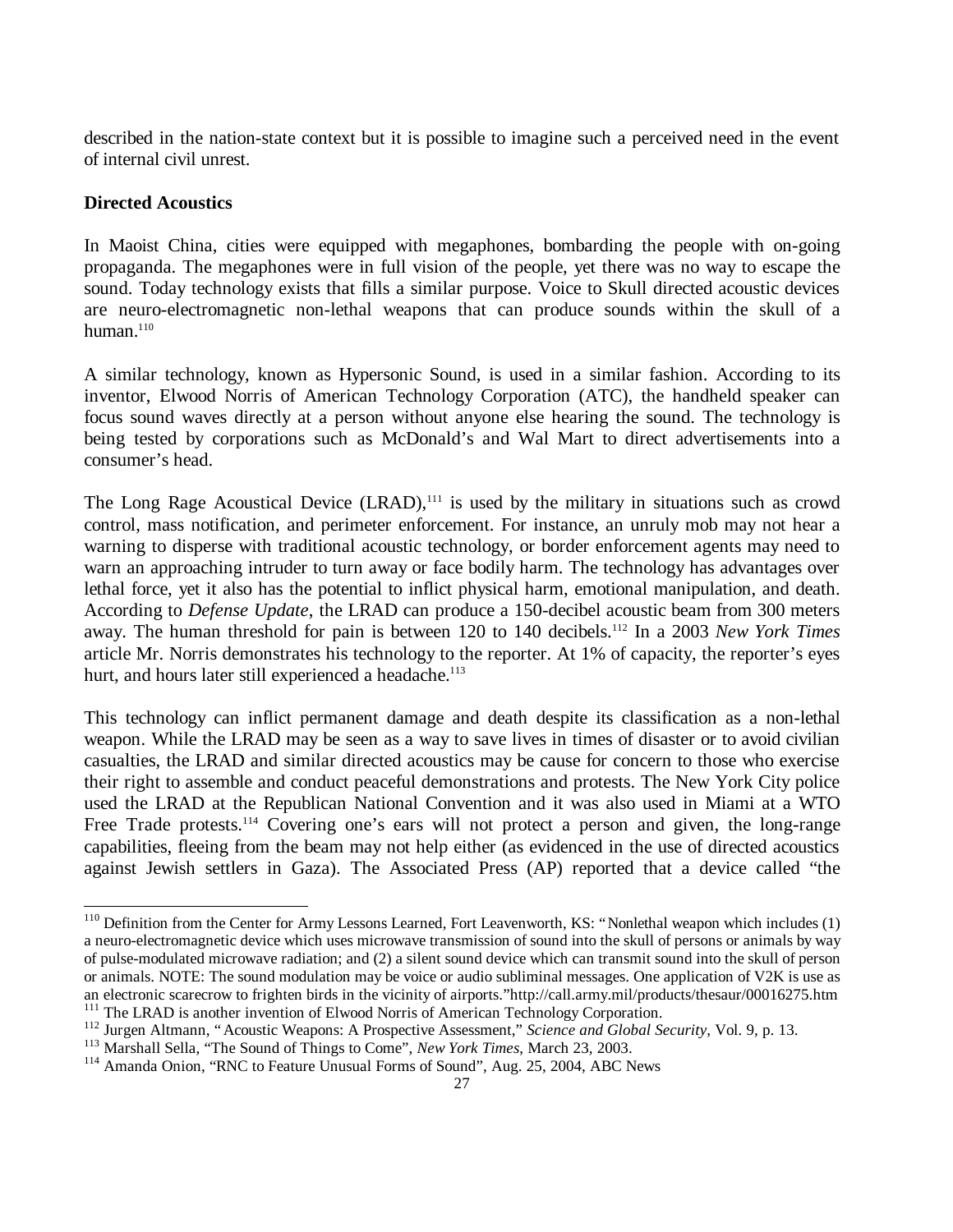scream" was used in a 2005 protest against Palestinians who "covered their ears and grabbed their heads, overcome by dizziness and nausea, after the vehicle-mounted device began sending out bursts of audible, but not loud, sound at intervals of about 10 seconds. An AP photographer at the scene said that even after he covered his ears, he continued to hear the sound ringing in his head."<sup>115</sup>

#### **Neurological Technology**

-

Neurobiology has many facets including therapeutic applications with Alzheimer's, epilepsy, depression, and stroke victims using Trancranial Magnetic Stimulation (TMS). Bush's Decade of the Brain produced outstanding advances for those with spinal cord injuries as well, which allows a paralyzed person to control a computer screen or a limb with a brain implant. There is also a new field in neurological research, Augmented Cognition. From universities to private business to the military, advances in neuro-technology can be used for amazing good. However, as we learned from the history of the Cold War, technology that has the capacity to heal also has the capacity to harm. Of great concern is the research being conducted at DARPA, which is trying to revolutionize the way soldiers receive information, respond to orders, adapt to stress, and perform while sleep deprived.

TMS is being developed for military purposes using electrical impulses at close proximity to the skull to enhance mood, affect sleep patterns, and increase creativity.<sup>116</sup> This technology is beginning to replace electro-shock therapy. DARPA granted a contract to the Medical University of South Carolina to research now to improve a soldier's performance. A soldier's reaction to stress may be less intense, or a 40-hour flight will allow for the soldier to remain awake without the side effects of sleep deprivation.<sup>117</sup> Few, if any, understand the long-term effects of TMS, given its relative infancy in the overall field of Augmented Cognition. Does TMS produce unknown neurological effects ten, twenty, fifty years down the road? To what extent is TMS being researched? TMS is part of the overall field of Augmented Cognition. In essence, Augmented Cognition allows a human to interact with a computer through brain waves. The idea is to enhance a person's cognitive capabilities in the area of memory, learning, attention, visualization, and decision-making.

One application of augmented cognition allows a user to monitor a person's brain functions and send anticipatory commands to the person being monitored. For instance, a military command unit will be able to monitor a pilot in a cockpit, and based on the sensory output of the soldier, the base command can input messages directly into the pilot's brain to improve performance. DARPA describes this as a human computer symbiosis whereby, "This research will enable development of

<sup>&</sup>lt;sup>115</sup> Associated Press, "Israel May Use Sound Weapon On Settlers", 6/10/2005. Available at:

http://www.huffingtonpost.com/2005/06/10/israel-may-use-sound-weap\_n\_2444.html

<sup>&</sup>lt;sup>116</sup> "Transcranial Magnetic Stimulation: An Introduction", Grant Balfour, v1.0 - May 6, 2002 available at: www.cognitiveliberty.org/issues/TMS\_index.html

<sup>&</sup>lt;sup>117</sup> MUSC To Develop Brain Stimulation Device For Military, Charleston, SC, May 9, 2002,

www.**musc**.edu/pr/darpa.htm, "The overall goal of the project is to use the unique resources at MUSC's Brain Stimulation Laboratory and Center for Advanced Imaging Research to determine if: 1. non-invasive stimulation of the brain can improve a soldier's performance, 2. and then design, manufacture and test a prototype of a system that would be capable of delivering this technology in the field."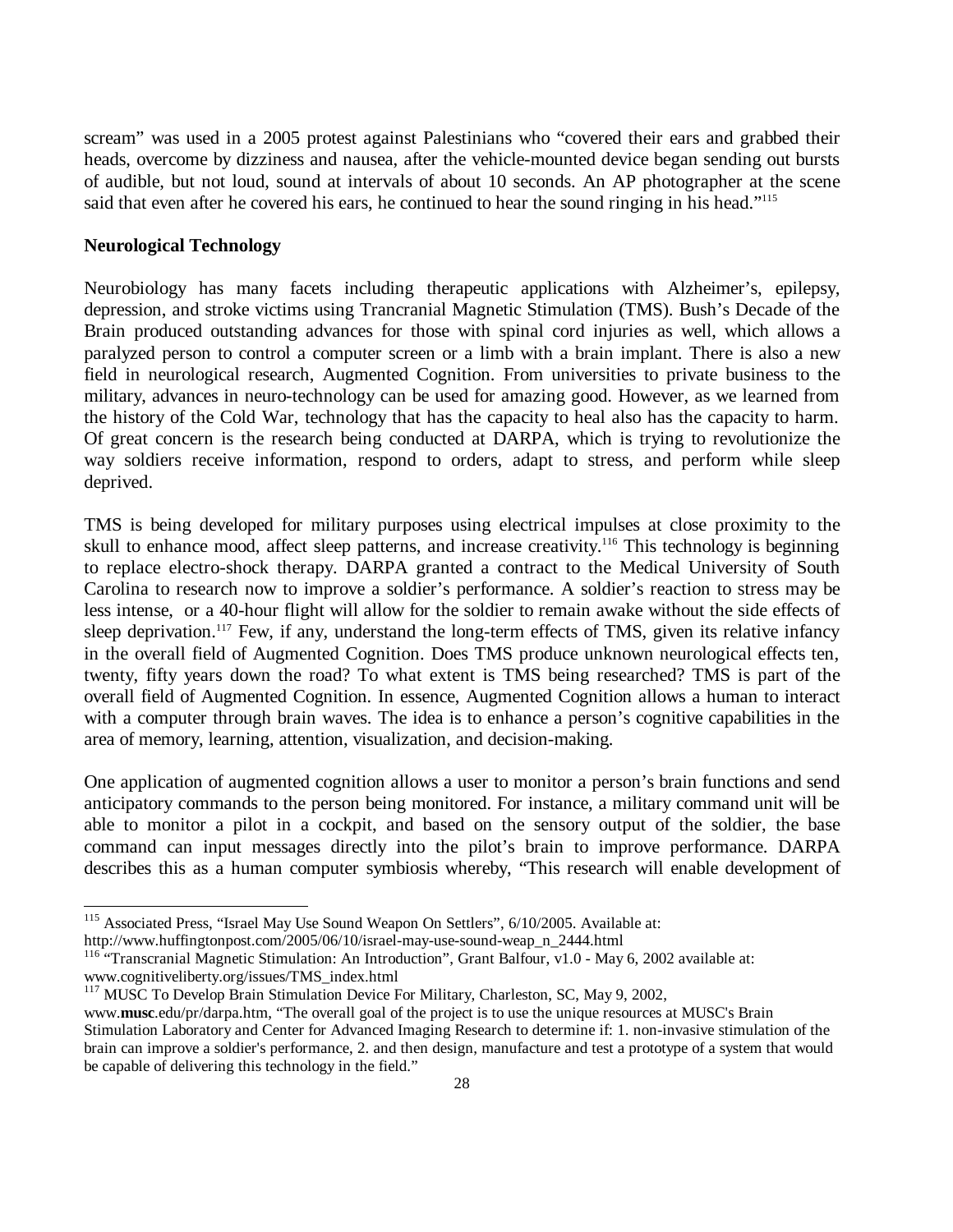closed loop human-computer technologies, where the state of the user is measured, analyzed, and automatically adapted to by the computational system." <sup>118</sup> The increase in human-computer relations and the ability to manipulate and control a person's senses, memory, and neural output has wide implications.

The basic ability to enter a person's mind is not a futuristic fantasy. This is real and in prototype. DARPA began this research in 1983.<sup>119</sup> The Internet has become a focal point in our lives with reliance for information and communication. Our interaction and intimacy with computers is increasingly pervasive, as is our exposure to the field of augmented cognition. DARPA does not address the implications of such symbiosis, or the dilemma of he extent to which a person can or should be manipulated. The use of this technology is used for military purposes but it may not be long until it is used to "improve" the factory worker, prisoners, or the mentally ill.

## **The Implant**

Another realm of brain research is the field of neural implants. Until recently, implants were a futuristic fantasy. Current advances in the private and military sectors have produced an implant that can allow a victim of a spinal cord injury to walk again or give an amputee the ability to control her leg with her mind. In the private sector, Cyberkinetics is leading the way to liberating some people from wheelchairs. This technology is a path to a more functional way of life, but it is also possible that the use of implants could be used for malevolence.

John Donohoe, founder, chief scientific officer, and director of Cyberkinetics, addressed the issue of mind control and neural implants. When asked if creating a brain-machine interface will open the door to mind control Donohoe responded, "We do that all the time already. Advertising is mind control. Even pharmaceutical agents are a form of mind control. When people have behaviors that deviate far from the norm, they are given medications that bring their mind back into the realm of behavior that we call normal. If a child were to have a seizure and became unconscious because of the seizure, and we controlled his mind so that he did not have seizures, that would be a wonderful thing. We want to do that." $120$ 

#### **The Experts**<sup>121</sup>

<sup>&</sup>lt;sup>118</sup> Improving Human Performance Through Advanced Cognitive System Technology, Dylan D Schmorrow and Amy A Kruse, LCDR MSC USN, Defense Advanced Research Projects Agency, Arlington, VA, Strategic Analysis Inc., Arlington, VA, Available at:

http://ntsa.metapress.com/(2pq1al55mfylqgf0n3cvjc45)/app/home/contribution.asp?referrer=parent&backto=issue,91,16 7;journal,5,7;linkingpublicationresults,1:113340,1

<sup>119</sup> New Generation Technology: A strategic plan for its Development and Application to Critical Problems in Defense, DARPA, 1983.

<sup>&</sup>lt;sup>120</sup> Neuroscience: John Donoghue By Aaron J. Sender, *Discover* Vol. 25 No. 11, November 2004, Mind & Brain

<sup>&</sup>lt;sup>121</sup> Gaining interviews with DARPA scientists and officials at the Human Effectiveness Directorate at Brooks proved troublesome. For information about current projects, see DARPA Defense Science Program, specifically COL Geoffrey Ling, M.D., PhD's program "Human-Assisted Neural Devices" and Amy Kruse's Improving War fighter Information Intake Under Stress (AugCog) and Neurotechnology for Intelligence Analysts. At the Human Effectiveness Directorate see Andrei G. Pakhomov , Yahya Akyel , Olga N. Pakhomova , Bruce E. Stuck , Michael R. Murphy, "Current state and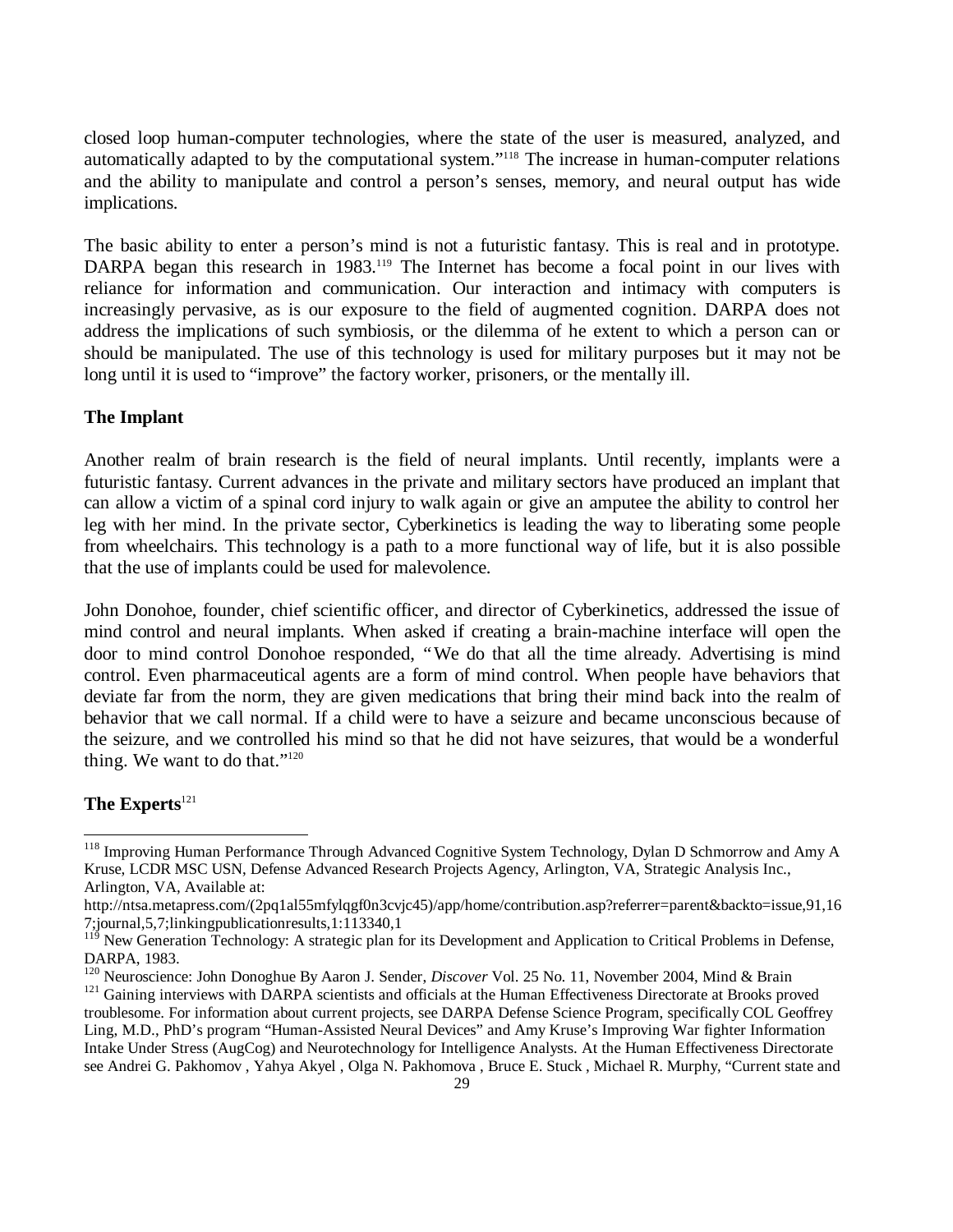Many scientists, philosophers, psychologists, and military analysts have written on the possibilities of accumulating information directly from the human brain as well as controlling human beings for various governmental and militaristic purposes using the aforementioned technologies. What follows are excerpts from recent interviews conducted by the authors with notable experts focusing on the capabilities of US EMF technologies and concerns about human rights and cognitive liberty. We contacted twenty-two experts in the fields of EMF technologies, many would not comment. The following are quotes from four experts who were willing to publicly address the subject.

## **Vladimir Nikolaevich Lopatin**

Director of The Republican Scientific Research Institute of Intellectual Property, Moscow, former Deputy of the State Duma of the Russian Federation on the Vologda from 1995 to 1999, and Senior Assistant to the General Public Prosecutor of the Russian Federation. During the 1990s Lopatin was active in the Russian Federation's banning of EMF technologies for military purposes.<sup>122</sup>

The following are quotes from Lopatin:

"At the same time, the necessity of protection from information weapons, information terrorism and information war is being discussed more often during the last years."

"… according to the Security Department of the Russian Federation, directors of Russian Special Services and the Ministry of Defense of Russia. Based on the data of special services, by the beginning of the 21<sup>st</sup> century expenses for purchasing means of information war increased within the last 15 years in the USA in four times and are ahead of all armament programs. Information confrontation during the times of a regular war began to change to a new, higher level – information war."

"According to article 6 of the Federal Law "On weapons," as of July 30, 2001, on the territory of the Russian Federation it is forbidden to circulate as means of civil and service weapons: 'weapons and other objects, destructive ability of which is based on the use of electro-magnetic, light, heat, infrasound and ultrasound radiation and which have output parameters that exceed the amounts, set by state standards of the Russian Federation and norms of the federal body of executive power responsible for healthcare, and also mentioned above weapons and objects, manufactured outside of the territory of the Russian Federation'."

## **Carol Smith**

-

British psychoanalyst, private practice in London, member of The College of Psychoanalysts and the Institute for Psychotherapy and Social Studies and member of their Ethics Committee.

Asked if there are human rights concerns associated with these particular non-lethal weapons, Smith

implications of research on biological effects of millimeter waves: A review of the literature", in *Bioelectromagnetics,* Volume 19, Issue 7 , Pages 393 - 413.

<sup>&</sup>lt;sup>122</sup> The following are excerpts of an interview with Lopatin translated by U.C. Davis student, Tatiana Kanare.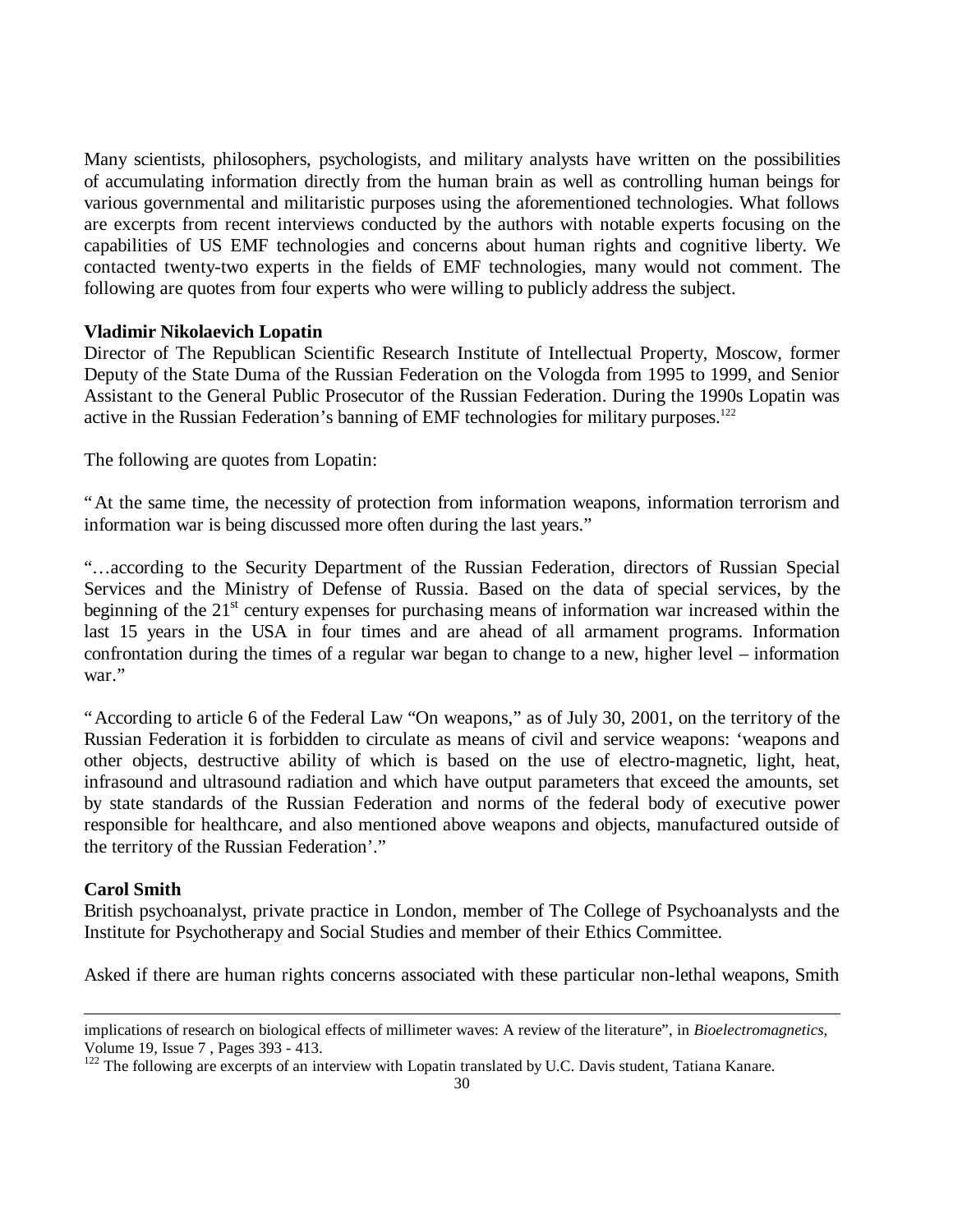answered, "Yes – it depends though by what is meant by 'the wrong hands'. For people who are targeted for experimentation – all such devices need testing – all hands are the wrong hands, be they government, private commercial, or sadistic/commercial. Ionatron, a large company based in Arizona, developed plasma channel directed energy weapons and state in their website: 'What are LIPC laser-guided directed-energy weapons? Laser-guided directed-energy weapons work like "man-made lightning" to disable people or things. LIPC technology is Ionatron's proprietary type of laser-guided directed-energy weapon. LIPC stands for laser-induced plasma channel; the plasma channel is how the energy is directed through the air at the target. Extremely fast femto-second lasers cause light to break into filaments, which form a plasma channel that conducts the energy like a virtual wire. This technology can be adjusted for non-lethal or lethal use'."

Discussing neurotechnology, Smith adds, "Brain mapping indicated to us the pleasure centers of the brain. TMS is the accessing these with rapidly changing magnetic fields to produce electrical fields.

If the right hand rule is operative, the effect of inducing electrical fields by changing magnetic fields improves mood.

(Lenz's law, however, gives the direction of the induced electromotive force (EMF) resulting from electromagnetic induction, thus: The EMF induced in an electric circuit always acts in such a direction that the current it drives around a closed circuit produces a magnetic field which opposes the change in magnetic flux.) In other words, it would be possible to create depression and a feeling of overwhelming hopelessness by the induction of a current into the electrical circuit of the brain, which opposed the change in magnetic flux. $123$ 

"In 2004, The US Air Force Directorate: Controlled Effects gives a clear picture of objectives: "The Controlled Effects long-term challenge focuses technology developments in three primary areas Measured Global Force Projection looks at the exploitation of electromagnetic and other nonconventional force capabilities against facilities and equipment to achieve strategic, tactical, and lethal and non lethal force projection around the world. Controlled Personnel Effects investigates technologies to make selected adversaries think and act according to our needs. Dominant Remote Control seeks to control, at a distance, an enemy's vehicles, sensors, communications, and information systems and manipulate them for military purposes. The S&T Planning Review panel looked first at extending the applications of advanced military technologies currently under development and then at new, revolutionary technologies for their military significance."

"For the Controlled Personnel Effects capability, the S&T panel explored the potential for targeting individuals with non lethal force, from a militarily useful range, to make selected adversaries think or act according to our needs. Through the application of non-lethal force, it is possible to physically influence or incapacitate personnel. Advanced technologies could enable the war fighter to remotely create physical sensations such as pressure or temperature changes. A current example of this technology is Active Denial, a non-lethal counter-personnel millimeter wave system that creates a skin heating sensation to repel an individual or group of people without harm. By studying and

l <sup>123</sup> To access Lenz's Law online, go to: http://www.launc.tased.edu.au/online/sciences/physics/ Lenz's.html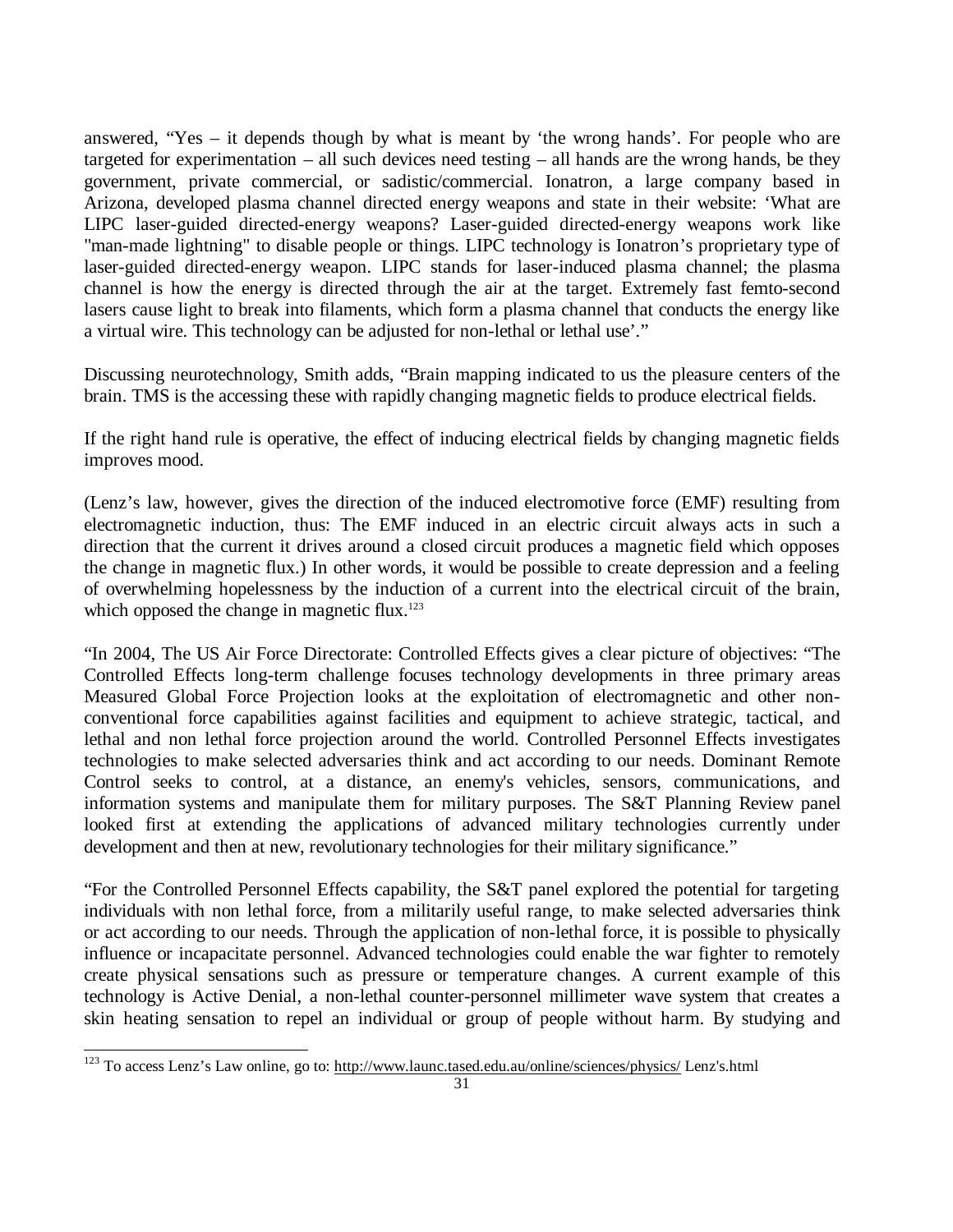modeling the human brain and nervous system, the ability to mentally influence or confuse personnel is also possible. Through sensory deception, it may be possible to create synthetic images, or holograms, to confuse an individual's visual sense or, in a similar manner, confuse his senses of sound, taste, touch, or smell. Through cognitive engineering, scientists can develop a better understanding of how an individual's cognitive processes (pattern recognition, visual conditioning, and difference detection) affect his decision-making processes. Once understood, scientists could use these cognitive models to predict a person's behavior under a variety of conditions with the potential to affect an adversary's mission accomplishment via a wide range of personnel effects."<sup>124</sup>

## **Dr. Dean Radin**

Former positions at AT&T Bell Labs and GTE Labs on advanced telecommunications R&D, appointments at Princeton University, University of Edinburgh, University of Nevada, SRI International and Interval Research Corporation, co-founder of the Boundary Institute, Senior Scientist at the Institute of Noetic Sciences. Adjunct appointment at Sonoma State University, Distinguished Consulting Faculty for Saybrook Graduate School.

"I have spoken with experts in this area (extremely low frequency) about health effects in general and the consensus seems to be that non-ionizing EM radiation definitely does have effects on living systems, from individual cells to human behavior. The principle health concern is childhood leukemia associated with proximity to high-tension lines. There the epidemiological evidence is fairly clear. On other sources of EM, like cell phones and microwaves, the jury still seems to be out, although I strongly suspect that directed microwaves at non-ionizing strength can induce all sorts of behavioral changes through direct influence of the nervous system. This comes from my contacts in the non-lethal weapons arena, which is often lumped in with the hysteria over supposed psychic mind-control. All things being equal, I'd rather see development of non-lethal weapons than lethal ones. How such weapons are actually used is another matter, of course."

"The question is, were there *e*ver elements of the intel/military world engaged in experiments on human behavior (not mind) control? Yes, many decades ago, during the cold war. But is such work still taking place? I don't know, because if it is it would be a black project and then by definition only those involved would know of it. I hope no such projects are underway, because I do believe that EMF, used in nefarious ways, can destabilize the brain, and potentially generate feelings of violence or apathy. But I very strongly doubt that specific thoughts or intentions or actions can be induced"

## **Dr. Nick Begich**

-

He is the editor of Earthpulse Flashpoints, a new-science book series and published articles in science, politics and education and is a well known lecturer, having presented throughout the United States and in nineteen countries. Begich has served as an expert witness and speaker before the European Parliament and has spoken on various issues for groups representing citizen concerns, statesmen and elected officials, scientists and others. He is the publisher and co-owner of Earthpulse

 $124$  For the complete briefing see the Air Force Research Lab website at http://www.afrlhorizons.com/Briefs/Jun04/DE0401.html.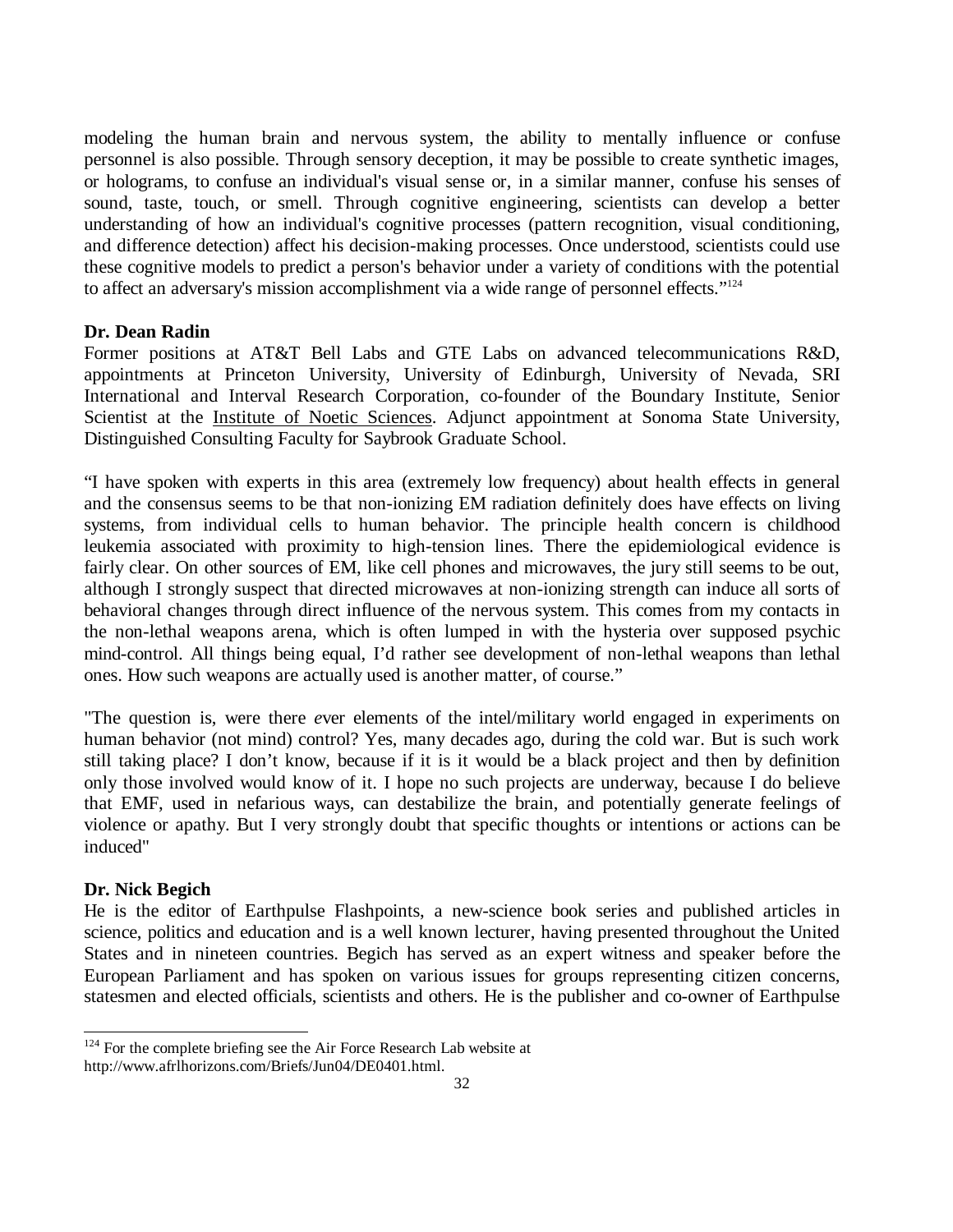Press and Executive Director of The Lay Institute of Technology, Inc. a Texas non-profit corporation.

"There are several ways that microwaves can affect humans. For instance, the Sheriff and weapons that can heat the skin for crowd control do what the military states but they are capable of much more. The thermal heating weapons act like a car radio; you can change the frequencies to get different effects. The electromagnetic weapons send an impulse through the nervous system. They can transfer sounds, like Woody Norris' directed acoustic weapons, which is contracted to the US government. It modulates a signal that is a radio frequency, which can be changed to affect certain organs. It can override an organ like the heart or the liver. So changing the perimeter is like changing the broadcast on the radio. These extremely low frequencies also have the capability to send messages directly into the head when only the receiver can hear it. (see the 1985 Radiofrequency Radiation Dosimetry Handbook)."

"The handbook talks about electromagnetics and about the rapid healing of bones. The frequencies can also be used to manipulate the brain and create a disequilibrium. These frequencies can also imbed signals on radio broadcasts to create a feeling of fear or anxiety. The US military would embed these signals on the Muslim prayer broadcasts during the first Gulf War. This was called Project Solo."

"During the 1990's, in both presidential administrations, non-lethal weapons such as these and others received priority funding. The Secretary of Energy under Clinton, O'Leary, warned that over a 40 year period, 500,000 had been unwitting test subjects for military research on non-lethal weapons, including MKULTRA who claims among many victims, Ted Kaczinky, the Unabomber. There is no way to know who these people are or how to help them because there is paranoia in the military and no oversight in Congress. These black projects probably don't even make it to the President."

"The problem is that the military's role is to be paranoid and think up scenarios where the worst can happen then prepare for this in order to protect the people from a hypothetical future event. But there is little to no oversight. The Senate Intelligence Committee is made up of people like Ted Stephens who thinks the internet is made up of pipes and tubes. These people do not have the required background knowledge to ask the right questions. According to the defense budget report, 40% of the budget is dedicated to black projects. There is no oversight and no public knowledge. In the European Union, things are much different."

"In February 1998, I testified before the European Union parliament for an hour and a half and convinced them of the detrimental effects of non lethal weapons on humans, their behavior and their minds. The EU was convinced and passed a resolution banning the use of weapons that can manipulate a person (see Parliament Resolution A4-005/99 entitled "Resolution on the Environment, Security, and Foreign Policy" passed on January 29, 1999). During the hearings, the US representative and NATO representatives sat in the back and declined to participate when asked. In the US, there is no such resolution or anything remotely close to being considered by any member of Congress. There is no concern for it in the US because no one knows about them."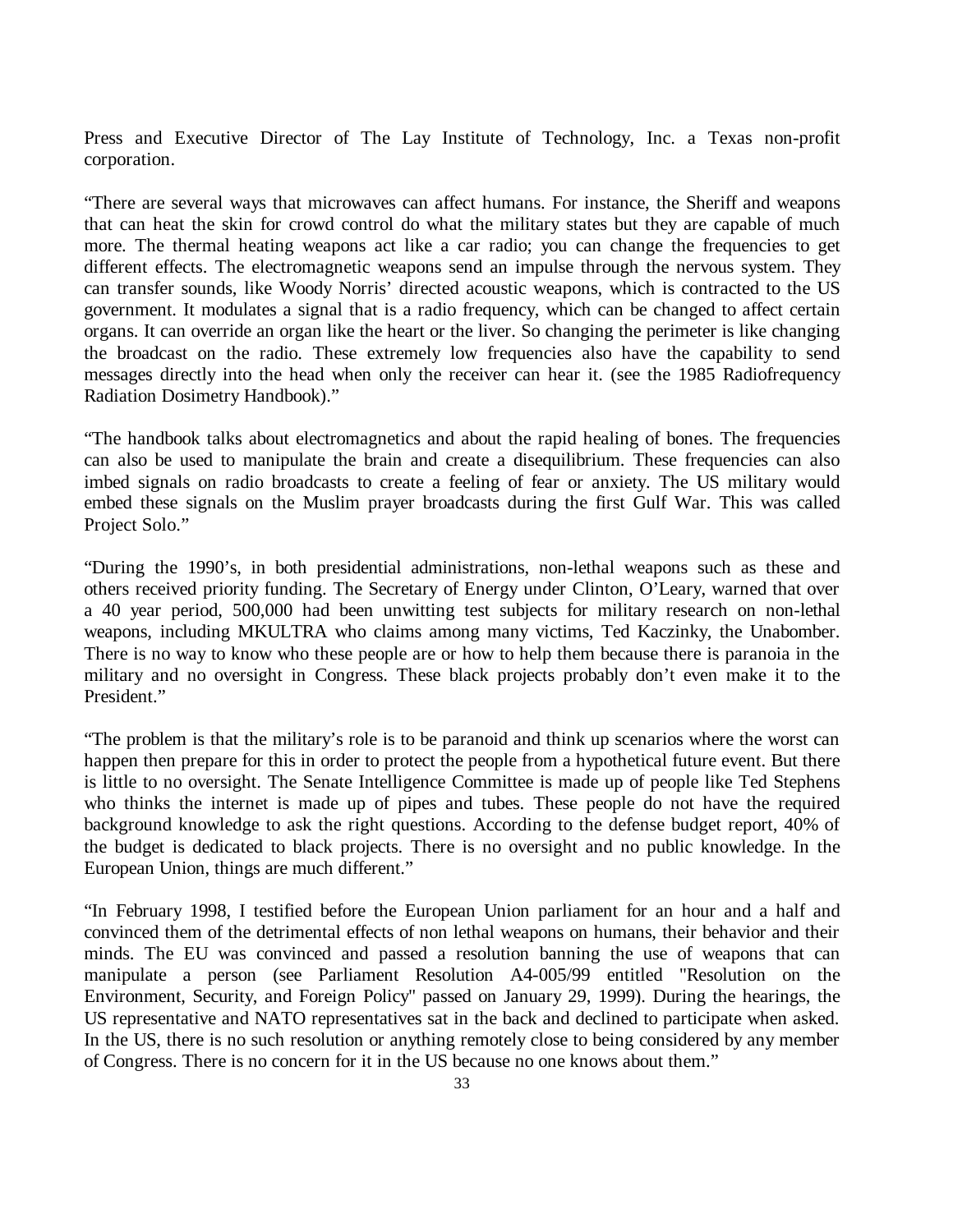"During the 1980's and 1990's, there were a lot of papers that came out of the Naval War College and from top military officials that advocated using weapons that would cut down on the carnage seen by the American public in order to maintain public support. There was another paper that discusses how people will give up their liberties if they lived in a climate of fear by an outside enemy. If the US public knew about these weapons and what they could potentially asked to give up, their minds, the public would resist. So now, these weapons are being developed by the companies that comprise the industrial military complex who are immune from FOIA requests."

"Without oversight, these weapons will a government to have absolute control. These weapons are most certainly in the hands of most industrialized countries. China certainly has them as intelligence reports released by the CIA reveal claims about these new concept weapons. There needs to be a debate in the public sphere because while these weapons appear frightening, they have amazing therapeutic potentials. There is the possibility of quicker healing and curing disease and what is just as important about government transparency concerning weapons is the transparency of life saving science being kept from the public. If we have the ability to cure and the government or military hides this, we have just as big a problem."

## **Summary Analysis of Expert Interviews**

From the four interviews we were able to complete, there is a clear consensus of concern for the potentiality of human rights abuses with EMF weapons testing and use. They collectively agree that the US is the leading global researcher in this area and spends increasingly more money building this technology. It is also clear that we know very little about the actual levels of experimentation, research, and capabilities of EMF weapons technologies due to high levels of US government security.

## **Department of Defense Military Contractors**

l

Military contractors run our wars in concert with power elites. The corporation also has the power to determine which studies will reach the public.<sup>125</sup> To be certain, the military, in the interest of budgets, will allow negative or alarming studies to remain unreported or lost in a sea of classified documents.

The power of the military and DOD contractors is staggering. In the interest of national security and lessons learned from an open democracy during the 1970s and the 1990s, operations have become more black. In essence, no one can know with certainty what our military, government, or corporations have in store for the world, though, we have some clues.

<sup>&</sup>lt;sup>125</sup> From *Microwave News*, July 2006, "Radiation Research and The Cult of Negative Results:" "When we investigated who sponsored the microwave-DNA papers published in Radiation Research, we discovered that four out of five were paid for by the wireless industry — notably Motorola— and/or the US Air Force, both of which have a long history of trying to control or suppress EMF research. Indeed, industry and the USAF paid for more than 75% of all the negative genotox studies, that is those published in all the various journals."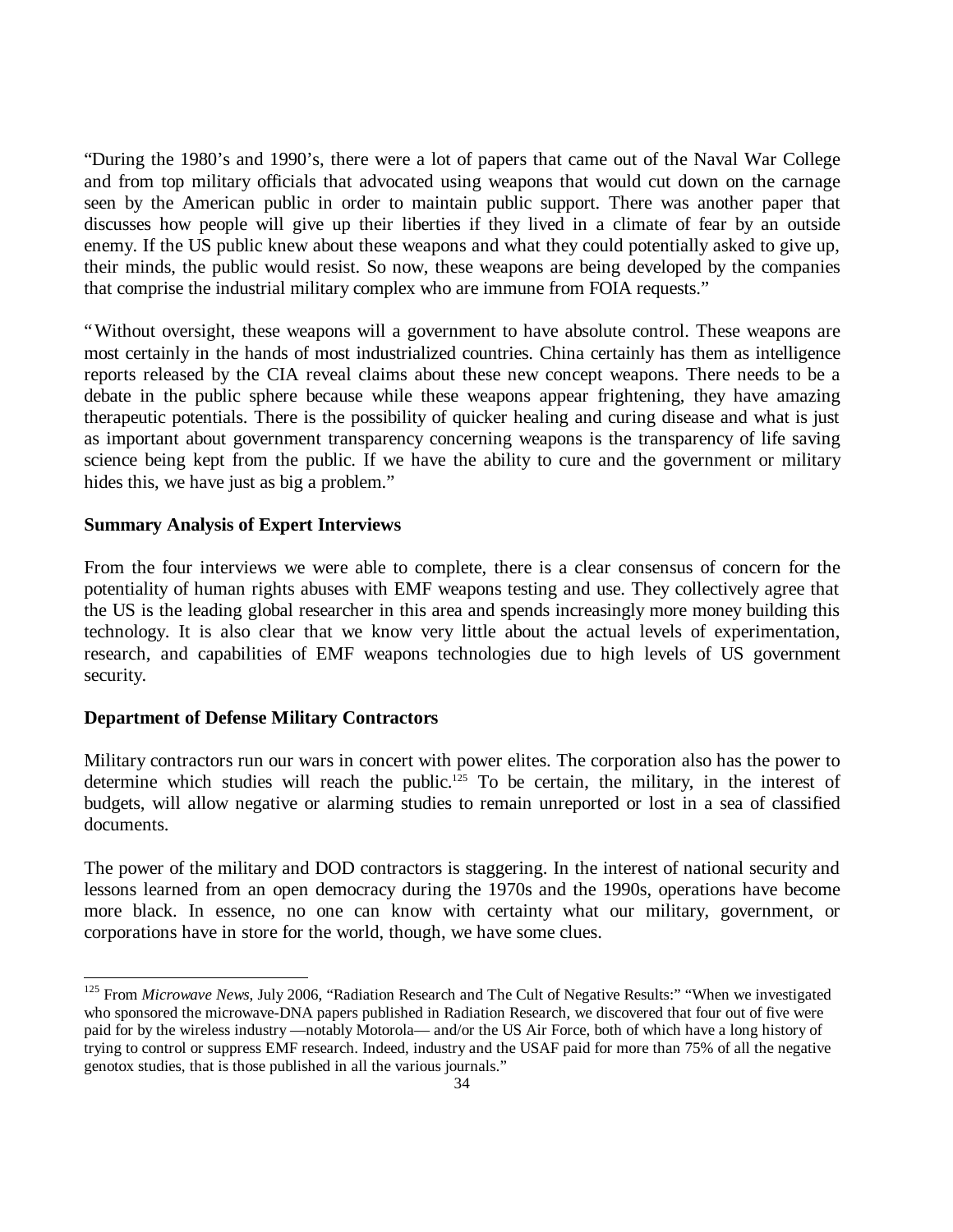Michael Vickers, senior adviser to the Secretary of Defense for the 2005 Quadrennial Defense Review and principal strategist for the largest covert action program in the CIA's history, recently testified on the importance of black operations:

"US Special Operations Command's (SOCOM) emphasis after 9/11 has been to make white Special Operations Forces (SOF) more gray and black SOF more black. It is imperative, however, that white and black SOF be integrated fully from a strategic perspective."<sup>126</sup>

The money involved in the non-lethal weapons industry is growing and military contractors are reaping the profits. According to Defense Industry Daily, Aaardvark Tactical, Inc. in Azusa, CA won a \$50 million contract to develop non-lethal weapons, anti-terrorism capabilities, and riot gear.<sup>127</sup> Ionatron was awarded a \$12 million contract to develop the Laser Induced Plasma Channel technology which produces man-made lightening bolts.<sup>128</sup> SAIC received a \$49 million in November 2004 to develop High Power Microwave and other directed energy systems while Fiore Industries received a \$16.35 million contract for similar technology and ITT received a \$7.85 million contract for the same in 2000.<sup>129</sup> Fiore Industries received a \$7.1 million for High Power Microwave Research and Experiment Program as early as 1994 and the same year Hughes Missile Systems Company received a \$6.6 million contract for *High Power Microwave Suppression of Enemy Air Defense Technology*. <sup>130</sup> Lockheed Martin secured a deal with DARPA in 2005 to continue the development of the Space Based Radar Antenna Technology in a \$19.5 million contract.<sup>131</sup> According to the Lockheed press release, the technology, "could significantly increase global persistent surveillance coverage".

In May of 2006, the Air Force issued \$24 million in contracts for "Electro Magnetic Effects Research and Development" to Northrup Gruman, Voss Scientific, Lockheed Martin, Electro Magnetic Applications, and SAIC among others.<sup>132</sup> The DOD viewed electromagnetic research and development as a key component in future wars as early as the 1990s. Emmett Paige Jr., Assistant Secretary of Defense for Command, Control, Communications and Intelligence declared in 1996 that, "Well over a decade ago, a Soviet general reportedly said something like 'to prevail in the next conflict, one must control the electromagnetic spectrum.' That statement proved true in the Bacca Valley and on deserts in Iraq. The Department of Defense is committed to ensuring that "in the next conflict it is we who will control the spectrum. We know its value'.<sup>133</sup> Increasingly, the value of non

<sup>&</sup>lt;sup>126</sup> According to Michael Vickers biography at the Center for Strategic Defense Budget Studies' website, "The paramilitary operation that drove the Soviet army out of Afghanistan and played a major role in ending the Cold War." http://www.csbaonline.org/6About\_Us/2Staff\_Directory/Michael\_Vickers.htm

<sup>&</sup>lt;sup>127</sup> "\$50M for USMC Riot Gear, Protection Items, and Non-Lethal Weapons", *Defense Industry Daily*, July 27, 2005. <sup>128</sup> "Ionatron Facing Scrutiny Over Laser Projects", *Defense Industry Daily,* May 24, 2006.

<sup>&</sup>lt;sup>129</sup> "USAF Detachment 8 Continues US Research Into EMP-Microwave Weapons", *Defense Industry Daily*, March 7, 2006.

 $^{130}$ ibid.

<sup>&</sup>lt;sup>131</sup> Lockheed Martin news release, May 23, 2005, "Lockheed Martin Selected for Continued Development of the Innovative Space Based Radar Antenna Technology (ISAT)".

<sup>&</sup>lt;sup>132</sup> US Department of Defense Office of the Assistant Secretary of Defense (Public Affairs), No. 169-06 March 01, 2006.

<sup>&</sup>lt;sup>133</sup> United States Department of Defense Speech, Volume 11, Number 83, "Electromagnetic Spectrum: Key to Success in Future Conflicts", http://www.defenselink.mil/speeches/index.html.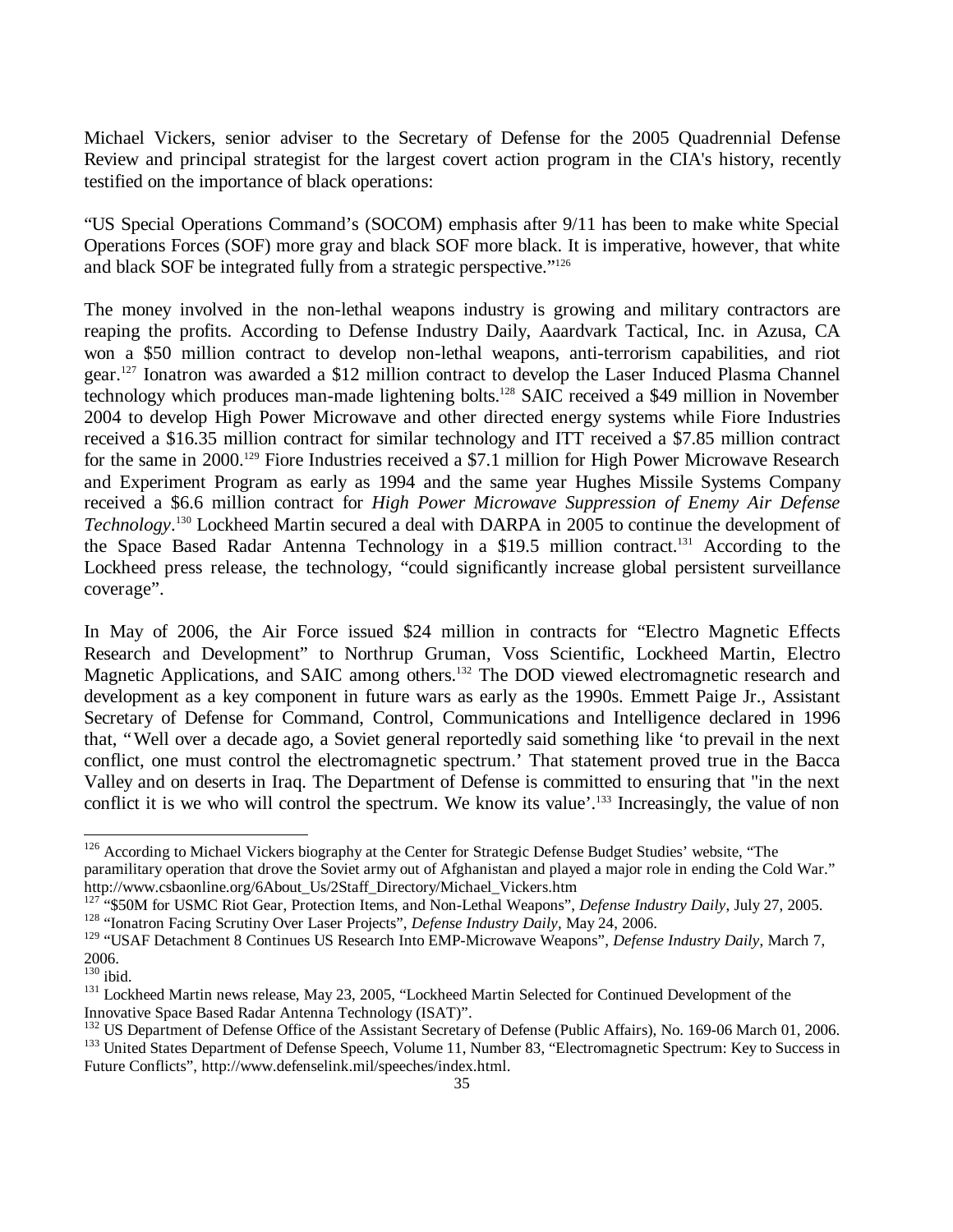lethal weapons continues to rise as they produce fewer images of death in the media than traditional weapons."

In addition to DOD contractors, the realm of non-lethal weapons extends into the universities with millions of dollars in scholarships and research fellowships. Pennsylvania State University, sponsors the Institute for Non-Lethal Defense Technologies (INLDT), the University of Medicine and Dentistry of New Jersey has the Stress and Motivated Behavior Institute, University of New Hampshire houses the Non-lethal Technology Innovation Center, and many US military schools have classes directly related to non-lethal weapons technology.<sup>134</sup> There are also numerous conferences each year hosted by the Department of Defense, contractors and universities.<sup>135</sup> The business of non-lethal weapons is expanding and will continue to grow. In 2006, the Joint Non-Lethal Weapons Directorate received \$43.9 million compared to \$25.8 million in 2000.<sup>136</sup>

Ionatron's website states that, "… the market for new directed-energy applications (will increase to \$12.7 billion over the next ten years for the defense market alone."<sup>137</sup>

Despite Clinton's reforms on human testing, the government, military and the corporation will undoubtedly want to test these weapons on humans whenever possible. Easiest to test would be prisoners in undisclosed CIA detention centers, civilians in war torn regions, and even US citizens in protest crowds or civilian jails. In addition to the rubber bullets and pepper spray, which are common in many police forces, new concept weapons are also in use. Perhaps soon Americans will learn firsthand, the effects of the new human control technologies.

However, hundreds of people continue to assert that a person or persons, whom they do not know, have been targeting them with electromagnetic weapons in a widespread campaign of either illegal experimentation or outright persecution.

These experiences involved a number of discrete phenomena:

Hearing voices when no one was present.

l

Feeling sensations of burning, itching, tickling, or pressure with no apparent physical cause.

Sleeplessness and anxiety as a result of "humming" or "buzzing".

Loss of bodily control, such as twitching or jerking of an arm or leg suddenly and without control.

Unexpected emotional states, such as a sudden overwhelming feeling of dread, rage, lust or sorrow

<sup>&</sup>lt;sup>134</sup> See Industrial College of the Armed Forces, Naval War College, and the US Army War College course offerings on their websites.

<sup>135</sup> Bunker, Robert J., "Non-Lethal Weapons Conferences", *Military Review,* vol. 80, no. 2, Mar./Apr. 2000, pp. 103-109.

<sup>136</sup> Pappalardo, Joe, "Homeland Defense Plan Favors Non-Lethal Technology", *National Defense Magazine,* June 2005. <sup>137</sup> Direct quote from the Ionatron website: http://www.ionatron.com/default.aspx?id=4, accessed August 2006.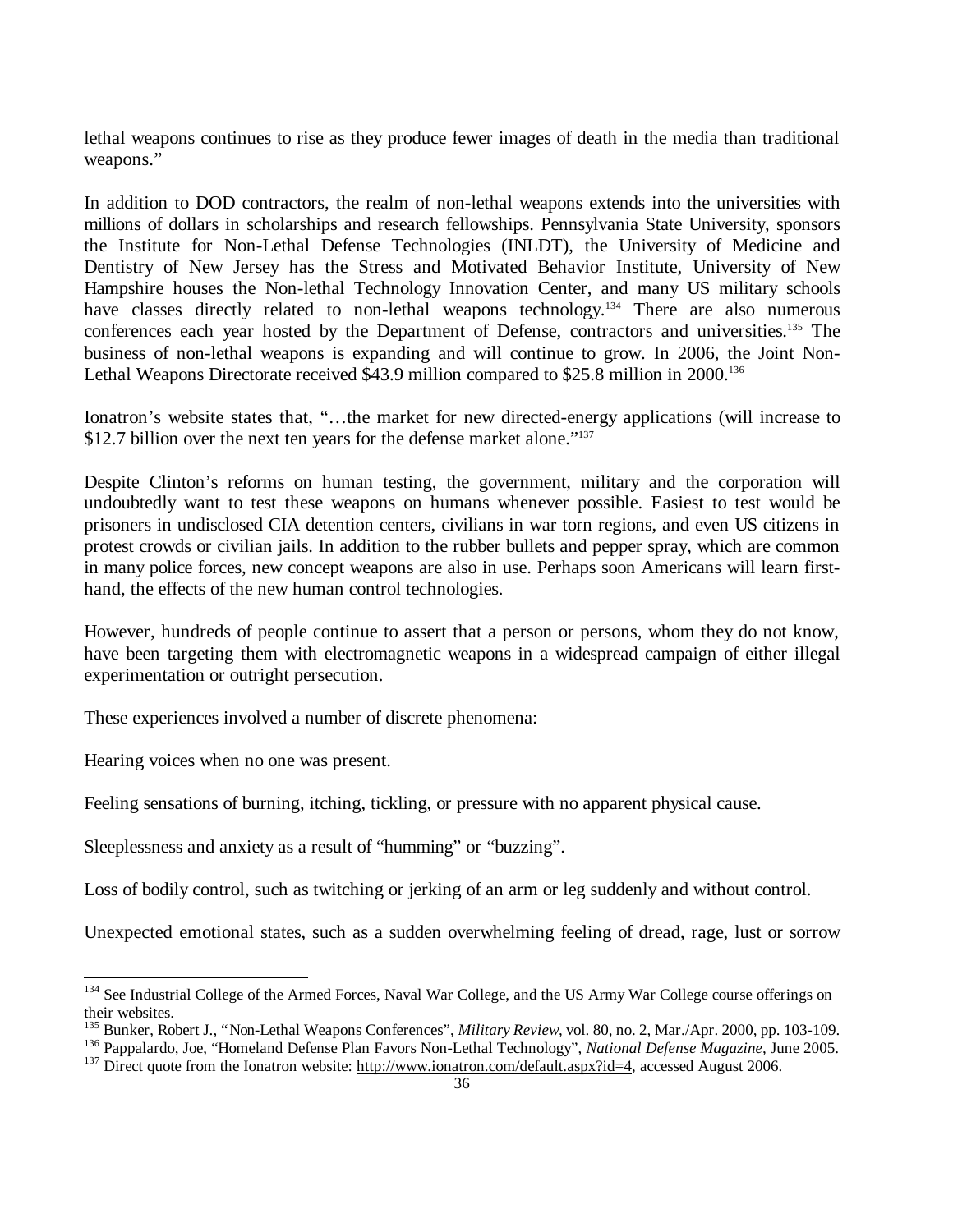that passes as quickly as it arises. $138$ 

The levels of research on directed energy is now large enough to support a Directed Energy (DE) Professional Society made up of private contractors and Department of Defense officials with security clearances. They have been holding high security symposiums since spring 2001 including a planned meeting set for March 2007. The following is from the Directed Energy Professional Society's website.

"The Directed Energy (DE) Systems Symposium (March 2007) will focus on systems aspects of DE in a limited-attendance environment. The Systems Symposium consists of co-located technical sessions organized by five separate conferences, with joint technical and plenary sessions to encourage discussion outside narrow technical limits. Attendance at all sessions is limited to US citizens with classified visit requests on file.

## Symposium Highlights

Beam Control Conference Directed Energy Modeling and Simulation Conference Employment of Directed Energy Weapons Conference High Energy Laser Lethality Conference High Power Microwave Systems and Effects Conference"<sup>139</sup>

The following are three course descriptions from the October Directed Energy Conference:

Course 9.†Military Utility Analysis for DE (Direct Energy) Systems

## Classification: Secret

l

Course Description: This course will provide an overview of military worth analysis for DE weapon systems. The course will include a description of four areas of systems engineering assessment that are brought together to form military worth analysis. These are: 1) weapon system concept performance trade studies, 2) target vulnerability assessment, 3) engagement-level system operational effectiveness assessment, and 4) war gaming and mission/campaign level analysis. Each of these areas will be covered during the short course, with emphasis on the elements that are drawn

<sup>&</sup>lt;sup>138</sup> This list of symptoms was compiled from material available on the website of Californians Against Human Rights Abuses (CAHRA) and can be found at www.mindjustice.org. In addition the authors conducted interviews with seven individuals who wish to have their identities protected and who presented anecdotal and physical evidence to support their assertions. There is, however, little in the public domain that conclusively states the existence of direct human manipulation by governments, militaries or private companies/researchers in the current day, MKULTRA and other historic programs notwithstanding. However, there are many organizations that seek to help these people including concerned scientists, Russian Duma members and EU parliamentarians, psychologists and academics. A list of organizations follows in Appendix A.

<sup>&</sup>lt;sup>139</sup> Directed Energy Professional Society, Monterey, CA, 19-23 March 2007, Directed Energy Modeling and Simulation Conference 2007, http://www.deps.org/DEPSpages/DEMSconf07.html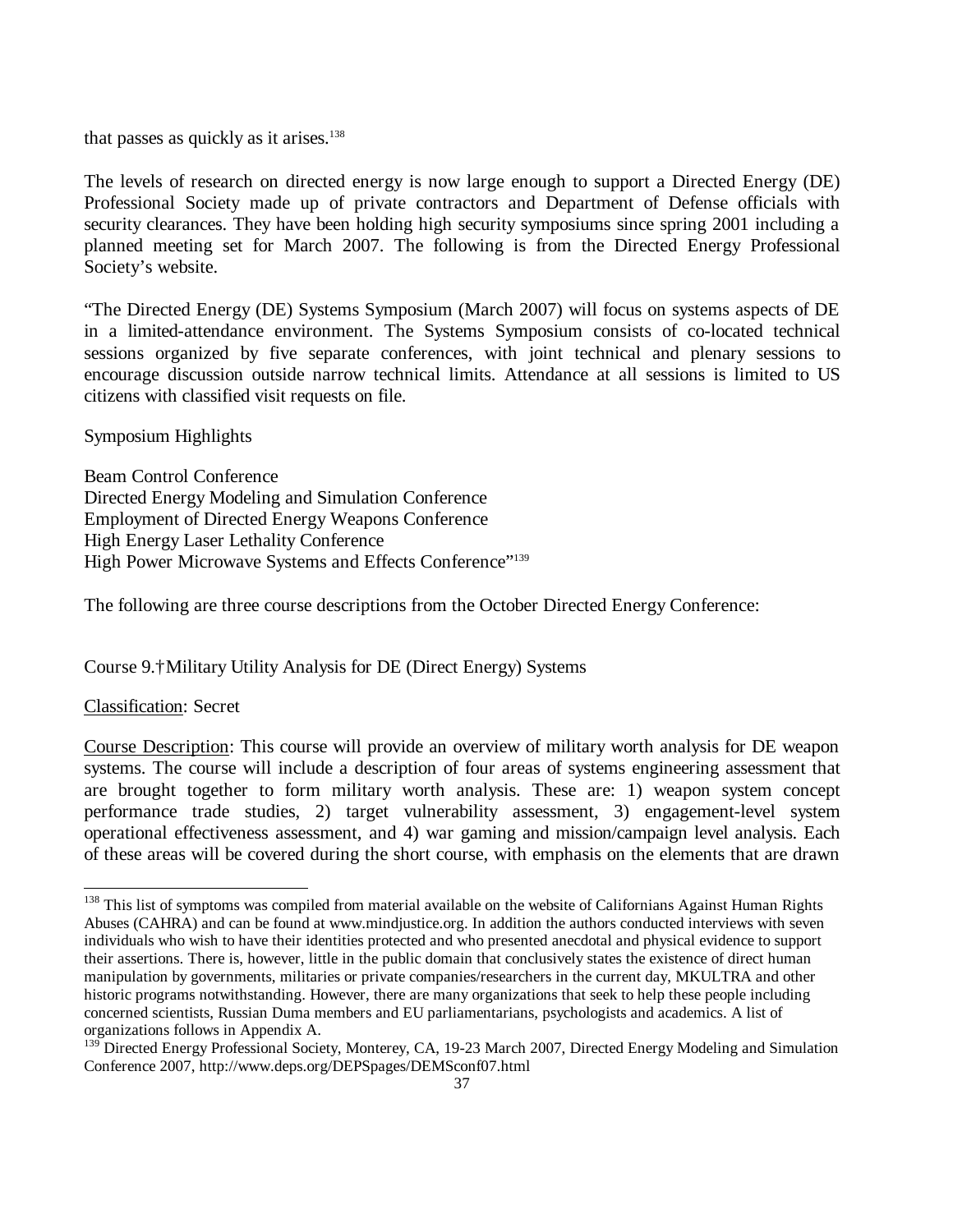from each of these areas to support military worth analysis. The course will particularly emphasize methods for assessing system level effectiveness in the context of traditional weapon effectiveness tools such as the Joint Munitions Effectiveness Manuals (JMEMs) and for providing data on DE weapons effectiveness to mission and campaign level analysis tools and to models and simulations used to support war gaming.

Topics to be covered include:

Definition of military worth analysis

Elements of DE weapon system performance trade studies and how they feed military worth analysis Target vulnerability assessment and its use to support weapon effectiveness Adapting standard weapon "kill" criteria to measure benefit of DE effects Joint Munitions Effectiveness Manuals (JMEMs) weapon effectiveness models Military utility studies Modeling and simulation to support war games and war fighter exercises Mission and campaign level modeling

Course 10. Laser Lethality

## Classification: Secret

Course Description: This course reviews laser material interactions over parameter ranges of interest for weapons applications. Fundamental considerations of the optical coupling of the laser energy into the material will be presented. This will be followed by physics-based treatments of the response of metals, organic-based materials, and ceramics to the laser irradiation.

Metals: Simple cw, one-dimensional treatments will be utilized to illustrate the general principles of the response of metals to laser radiation, but two-dimensional cases, phase changes, and pulsed effects will be discussed as well.

Organic Based Materials: The effects of high-energy laser (HEL) radiation on organic based materials, including fiber reinforced composites, plastics and coatings will be reviewed. Materials will range from char formers and charring ablators to clean ablators. The relationship between the pyrolysis processes taking place in various materials during HEL radiation will be reviewed as a function of material composition, form and structure.

Ceramic Materials: Considerations of the response of ceramic shapes when laser loading is added to in-service stresses will be presented. An understanding of these responses from models, which are based on a combination of the thermo-mechanical stress calculations and statistically based fracture initiation, will be presented.

Course 11.†Directed Energy Bioeffects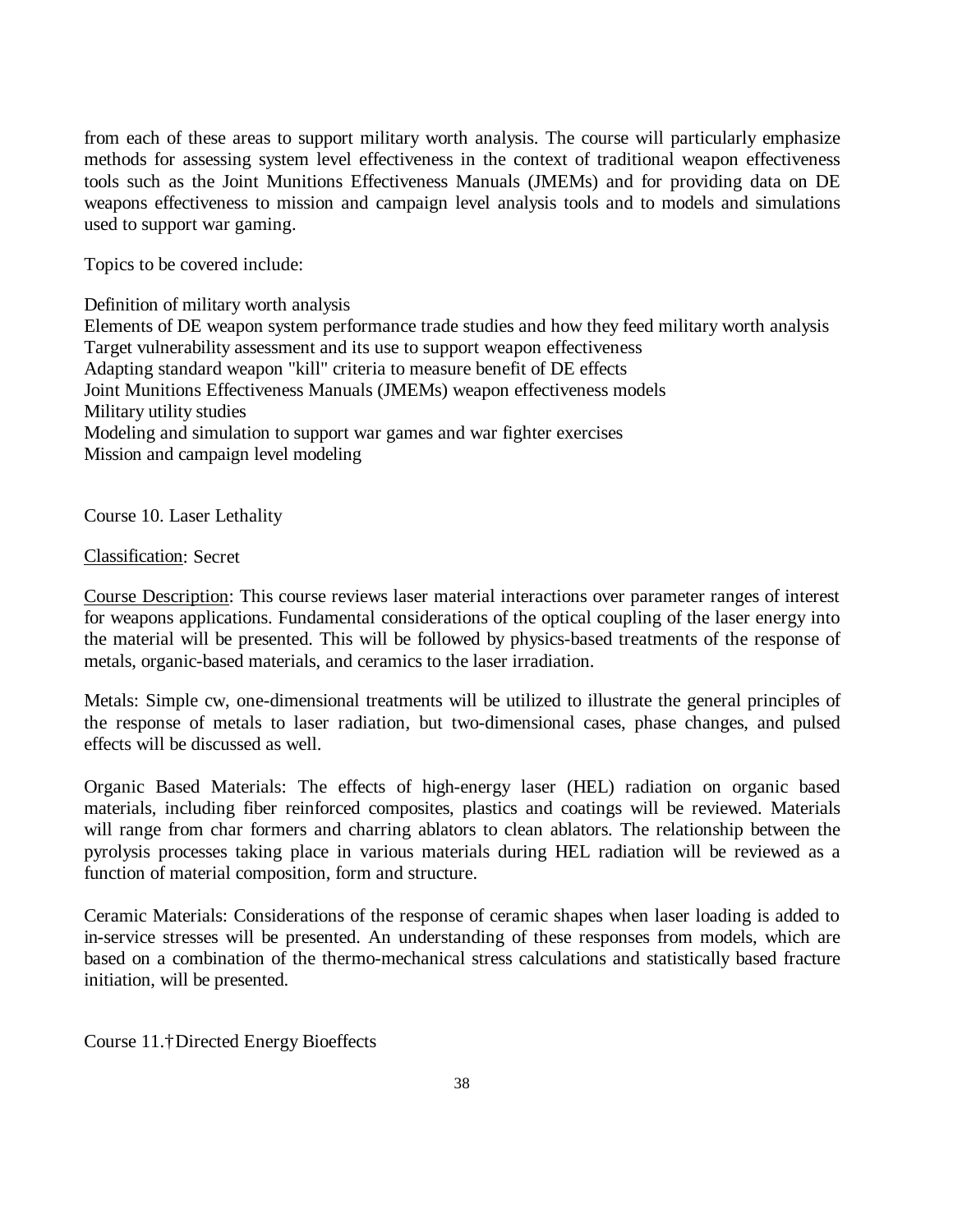## Classification: Secret

Course Description and Topics: This course will introduce the basics of the biological effects of Directed Energy on cells, tissues, organisms, and humans, with particular emphasis on the influence of such effects on the development of use of Directed-Energy-Emitting technologies.

The student will learn about the mechanisms, resulting damage, and mission impact of laser-tissue interaction. The student will learn what tissues are most susceptible to laser damage based on wavelength, exposure duration, and irradiance. The potential mission-impact of sub0-threshold, threshold, and suprathreshold exposures will be discussed.

Student will understand the nature of RF bioeffects research, including human/animal studies, modeling and simulation, and biotechnology approaches. Students will become familiar with current state of knowledge on potential health effects RF, such as cancer, memory loss, and birth defects. Students will become familiar with basis and structure of current RF safety standards, comparison between competing standards, and how RF safety standards are applied. Students will be instructed on common RF measurement equipment and important factors for investigating potential RF overexposures.

Topics to be covered include:

-

Laser damage of the eye (retina and cornea) Laser damage to the skin Laser safety standards Laser damage as a function of energy, pulse duration, wavelength, and spot size RF bioeffects research and the current scientific consensus on RF hazards RF safety standards RF measurement basics Investigating RF overexposures" 140

The US Joint Non-Lethal Weapons Directorate released a paper in 2004 which presents "Crowd Control Modeling and Simulation." This report discusses behavioral changes human populations.<sup>141</sup> That the Department of Defense calls for new weapons systems designed to work on the psychological underpinnings of a population should give human rights activists great cause for alarm. The use of electromagnetic weapons to alter the emotional state, hamper the ability of an enemy or US citizens, to think clearly, and result in chaos and pain are morally problematic for a number of reasons:

1. Creating fear, anxiety confusion and irrational behavior within an individual or a population is counterproductive to the operations of a free society and to the execution of warfare. Chaos only breeds the need for greater and greater means of physical repression; irrational behavior is by

<sup>140</sup> Directed Energy Professional Society, *2006 Directed Energy Symposium Short Courses,* 30 October 2006 Albuquerque, New Mexico: http://www.deps.org/DEPSpages/DEsymp06ShortCourse.html

<sup>141</sup> Louis Slesin, "Radiation Research and The Cult of Negative Results", *Microwave News,* July 31, 2006.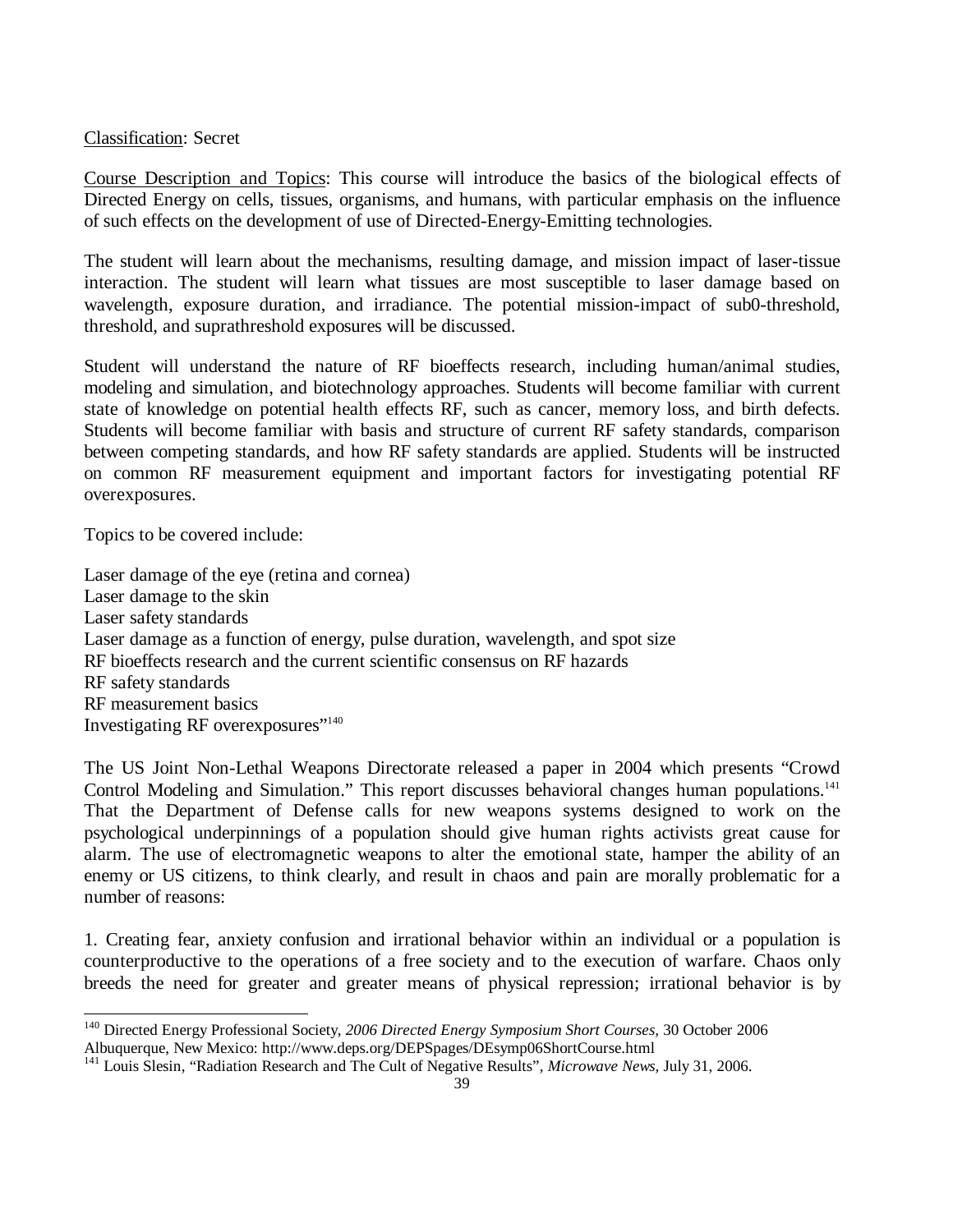definition unpredictable and as such provides significant difficulty when the task is to secure an area.

2. These weapons leave no tell tale clues. There are no bullet holes or gross damage (with the exception of those designed to maim, burn or explode targets).

3. They are operated from a great distance, meaning that the operator has no feedback as to the effects of his or her actions. This provides us with a very dangerous circumstance very similar to Millgram's experiment where we can predict with certainty gross abuses of power.

4. Any device that invades a persons mind, either through induction of "evoked potentials" through electromagnetic means or through the various "crazy-making" tactics employed in both information warfare and psychological operations is a violation of human rights and cognitive liberty.

In terms of authorizing and administering tests of radioactive substances and other tests on unsuspecting members of the public, history shows that people without ethical standards can rise to positions of great responsibility and once ensconced in such positions of trust, produce the most horrifying abuses without fear of reprisal. When layers of secrecy overlay the activities of otherwise rational and intelligent men, the failings of their hearts more readily show. In the case of actually attempting to control human behavior through both overt and covert means our departments of defense and intelligence agencies, both subordinate to the executive branch of government have historically proven incapable of protecting the public and undeserving of the trust given them to perform their functions for the public good.

## **Total Surveillance: Cognitive Liberties vs. National Security**

Today the US and the U.K. are becoming total surveillance societies in the name of national security. London, like cities across the US, is equipped with cameras citywide. Daily human actions are recorded with video and voice recognition device, while our email and computer usage is monitored. Increased demand for resources, the erosion of middle classes, war, poverty, and environmental disasters are historically factors leading to social uprisings and infiltration of political borders. As governments reinforce the threat of terror, people increasingly turn to their governments for protection.

The US has a long history of human rights violations through harassment, telephone tapping, video surveillance, behavior manipulation, torture, drug-induced states of conscience and psychological control. Congress's passage of the Military Commission Act of 2006 put universal human rights outside the scope of US policy. Today, the US government is using the most technologically advanced forms of surveillance and control, along with the propaganda of fear and intimidation against its citizens. The US engages in covert torture, covert imprisonment, increased censorship and the massive secret classification of government documents.<sup>142</sup>

http://www.projectcensored.org/censored\_2007/index.htm#7

 $142$  For verification of US torturing people to death see, "US Operatives Torture Detainees to Death in Afghanistan and Iraq", Project Censored Top 10 Uncensored Stories of 2006: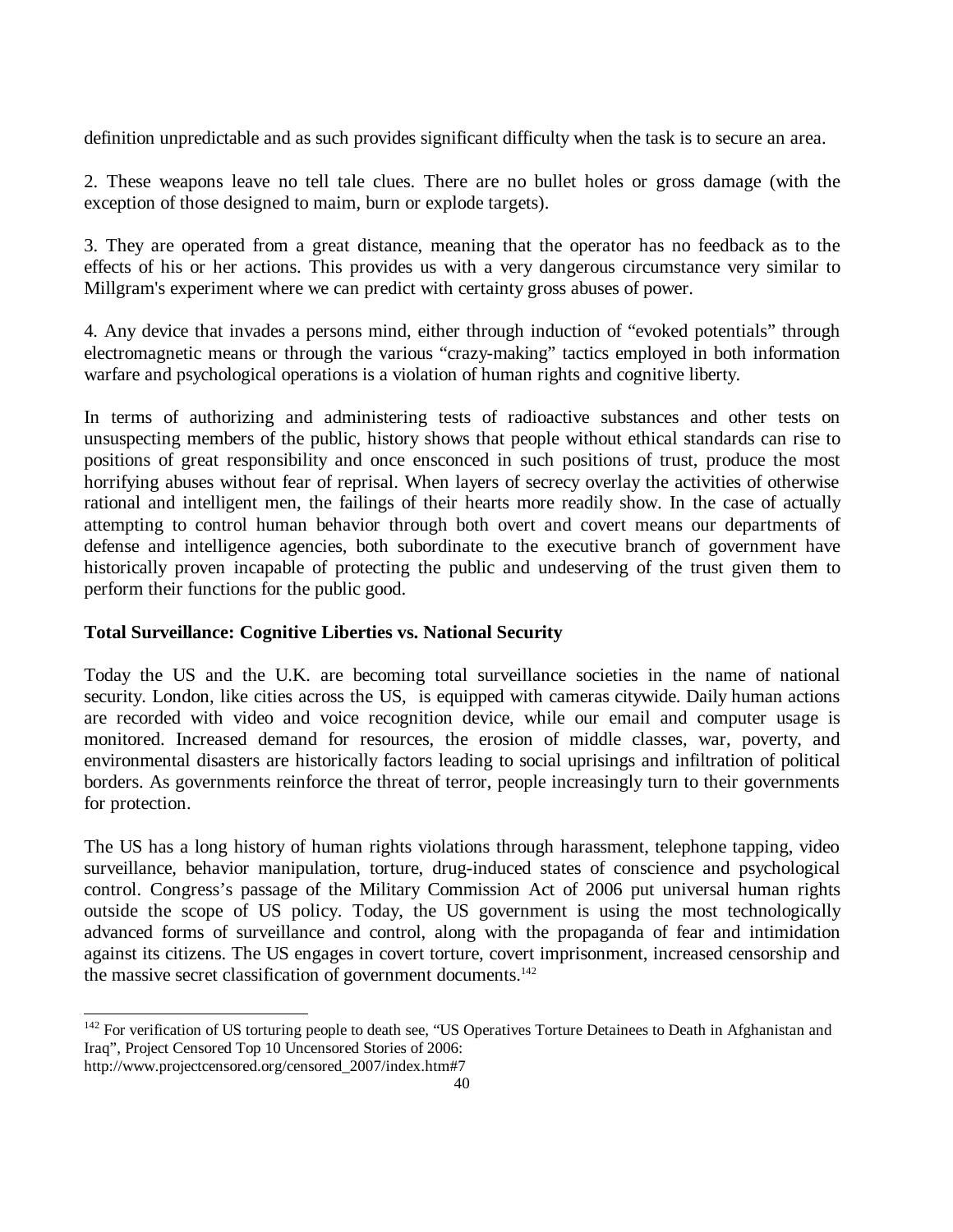A prominent neuroscientist, Francis Crick stated in 1994, that "your joys and your sorrows, your memories and your ambitions, your sense of personal identity and free will, are in fact no more than the behavior of a vast assembly of nerve cells and their associated molecules."<sup>143</sup>

Is it possible that today's scientists in the employ of the US neo-conservative global-dominance policy elites believe the same? According to Steven Rose, there are, "bad hats" in neuroscience: "There are always opportunists. The current affairs of our country have produced many."<sup>144</sup> The abundance of neuro-research has led to the development of several products by private business in the name of national security, including brain fingerprinting.<sup>145</sup>

John Norseen, a neuroscientist interested in Biofusion, the relationship between humans and computers, says, "If this research pans out you can begin to manipulate what someone is thinking even before they know it." Norseen says he is agnostic on the moral ramifications of this research. He feels that he is not a "mad" scientist - just a dedicated one. "The ethics don't concern me," he says, "but they should concern someone else."<sup>146</sup>

We, the authors of this report, contend that human ethics should concern every person who believes in human rights and desires control over their own mind and body. Our brains control our bodies, actions, and thought processes. If the government and the scientists they employ perceive that the human mind as simply a collection of neurons, it then becomes possible to justify the surveillance of the human mind and body for national security purposes.

The control and manipulation of a human brain is a terrifying possibility. Lieutenant Colonel Timothy L. Thomas, US Army (ret), published an article in the military journal *Parameters* which likens the mind as a new battlefield. He quotes a Russian army major in relation to mind wars, "It is completely clear that the state which is first to create such weapons will achieve incomparable superiority." Thomas expresses concern about "information dominance" though he stops short on the moral implications.<sup>147</sup>

Under the cover of secrecy provided by claims of national security, researchers in service to higher

<sup>&</sup>lt;sup>143</sup> Michael Shermer, "Astonishing Mind: Francis Crick 1916–2004 recollections on the life of a scientist".

<sup>&</sup>lt;sup>144</sup> Steven Rose, *The 21st Century Brain: Explaining, Mending and Manipulating the Mind*, Jonathan Cape Publishing, March 31, 2005.

 $145$  The official explanation of Brain Fingerprinting from Dr. Lawrence Farwell: "Brain Fingerprinting testing is a scientific technique to determine whether or not specific information is stored in an individual's brain. We do this by measuring brain-wave responses to words, phrases, sounds or pictures presented by a computer. We present details about a crime, training or other types of specific knowledge, mixed in a sequence with other, irrelevant items. We use details that the person being tested would have encountered in the course of committing a crime, but that an innocent person would have no way of knowing. We can tell by the brainwave response if a person recognizes the stimulus or not. If the suspect recognizes the details of the crime, this indicates that he has a record of the crime stored in his brain." For more research, see the Brain Wave Science site, the official internet identity of Brain Fingerprinting Laboratories at http://www.brainwavescience.com/Publications.php.

<sup>146</sup> Douglas Pasternak, "John Norseen Reading your mind - and injecting smart thoughts", *US News and World Report*, January 3-10, 2000.

<sup>147</sup> Timothy L. Thomas, The Mind Has No Firewall, *Parameters*, Spring 1998, pp. 84-92.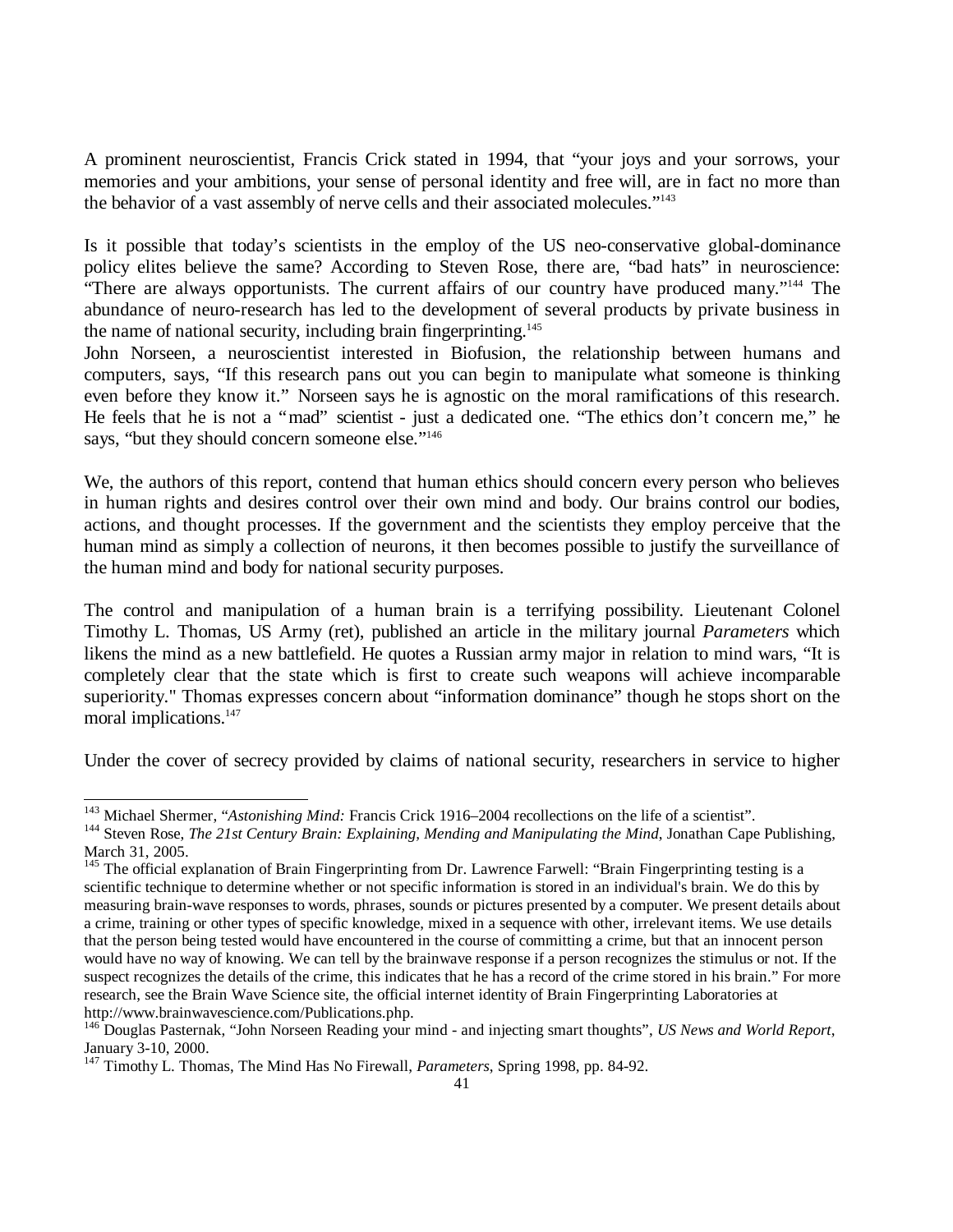circle policy elites have implanted electrodes into human subjects to control minds and tortured prisoners and the mentally ill in efforts to find better "brainwashing" techniques. They have poisoned thousands with atomic testing, experimented on young children using drugs, trauma and hypnosis, sprayed major cities with biological agents to prepare for a future attack, overthrown governments, instituted mass killings, and engaged in every form of information distortion.

The current "War on Terror" has revealed to the public some of the tools that the military has been developing for decades. High profile weapons systems flash across the nightly reports of the major news networks, including highflying Stealth bombers on grainy green tinted video from the noses of "smart" bombs. On occasion glimpses are given through the media of what one article dubbed "Wonder Weapons."<sup>148</sup> Weapons that fall under the military category of "Non-Lethal Weapons." In fact the general position of the agencies who do comment on weapons that exploit the lower end of the electromagnetic spectrum is that they have no biological effect at all, except for what are dubbed "thermal effects," in essence heating of human cells.<sup>149</sup>

Research into this subject has shown that this position is inaccurate, and that the effects of electromagnetic radiation weapons on human beings are in fact both chilling and dramatic. As reported in 2001, the statement of Dr. Eldon Byrd should be considered with great weight:

"A medical engineer, Eldon Byrd, reported a case that illustrates this point. After working on the Polaris submarine, which carried long-range nuclear weapons, Byrd developed non-lethal weapons with reversible effects. He regarded this as a humanitarian alternative to 'punching holes in people and having their blood leak out' in battle. His inventions used magnetic fields at biologically active wave frequencies to affect brain function. Byrd could put animals to sleep at a distance and influence their movements. When the success of his research became evident, suddenly he was pulled off the project and it went "black." His believes the electromagnetic resonance weapons he developed have been used for psychological control of civilians rather than for exigencies in battle. That is, to ensure his participation, he was uninformed about the true nature of the project. Byrd's case also illustrates how morally tolerable operations may transition to morally intolerable operations, or at least rise above the atrocity line"<sup>150</sup>

Power elites who fund and support efforts at supplanting the will of the people do so from on high. Their ability to redirect public attention to ward external threats and away from their own motivations in effect silences opposition to their programs. By controlling the flow of information in society, the power elites provide the public with a limited choice in all matters that pertain to

<sup>148</sup> Douglas Pasternak, "Wonder Weapons", *Newsweek* August 22, 1994 p. 57.

<sup>&</sup>lt;sup>149</sup> H. Pollack, "Epidemiologic data on American personnel in the Moscow embassy", Bull N Y Acad Med., 1979 Dec; 55(11): 1182-6.

<sup>&</sup>lt;sup>150</sup> Military and Civilian Perspectives on the Ethics of Intelligence— Report on a Workshop at the Department of Philosophy Claremont Graduate University, September 29, 2000, Jean Maria Arrigo, Ph.D. Virginia Foundation for the Humanities and Public Policy Paper presented to The Joint Services Conference on Professional Ethics Springfield, Virginia January 25-26, 2001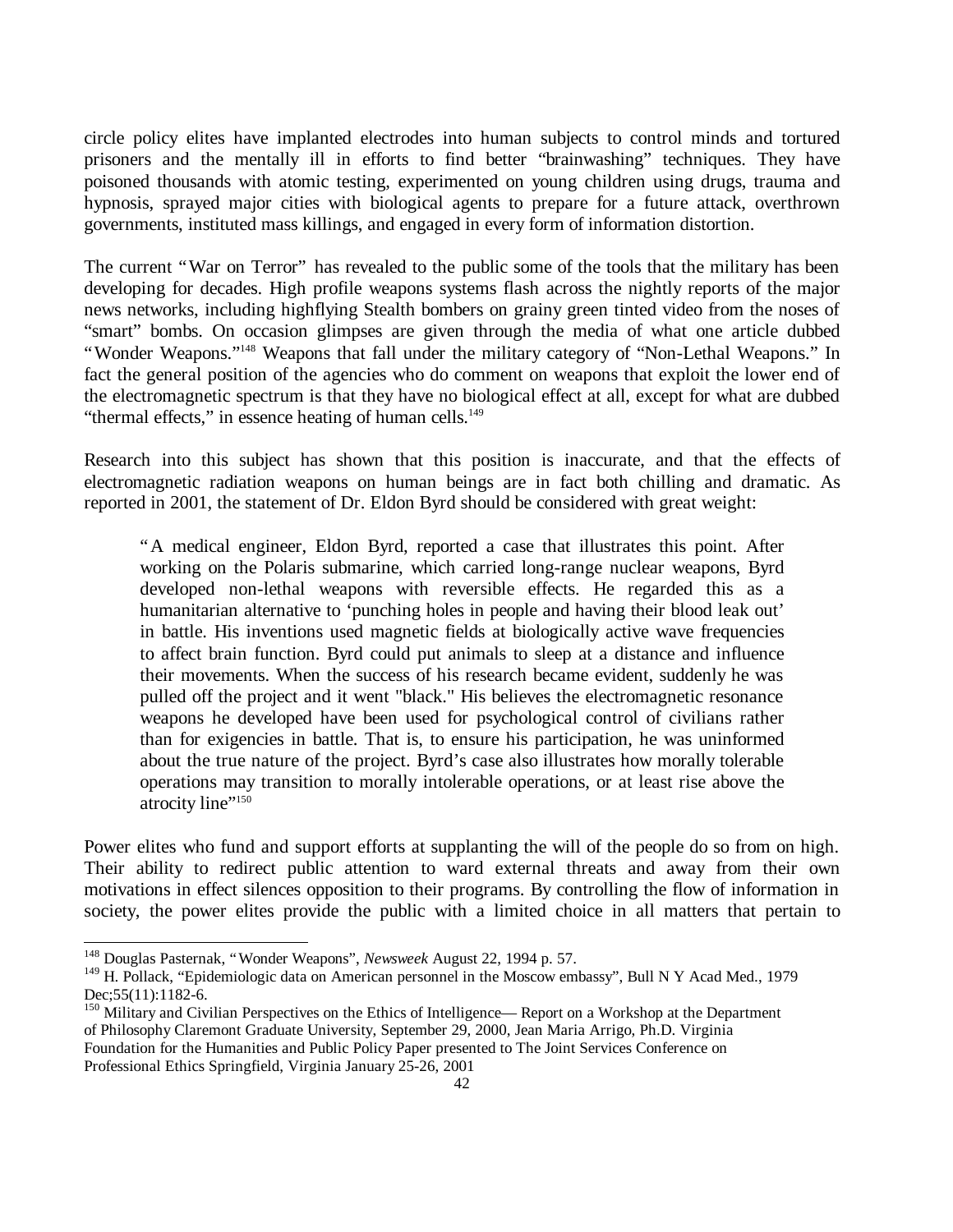machinations of government and corporate control. Given more advanced technologies for the control of information unscrupulous individuals who ascribe to a "might makes right" philosophy may will find the ways and means of employing these technologies against those who would oppose their plans. The dangers here are great, in that the individual who would direct the torture and killing of innocents is usually removed from the actual fact. It is left up to lesser authorities to administer the beatings, bullets, and mind/body bending technologies.

For the US Government to unilaterally declare that our country will not comply with international human rights laws, nor uphold the core values of our nation's foundation is an indication of extremism that supersedes the values and beliefs of the American people. When such extremism exists we need to take seriously the founders' declaration that, " to secure these rights, Governments are instituted among Men, deriving their just powers from the consent of the governed, — That whenever any Form of Government becomes destructive of these ends, it is the Right of the People to alter or to abolish it, and to institute new Government, laying its foundation on such principles and organizing its powers in such form, as to them shall seem most likely to effect their Safety and Happiness." (Declaration of Independence 1776)

Peter Phillips is a Professor of Sociology at Sonoma State University and Director of Project Censored. Principle researchers on this report were Lew Brown and Bridget Thornton. Lew Brown holds a degree in Psychology and was the main writer and researcher on the historical sections of this paper. Bridget Thornton is a senior level History major at Sonoma State University and the primary researcher and writer for the new EMF technologies portion. Final editing was completed by Trish Boreta with Project Censored. Special thanks to Andy Roth Ph.D. for his editorial review.

\_\_\_\_\_\_\_\_\_\_\_\_\_\_\_\_\_\_\_\_\_\_\_\_\_\_\_\_\_\_\_\_\_\_\_\_\_\_\_\_\_\_\_\_\_\_\_\_\_\_\_\_\_\_\_\_\_\_\_\_\_\_\_\_\_\_\_\_\_\_\_\_\_\_\_\_\_\_\_\_\_

## **Appendix A**

## **ORGANIZATIONS CONCERNED WITH ILLEGAL EXPERIMENTATION AND INDIVIDUAL VICTIMS**

# **Angelic Harp Foundation**

2219 Lexford LN. Houston, Texas 77080-5216 713-461-0623 Fax: 713-461-0091 http://angelicharpfoundation.org

| <b>Center</b><br>P.O.<br>Davis, CA 95617-3481 USA<br>Fax: 205. 449. 3119 | for           | Cognitive | <b>Box</b>   | Liberty       | and | <b>Ethics</b><br>73481 |
|--------------------------------------------------------------------------|---------------|-----------|--------------|---------------|-----|------------------------|
| <b>COPUS</b><br>Committee                                                | <sub>on</sub> | the       | Public<br>43 | Understanding | οf  | Science                |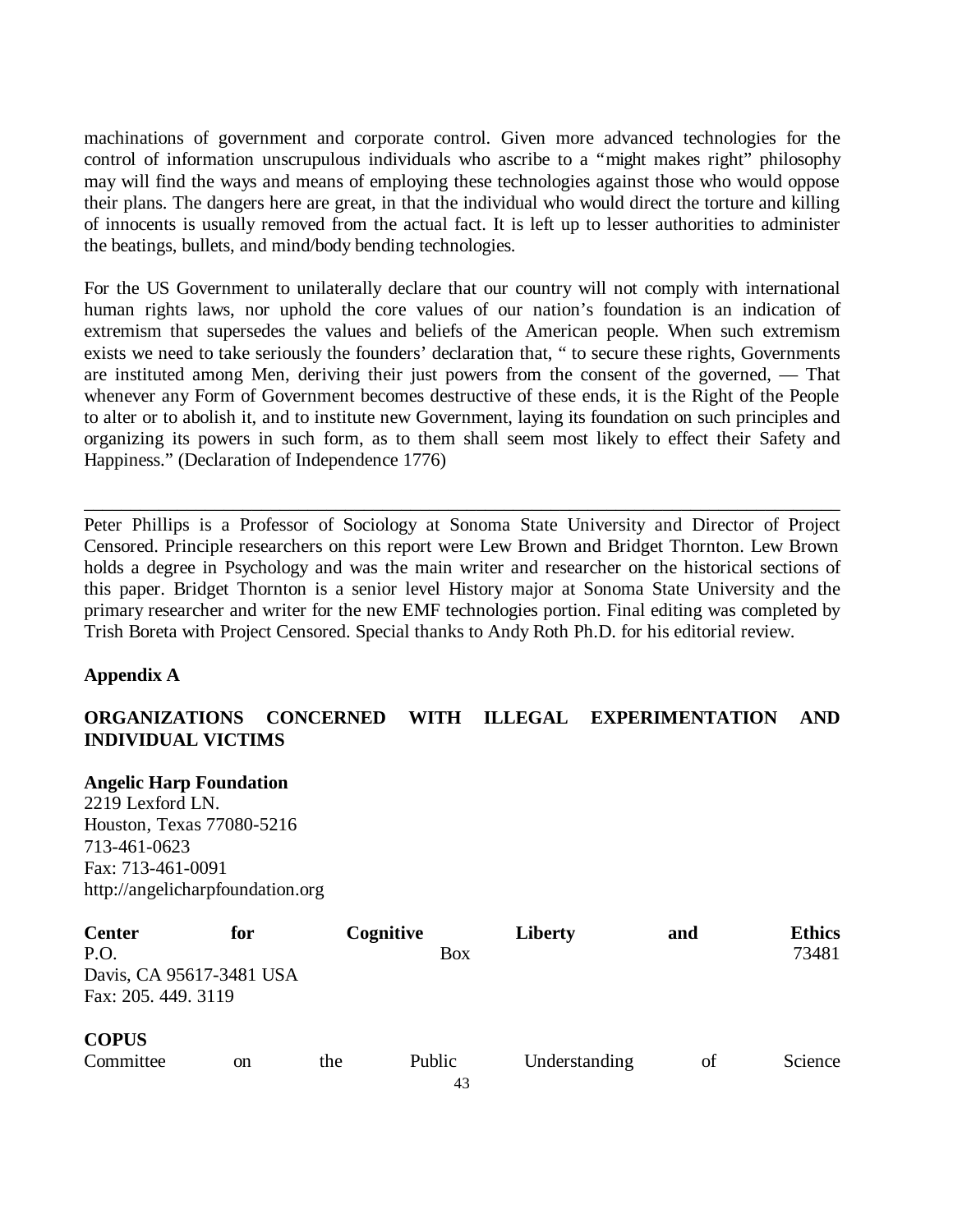| The                                                  | Royal    |                  |           |                     | Society        |
|------------------------------------------------------|----------|------------------|-----------|---------------------|----------------|
| $6-9$                                                | Carlton  |                  | House     |                     | Terrace        |
| London                                               |          |                  |           |                     |                |
| SW1Y                                                 |          |                  |           |                     | 5AG            |
| United Kingdom                                       |          |                  |           |                     |                |
| Fax +44 (0)20 7839 5561                              |          |                  |           |                     |                |
| http://www.copus.org.uk                              |          |                  |           |                     |                |
| <b>Federation of American Scientists</b>             |          |                  |           |                     |                |
| 1717 K St., NW Suite 209                             |          |                  |           |                     |                |
| Washington, DC 20036                                 |          |                  |           |                     |                |
| Voice: (202)546-3300                                 |          |                  |           |                     |                |
| Fax: (202)675-1010                                   |          |                  |           |                     |                |
| http://www.fas.org                                   |          |                  |           |                     |                |
|                                                      |          |                  |           |                     |                |
| The Lay Institute                                    |          |                  |           |                     |                |
| Nick Begich, Executive Director                      |          |                  |           |                     |                |
| Dallas, Texas                                        |          |                  |           |                     |                |
| info@layinstitute.org                                |          |                  |           |                     |                |
| <b>Mind Justice</b>                                  |          |                  |           |                     |                |
| Cheryl                                               | Welsh,   |                  | Executive |                     | Director       |
| E-mail: welsh@mindjustice.org                        |          |                  |           |                     |                |
|                                                      |          |                  |           |                     |                |
| The Stockholm International Peace Research Institute |          |                  |           |                     |                |
| Signalistgatan                                       |          |                  |           |                     |                |
| 9 SE-169 70                                          |          |                  |           |                     |                |
| Solna                                                |          |                  |           |                     | Sweden         |
| Phone: $+46-8-6559700$                               |          |                  |           |                     |                |
| Fax: $+46-8-655$ 97 33                               |          |                  |           |                     |                |
| E-mail: sipri@sipri.org                              |          |                  |           |                     |                |
| <b>Sunshine</b>                                      |          | Project          |           |                     | <b>Germany</b> |
| The                                                  | Sunshine |                  |           |                     | Project        |
| Scheplerstrasse                                      | 78       |                  |           |                     |                |
| 22767                                                |          |                  |           |                     | Hamburg        |
| Germany                                              |          |                  |           |                     |                |
| Phone:<br>$+49$                                      |          | 40               | 431       | 88                  | 001            |
| Fax: +49 40 67 50 39 88                              |          |                  |           |                     |                |
|                                                      |          |                  |           |                     |                |
| <b>Sunshine</b><br>PO <sub>1</sub>                   | Project  |                  |           | <b>USA</b><br>41987 |                |
| Austin                                               |          | Box<br><b>TX</b> |           |                     | 78704          |
| <b>USA</b>                                           |          |                  |           |                     |                |
|                                                      |          |                  |           |                     |                |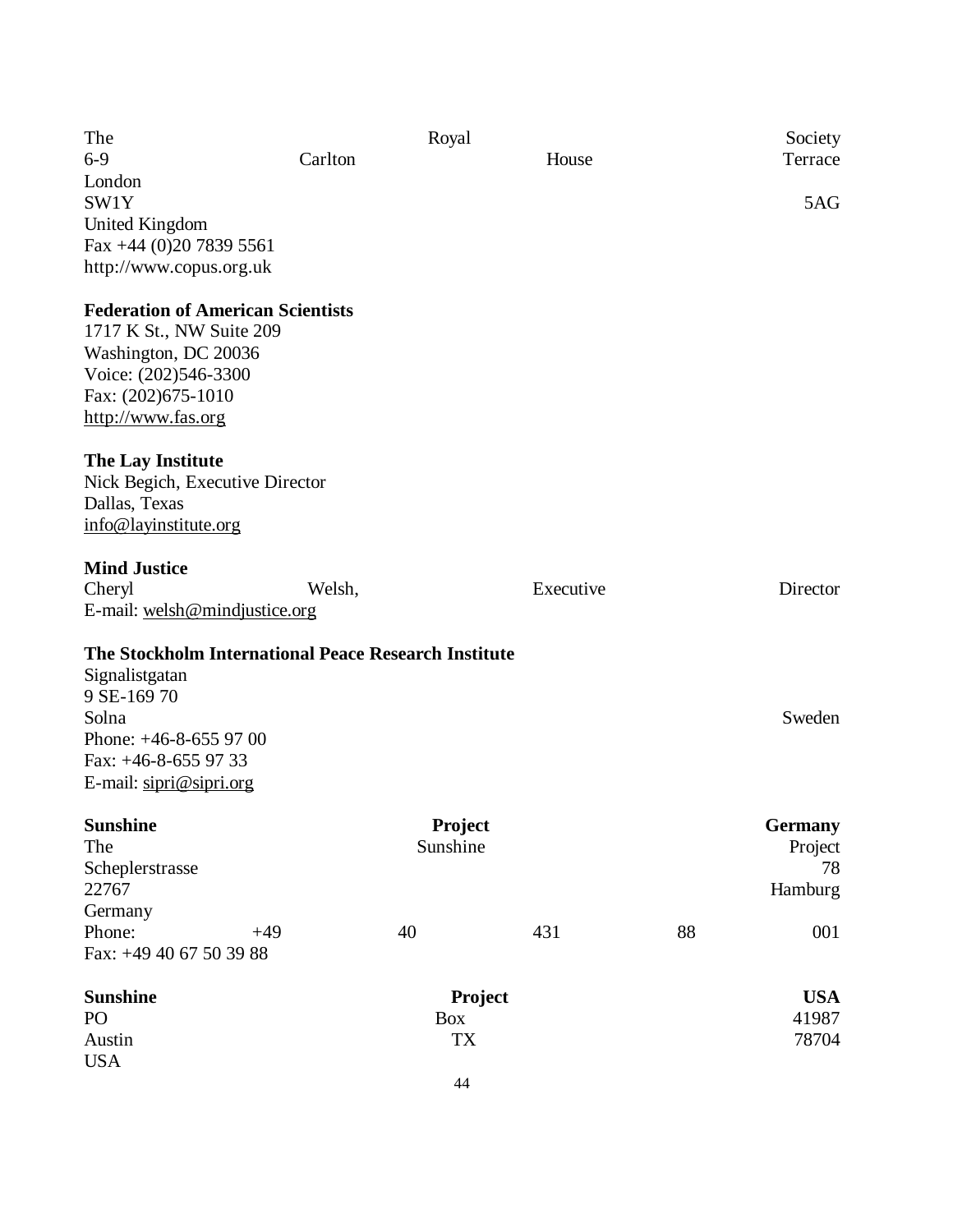Phone/Fax: +1 512 494 0545 http://www.sunshine-project.org

**World Transhumanist Association** PO Box 128 Willington CT 06279 USA http://www.transhumanism.org

## **Additional References**

Acoustic Weapons - A Perspective Jurgen Altmann Science and Global Security, Vol. 9, pp. 165-234 Taylor and Francis, 2001

The Body Electric Robert Becker, Gary Selden Harper Paperbacks; 1st Quill edition (August 5, 1998)

Bradford Non-Lethal Weapons Research Project Research Report #8 Neil Davison, Nick Lewer, March 2006 http://www.brad.ac.uk/acad/nlw/

Controlling the Human Mind Nick Begich Earthpulse Press, 2006

Human Network Attacks Timothy L. Thomas Military Review, September-October 1999 Foreign Military Studies Office, Fort Leavenworth, KS.

Epidemiologic data on American personnel in the Moscow Embassy Pollack H. Bull N Y Acad Med. 1979 Dec;55(11):1182-6.

High Power Microwaves: Strategic and Operational Implications for Warfare Eileen M. Walling, Col, USAF, Feb 2000, Occasional Paper NO 11 Center for Strategy and Technology, Air War College, Air University, Maxwell AFB, AL

Hypno Politics and Hyper State Control Law Entrainment and the Symbolic Order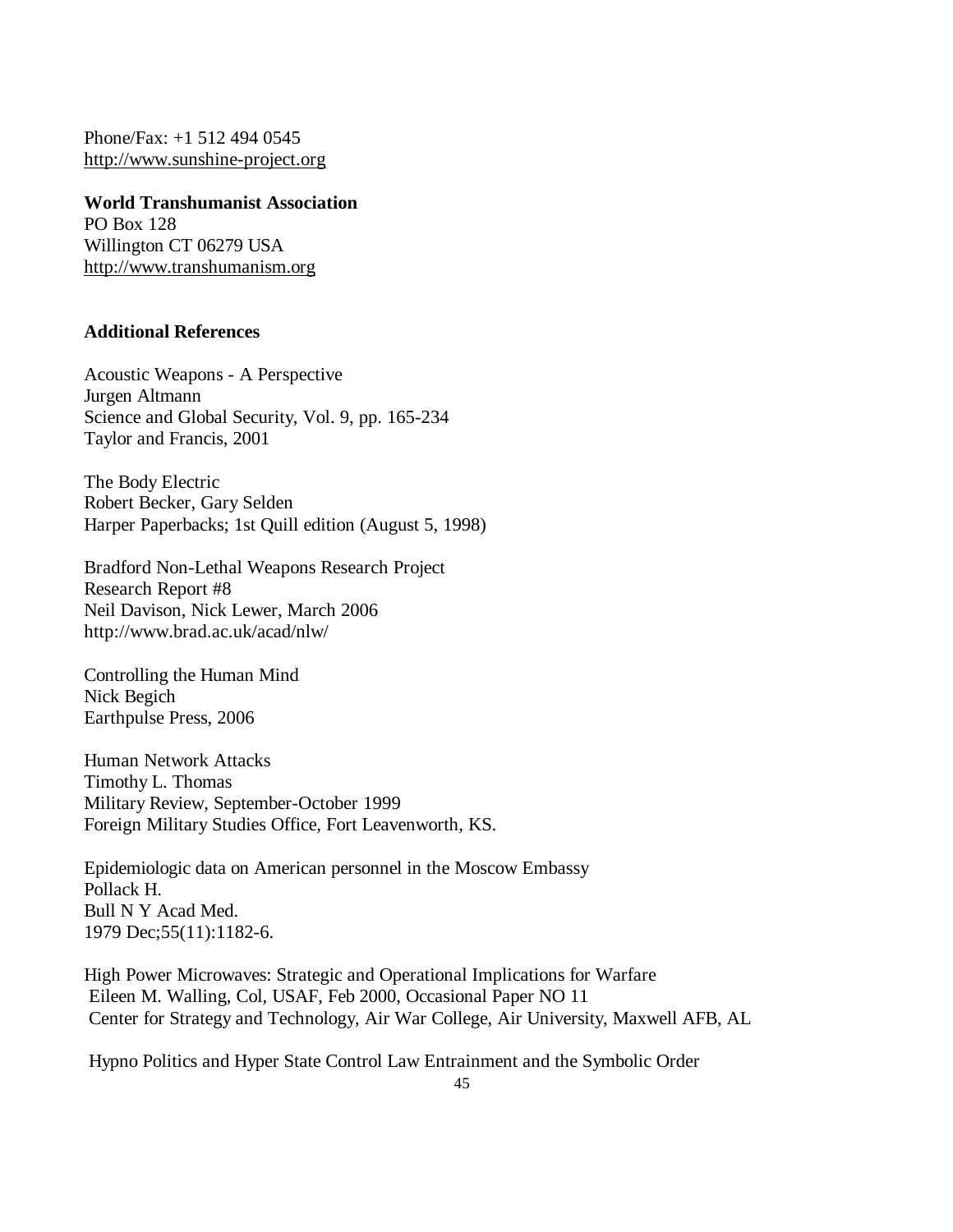Konrad Becker, May 1997

Introducing Transcranial Magnetic Stimulation (TMS) and its Property of Causal Inference in Investigation Brain-Function Relationships Dennis J. L. G. Schutter, Jack Van Honk and Jaak Panksepp

Journal of Cognitive Liberties Center for Cognitive Liberties and Ethics

The Mind Has No Firewall" *Parameters*, spring 1998, pp. 84-92. Timothy L. Thomas

The Politics and Costs of Postmodern War in the Age of Bush II Douglas Kellner, UCLA http://www.gseis.ucla.edu/faculty/kellner/essays/politicscostspostmodernwar.pdf

"Quiet Transformation: The Role of the Office of Net Assessment" The National Security Strategy Process, May 2, 2003 National Defense University National War College, CDR Debra O'Maddrell

Therapeutic Application of repetitive Tran cranial magnetic stimulation: A Review Eric M. Wasserman and Sarah H. Lasanby Elsevier, April 27, 2001

Magnetic Stimulation: An Introduction" by Grant Balfour v1.0 - May 6, 2002

A Validation Methodology for Human Behavior Representation Models Authors: Simon R. Goerger; Michael L. McGinnis; Rudolph P. Darken Military Academy West Point, NY, Dept. of System Engineering by Robert J. Bunker